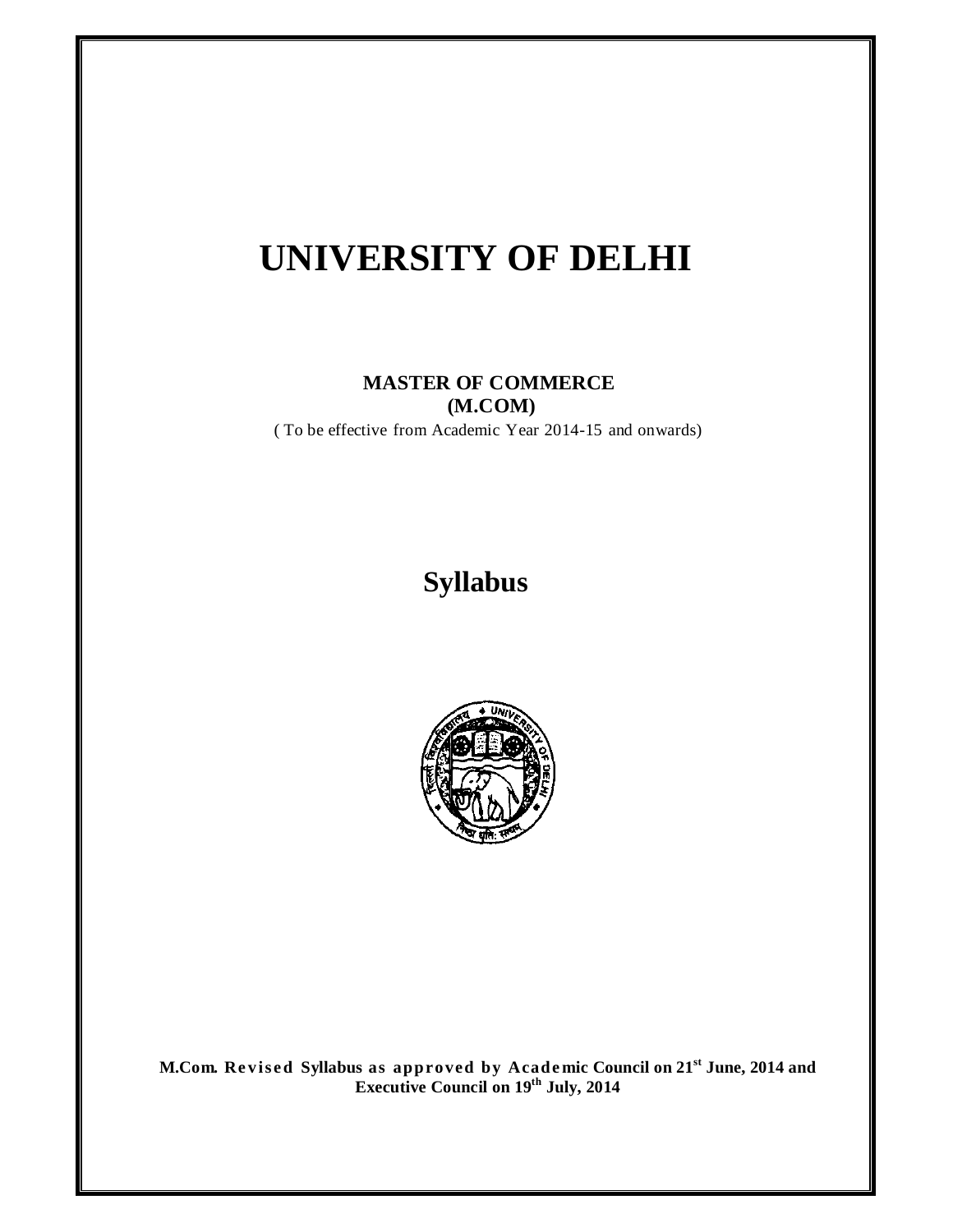## **CONTENTS**

|     |                                                                 | Pages   |
|-----|-----------------------------------------------------------------|---------|
|     | Preamble                                                        |         |
|     | <b>M.Com. Programme Structure</b>                               | 2-4     |
| III | Scheme of Examination, Pass Percentage, Promotion Criteria etc. | $5 - 7$ |
| IV  | Course Contents and Reading Lists of M.Com. Programme           | 8-72    |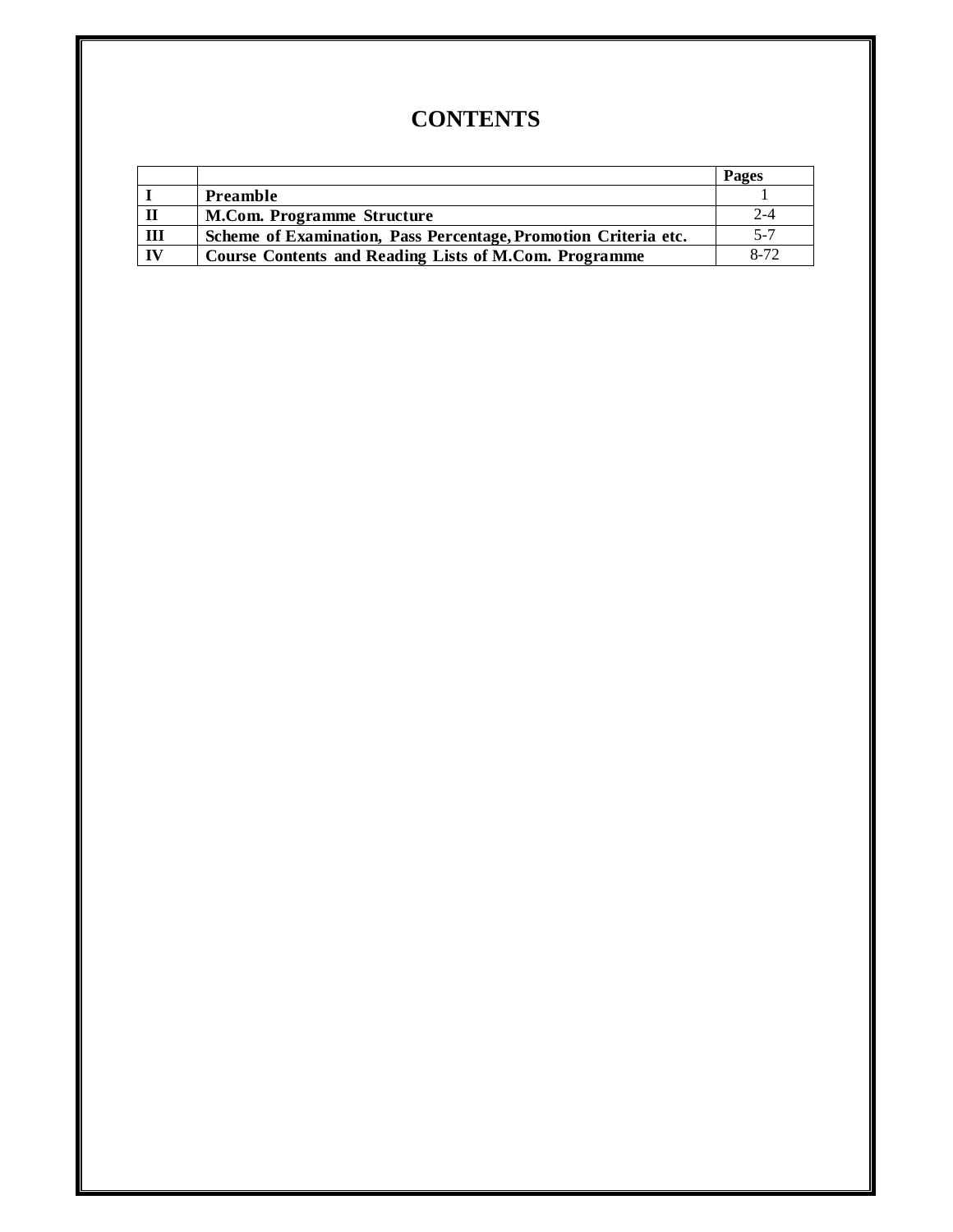## **I. PREAMBLE**

The Department of Commerce was established in 1967 with the renowned flagship post-graduate programme-Masters in Commerce (M.Com). Apart from the other post-graduate and research courses M.Com is the most exalted two year full time post-graduate programme in commerce. The course provides an extreme and rigorous base for teaching, research and allied business administration. The programme is well received in the industry and for years had been serving the needs of managerial cadre in Indian Inc. The course serves the needs of academics and prepares students for research and teaching. The Alumni of this course are well placed in business, academics and administration in the country as well as abroad.

In the year 2009, this course was changed from annualized to semester mode dividing the whole course into 4 semesters. During the semesterization of the course, the then existing curriculum (annual mode) was adopted for semester mode, without any change. Moreover, in the light of augmentation in the field of commerce and business, the syllabi have not been updated since long. Thus, in view of widening the scope and depth of the course and inclusion of research paradigms of commerce stream, the overall structure of the course has been changed. Further, the overall structure has been improved to provide an insight of research in commerce and interdisciplinary areas and to facilitate those students aspiring for direct Ph.D. admissions.

In order to facilitate the course revision process, the Departmental Council constituted a Committee which proposed various changes in the structure and content of the course. The committee met about half a dozen times in order to improve and create the new structure and discussed numerous propositions threadbare. Further, a special meeting was arranged with the alumni of the department, who are well placed in industrial sector to seek their valuable inputs for the curriculum. The structure was then presented in and approved by the Department council along with the names of various area convenors as per their specialization for the formulation of course contents. The proposed structure was then vetted by an external member expert committee and their suggestions were incorporated before finalizing the proposed structure. The contents were decided by the working groups formed for various specialized areas such as Finance, Accounting, Marketing, Human Resource and OB, Laws, Economics, etc. The working groups in consultation with the respective convenors proposed the course contents which was presented in the Committee of Courses (Hons., P.G. and Research) meeting held on  $5<sup>th</sup>$  May, 2014. The Committee of Courses discussed the structure and contents, threadbare and suggested a few changes. After incorporating the changes suggested by Committee of Courses, the draft was then placed for discussion in the Faculty of Commerce and Business. The changes recommended by Faculty of Commerce and Business were adopted and the syllabus was approved in the meeting held on  $10<sup>th</sup>$ May, 2014. Further, in the Standing Committee meeting on academic affairs held on 20th June, 2014, Academic Council meeting held on 21st June, 2014 and Executive Council meeting held on 19th July, 2014 the syllabus was approved for its course contents.

As per the new structure, there are 5 papers in each semester. In the second year, there are 2 compulsory papers in each semester. As per the area of interest, the students are required to choose two optional groups- one major group and one minor group, in the beginning of  $2<sup>nd</sup>$  year. The major group shall consist of 4 papers and minor group of 2 papers to be studied in  $3<sup>rd</sup>$  and  $4<sup>th</sup>$  semester. The structure for the groups has been designed with intent to provide advanced level specialization in the respective field.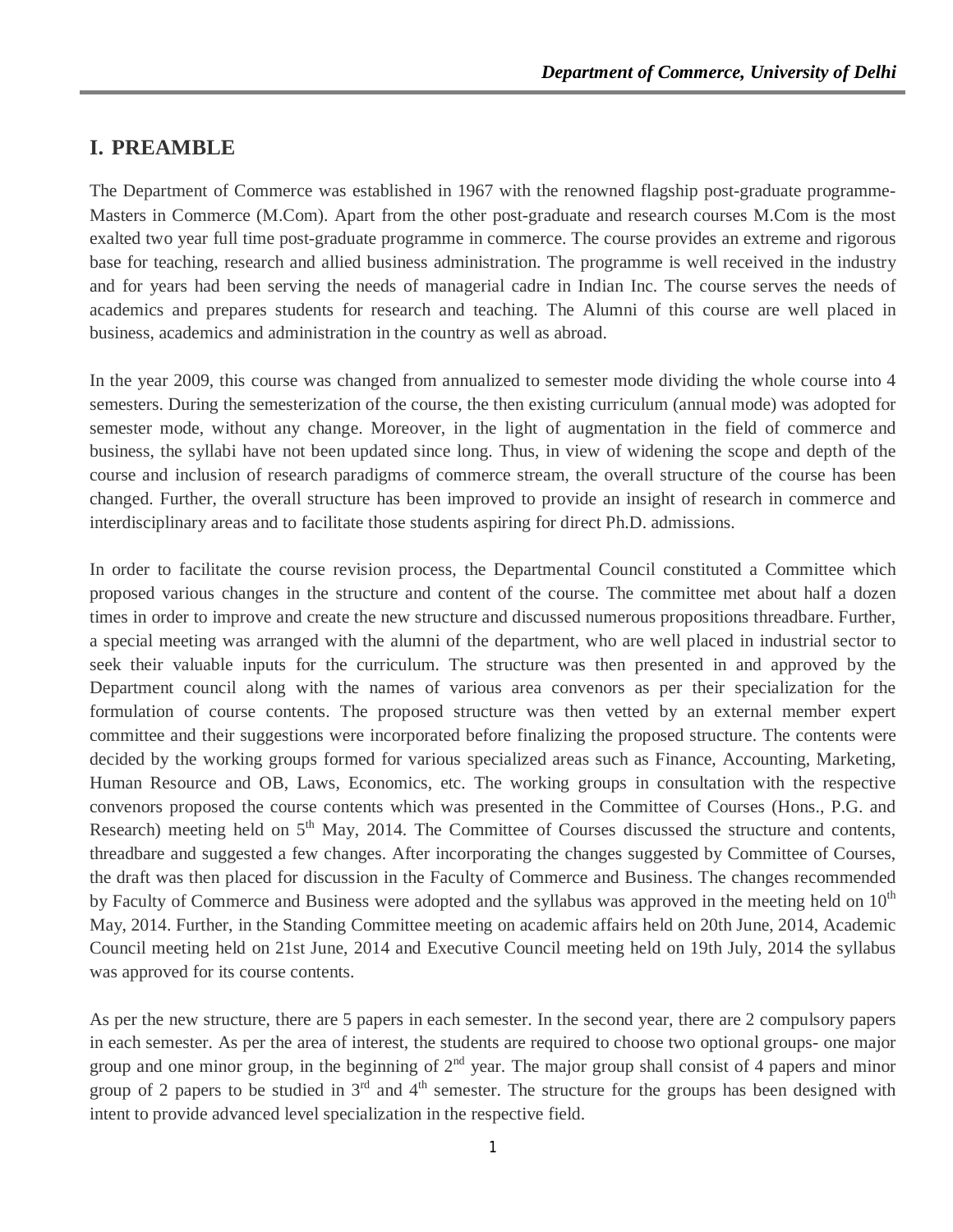## **II: M.Com. Programme Structure**

#### **AFFILIATION**

The programme shall be governed by the Department of Commerce, Faculty of Commerce and Business, University of Delhi, Delhi – 110007

## **Programme Structure**

The M.Com. Programme is divided into two parts as under. Each Part will consist of two semesters.

|             |             | Semester     | Semester    |
|-------------|-------------|--------------|-------------|
| Part -      | First Year  | Semester     | Semester II |
| $Part - II$ | Second Year | Semester III | Semester IV |

\* There will be 4 lecture hours of teaching per week for each paper

\* Duration of examination of each paper shall be 3 hours.

\* Each paper will be of 100 marks out of which 70 marks shall be allocated for semester examination and 30 marks for internal assessment.

The schedule of papers prescribed for various semesters shall be as follows:

|  |  | Part I: Semester I |
|--|--|--------------------|
|--|--|--------------------|

| <b>PAPERS</b> |                             | <b>Marks</b> |              | <b>Total</b> | <b>Duration</b> | <b>Credit</b> |
|---------------|-----------------------------|--------------|--------------|--------------|-----------------|---------------|
| Paper         | Title                       | Written      | Internal     | <b>Marks</b> | (Hrs.)          | (Hrs.)        |
| No.           |                             |              | Assessment   |              |                 |               |
| 4101          | <b>Business Statistics</b>  | 70           | 30           | 100          |                 |               |
| 4102          | <b>Managerial Economics</b> | 70           | 30           | 100          |                 |               |
| 4103          | Managerial Accounting       | 70           | 30           | 100          |                 |               |
| 4104          | <b>Financial Planning</b>   | 70           | 30           | 100          |                 |               |
| 4105          | Organisational Theory       | 70           | 30           | 100          | 3               |               |
|               | and Behaviour               |              |              |              |                 |               |
|               |                             |              | <b>TOTAL</b> | 500          |                 | 20            |

#### **Part I: Semester II**

| <b>PAPERS</b> |                                | <b>Marks</b> |              | <b>Total</b> | <b>Duration</b> | <b>Credit</b> |
|---------------|--------------------------------|--------------|--------------|--------------|-----------------|---------------|
| Paper         | Title                          | Written      | Internal     | <b>Marks</b> | (Hrs.)          | (Hrs.)        |
| No.           |                                |              | Assessment   |              |                 |               |
| 4201          | <b>Quantitative Techniques</b> | 70           | 30           | 100          |                 | 4             |
|               | for Business                   |              |              |              |                 |               |
| 4202          | Financial management           | 70           | 30           | 100          | 3               | 4             |
|               | and Policy                     |              |              |              |                 |               |
| 4203          | <b>Marketing Management</b>    | 70           | 30           | 100          | 3               | 4             |
| 4204          | Legal Aspects of               | 70           | 30           | 100          | 3               | 4             |
|               | <b>Business</b>                |              |              |              |                 |               |
| 4205          | <b>International Business</b>  | 70           | 30           | 100          | 3               | 4             |
|               |                                |              | <b>TOTAL</b> | 500          |                 | 20            |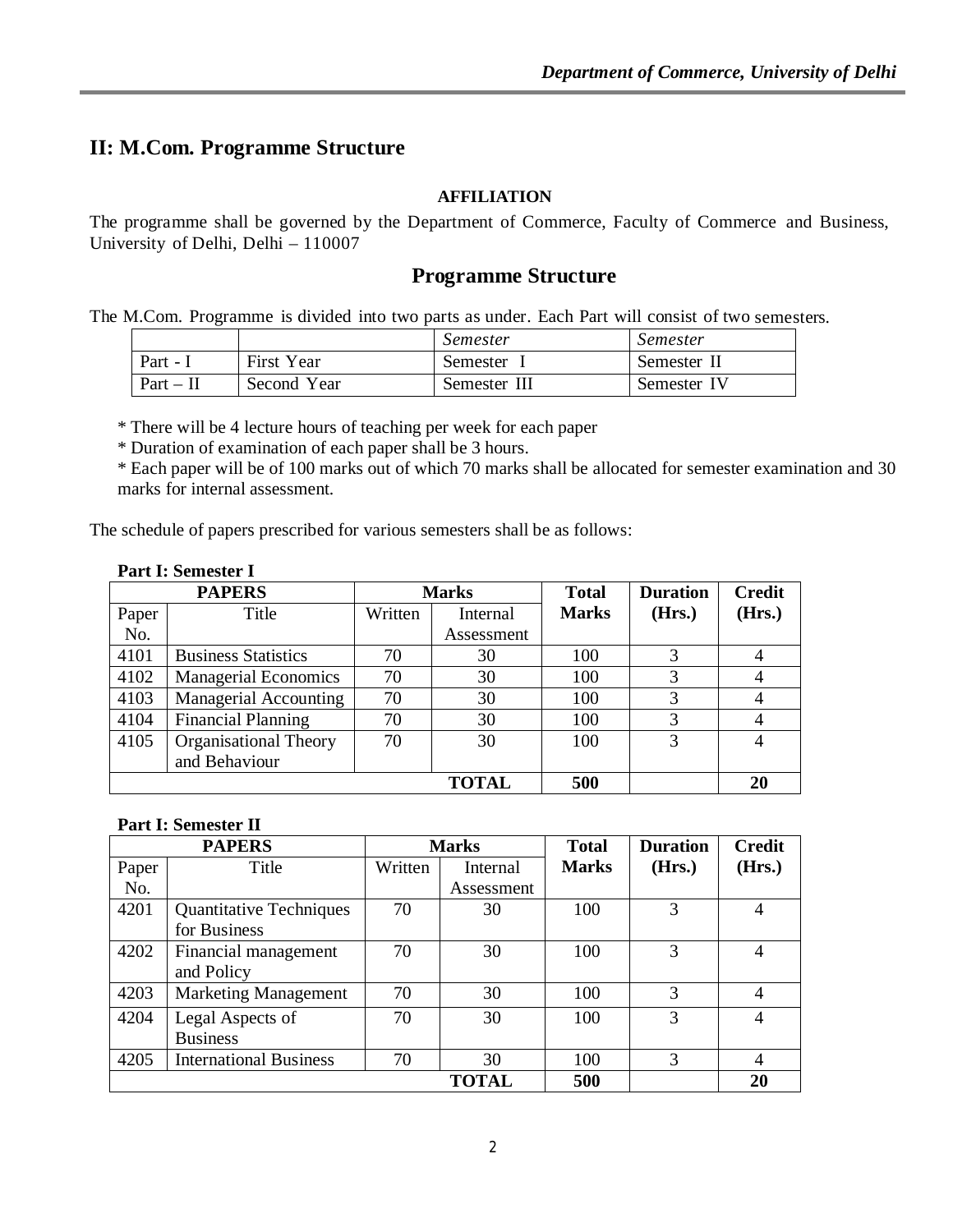| <b>PAPERS</b> |                       | <b>Marks</b> |            | <b>Total</b> | <b>Duration</b> | <b>Credit</b> |
|---------------|-----------------------|--------------|------------|--------------|-----------------|---------------|
| Paper         | Title                 | Written      | Internal   | <b>Marks</b> | (Hrs.)          | (Hrs.)        |
| No.           |                       |              | Assessment |              |                 |               |
| 4301          | Global Strategic      | 70           | 30         | 100          |                 | 4             |
|               | Management            |              |            |              |                 |               |
| 4302          | Entrepreneurship      | 70           | 30         | 100          | 3               | 4             |
|               | Major Group (Paper 1) | 70           | 30         | 100          | 3               | 4             |
|               | Major Group (Paper 2) | 70           | 30         | 100          | 3               |               |
|               | Minor Group (Paper 1) | 70           | 30         | 100          | 3               | 4             |
|               |                       |              | TOTAL      | 500          |                 | 20            |

## **Part II: Semester III**

## **Part II: Semester IV**

| <b>PAPERS</b> |                          | <b>Marks</b> |                                  | <b>Total</b> | <b>Duration</b> | <b>Credit</b>  |
|---------------|--------------------------|--------------|----------------------------------|--------------|-----------------|----------------|
| Paper         | Title                    | Written      | Internal                         | <b>Marks</b> | (Hrs.)          | (Hrs.)         |
| No.           |                          |              | Assessment                       |              |                 |                |
| 4401          | Governance,<br>Corporate | 70           | 30                               | 100          | 3               | $\overline{4}$ |
|               | Ethics<br>Social<br>and  |              |                                  |              |                 |                |
|               | Responsibility<br>οf     |              |                                  |              |                 |                |
|               | <b>Business</b>          |              |                                  |              |                 |                |
| 4402          | <b>Business Research</b> | 70           | 30                               | 100          | 3               | 4              |
|               | Major Group (Paper 3)    | 70           | 30                               | 100          | 3               | 4              |
|               | Major Group (Paper 4)    | 70           | 30                               | 100          | 3               | 4              |
|               | Minor Group (Paper 2)    | 70           | 30                               | 100          | 3               | 4              |
|               |                          |              | <b>TOTAL</b>                     | 500          |                 | 20             |
|               |                          |              | <b>GRAND TOTAL (4 Semesters)</b> | 2000         |                 | 80             |

## **Elective Groups**

Two groups (one Major and one Minor) from the available electives are to be selected at the commencement of M. Com. Part II - Semester III.

## **Notes:**

- 1. The elective groups in the Semester IV will remain the same as the ones selected in Semester III.
- 2. Once a group has been selected, no change in selected groups will be allowed later.
- 3. While the first two papers of selected major group and first paper of selected minor group will be taught in Semester III, the next two papers of selected major group and second paper of selected minor group will be taught in Semester IV.

## **List of Elective Groups**

The Department will announce in the beginning of the respective semester, the list of elective groups which will be offered during the semester depending upon the availability faculty members and the demand of electives.

## **Group A: Finance**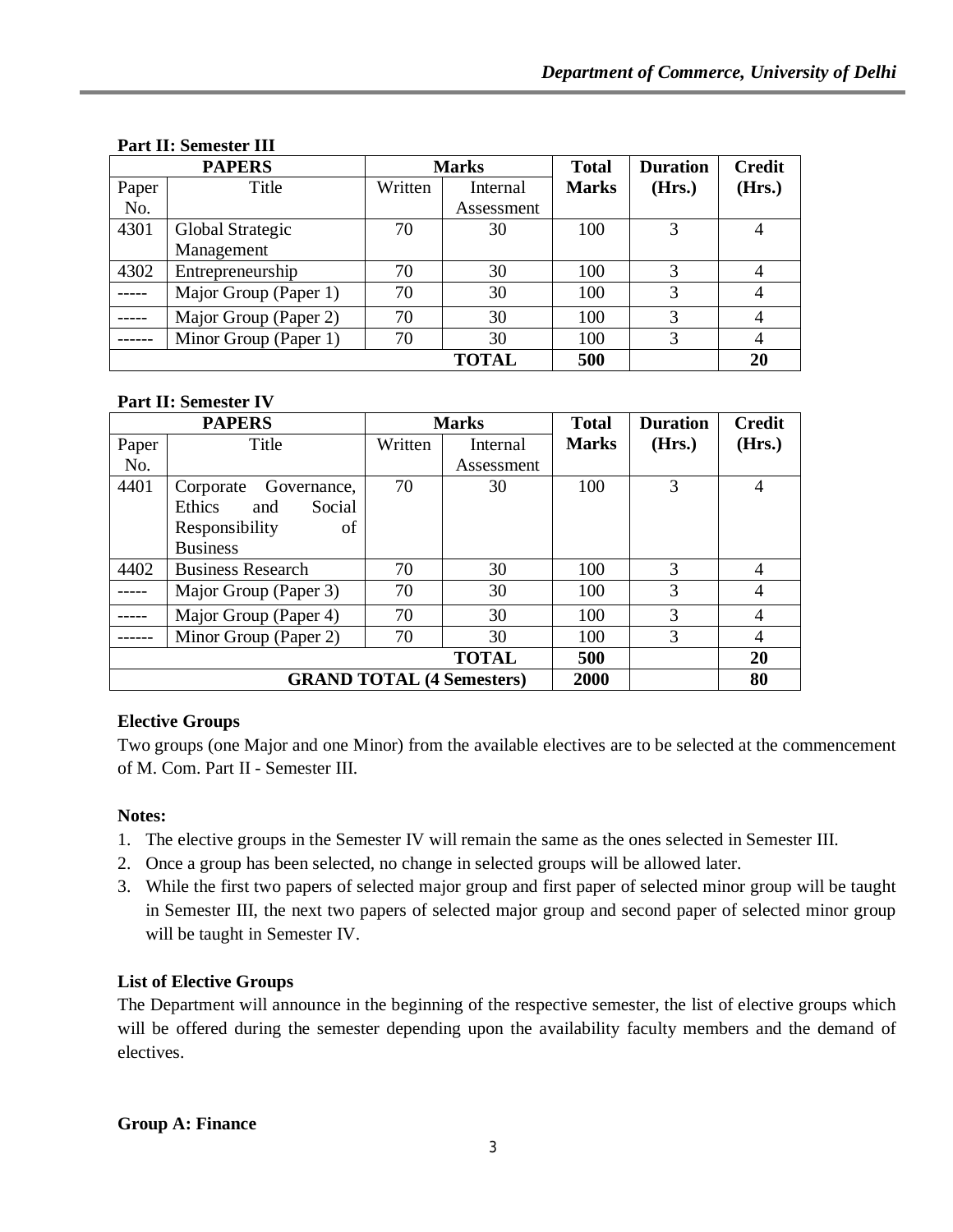Paper MJ301: Financial Institutions and Markets Paper MJ302: Security Analysis and Portfolio Management Paper MJ403: International Financial System Paper MJ404: International Financial Management

## **Group B: Marketing**

Paper MJ311: International Marketing Paper MJ312: Advertising and Sales Management Paper MJ413: Consumer Behaviour Paper MJ414: Supply Chain Management and Logistics

## **Group C: Human Resource Management**

Paper MJ321: Human Resource Development Paper MJ322: Management of Industrial Relations Paper MJ423: Strategic Human Resource Management Paper MJ424: Compensation Management and Employee Welfare Laws

## **Minor Groups**

## **Group A: Taxation**

Paper MN331: Principles and Practice of Taxation and Indian Tax System Paper MN432: Corporate Tax Structure and Planning

## **Group B: Law**

Paper MN341: Corporate Law Paper MN442: Industrial Law

## **Group C: Accounting**

Paper MN351: Strategic Cost Management Paper MN452: Accounting Theory and Financial Reporting

## **Group D: International Business**

Paper MN361: India's Foreign Trade and Investment Paper MN462: Management of International Business Operation

## **Teaching**

The faculty of the Department is primarily responsible for organizing lecture work for M.Com. The instructions related to tutorials are provided by the respective registering units under the overall guidance of the Department. Faculty from some other Departments and constituent colleges are also associated with lecture and tutorial work in the Department.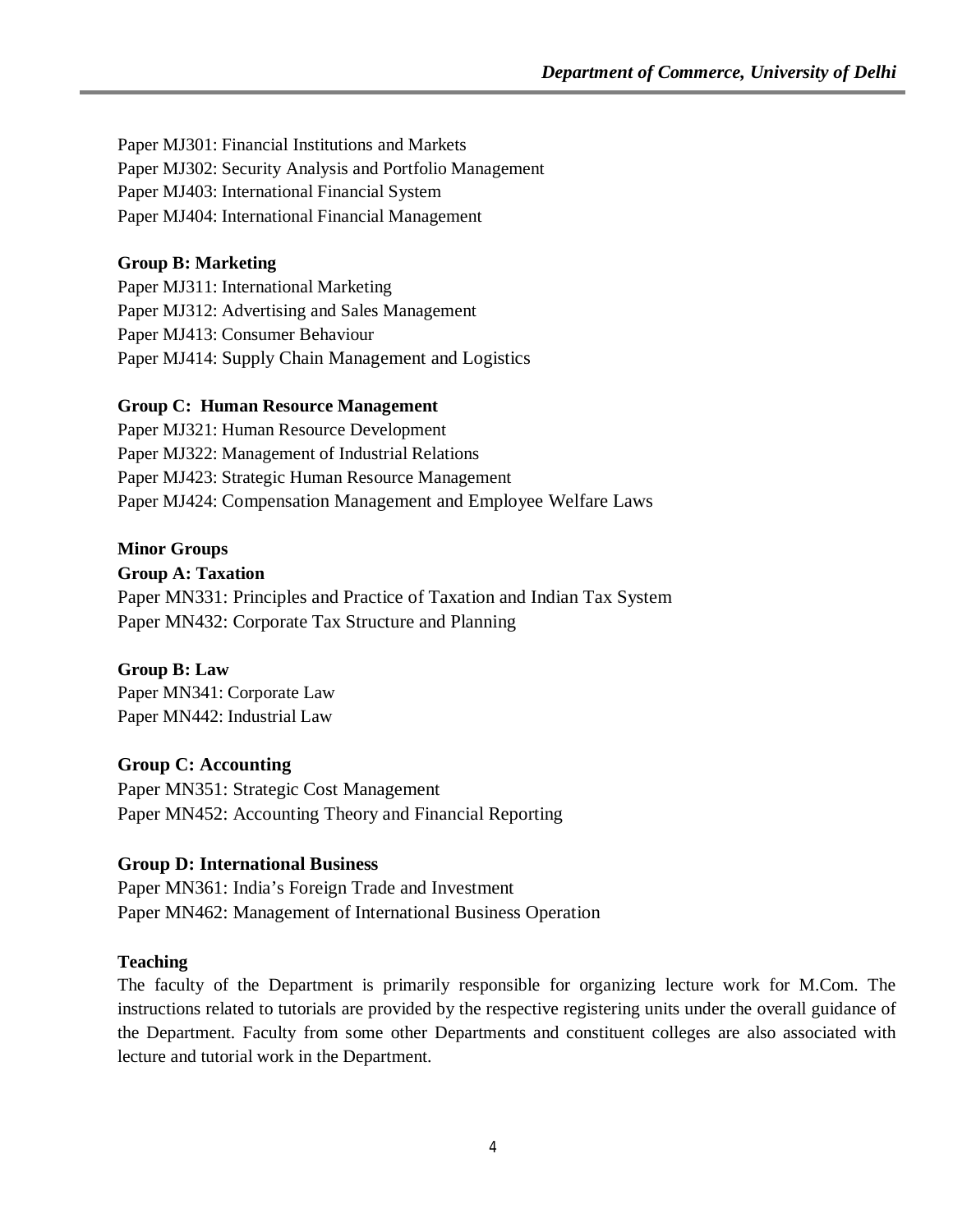## **III. Scheme of Examinations**

- 1. English shall be the medium of instruction and examination.
- 2. Examinations shall be conducted at the end of each Semester as per the Academic Calendar notified by the University of Delhi
- 3. The system of evaluation shall be as follows:
	- 3.1 Each paper will carry 100 marks, of which 30 marks shall be reserved for internal assessment based on a combination of tutorials, classroom participation, project work, seminar, term papers, tests, and attendance. The weightage given to each of these components in a combination shall be decided and announced at the beginning of the semester by the Department in consultation with the teachers. The system so decided will be communicated by the Department to respective colleges.
	- 3.2 The remaining 70 marks in each paper shall be awarded on the basis of a written examination at the end of each semester. The duration of written exanimation for each paper shall be three hours.
- 4. Examinations for courses shall be conducted only in the respective odd and even Semesters as per the Scheme of Examinations. Regular as well as ex-students shall be permitted to appear/reappear/improve in courses of Odd Semesters only at the end of Odd Semester and courses of Even Semesters only at the end of Even Semesters.

## **Pass Percentage & Promotion Criteria**

a. The minimum marks required to pass any paper in a semester shall be 40% in each paper and 40% in aggregate of a semester.

However, a candidate who has secured the minimum marks to pass in each paper but has not secured the minimum marks to pass in aggregate may reappear in any of the paper/s of his choice in the concerned semester in order to be able to secure the minimum marks prescribed to pass the semester in aggregate.

No student would be allowed to avail of more than 3 chances to pass any paper inclusive of first attempt.

b. **Semester to Semester Promotion:** Students shall be required to fulfil the Part to Part promotion criteria. Within the same Part, students shall be allowed to be promoted from a semester to the next semester, provided s/he has passed at least half of the courses of the current semester.

**Part I to Part II Promotion:** Admission to Part- II of the Programme shall be open to only those students who have successfully passed at least 75% papers offered for the Pat-I courses comprising of I and II Semester taken together. However, he/she will have to clear the remaining papers while studying in the 2nd year of the programme.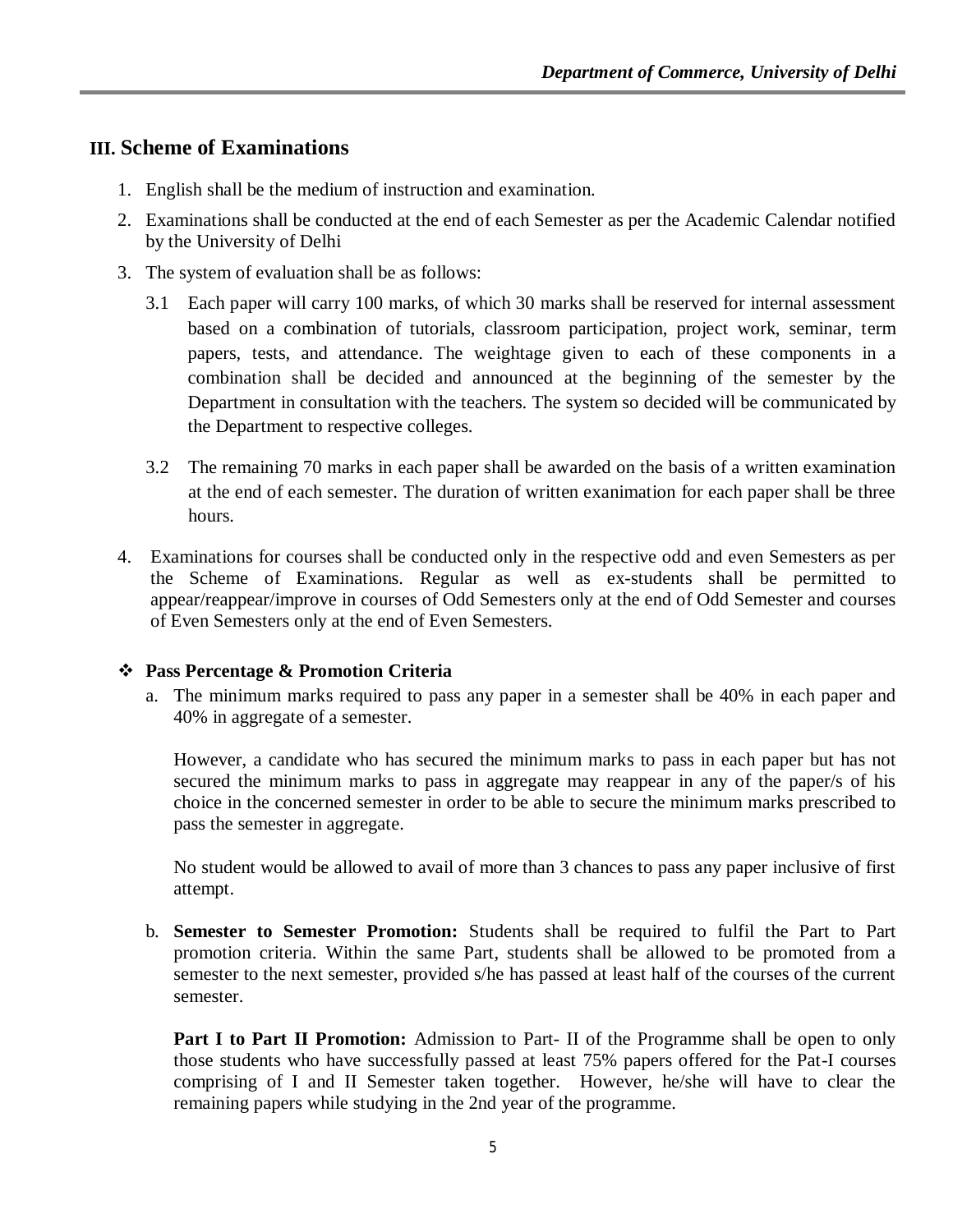- c. Students who do not fulfil the promotion criteria (c) above shall be declared failed in the Part concerned. However, they shall have the option to retain the marks in the papers in which they have secured Pass marks as per Clause (a) above.
- d. A student who has to reappear in a paper prescribed for Semester I/III may do so only in the odd Semester examinations to be held in November/December. A student who has to reappear in a paper prescribed for Semester II/IV may do so only in the even Semester examinations to be held in April/May.

## **Division Criteria**

Successful candidates will be classified on the basis of the combined results of Part-I and Part-II examinations as follows: Candidates securing **60% and above**: I Division

Candidates securing **50% or more but less than 60%**: II Division Candidates securing **40% or more but less than 50%**: III Division

## **Span Period**

No student shall be admitted as a candidate for the examination for any of the Parts/Semesters after the lapse of **four** years from the date of admission to the Part-I/Semester-I of the M. Com. Programme.

## **Attendance Requirement**

Attendance in tutorials, seminars etc. arranged by the Department/ College from time to time, is mandatory according to the Internal Assessment requirement as per University rules.

## **Guidelines for Award of Internal Assessment Marks for the M.Com course (Semester)**

As per the decision of Department Council meeting held on  $27<sup>th</sup>$  July, 2009, the following are the guidelines for the award of Internal Assessment marks to the students admitted to M.Com Semester-based Course Scheme:-

- $\div$  For each paper, there are 30 marks allocated for internal assessment and 70 marks for the Annual Examination. Out of 30 marks allocated for internal assessment for each paper:
	- 20 marks are to be assigned for class test
	- 5 marks are to be assigned for assignment
	- 5 marks are to be assigned for attendance
- $\triangle$  A class test of 20 marks in each paper will be conducted by the teachers teaching the paper at the Department of Commerce. The date and time of the class test will be notified to the students by the respective teachers-in-charge of (M.Com) course at the Department of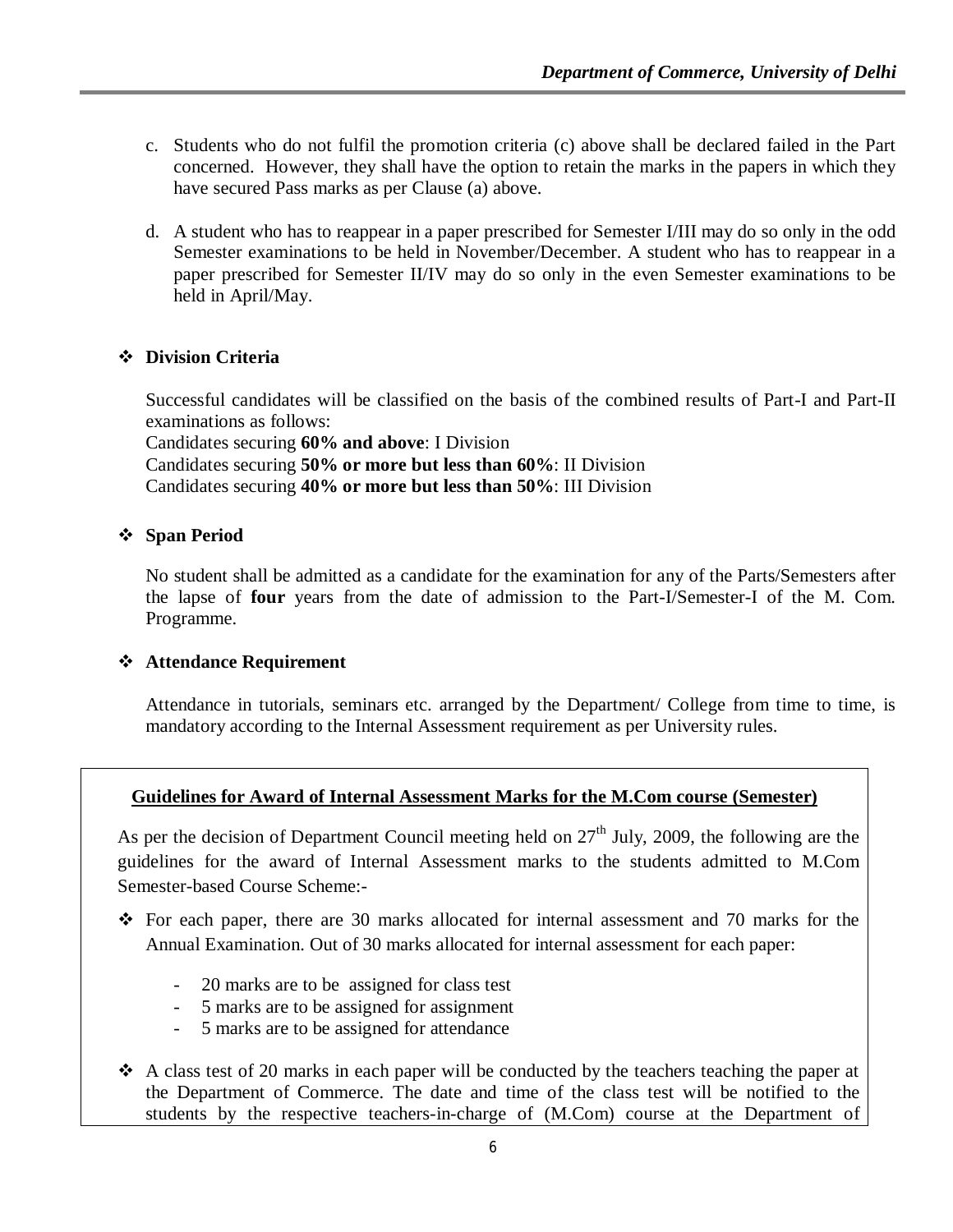Commerce.

- $\cdot \cdot$  Five marks are to be awarded for assignment based work by the college/institution where the students are enrolled. The marks to be awarded on the basis of student's performance in any one or combination of assignments/activities such as presentation, participation in seminar/workshop, case study discussion, and submission of written assignments as part of their continuous evaluation. The composition of assignments/activities for each paper will be decided by the concerned college/ institution in advance and will be notified to the students.
- $\div$  Five marks are to be awarded for attendance in the assignment/activities mentioned above by the college/institution where students are enrolled. The marks shall be awarded on the basis of existing norms for award of marks for attendance as per the Internal Assessment Scheme of University. The marks for attendance shall be as follows:

| More than $67\%$ but less than $70\%$   | 1 Marks |
|-----------------------------------------|---------|
| ii) $70\%$ or more but less than $75\%$ | 2 Marks |
| iii) 75% or more but less than 80%      | 3 Marks |
| iv) 80% or more but less than 85%       | 4 Marks |
| v) $85\%$ and above                     | 5 Marks |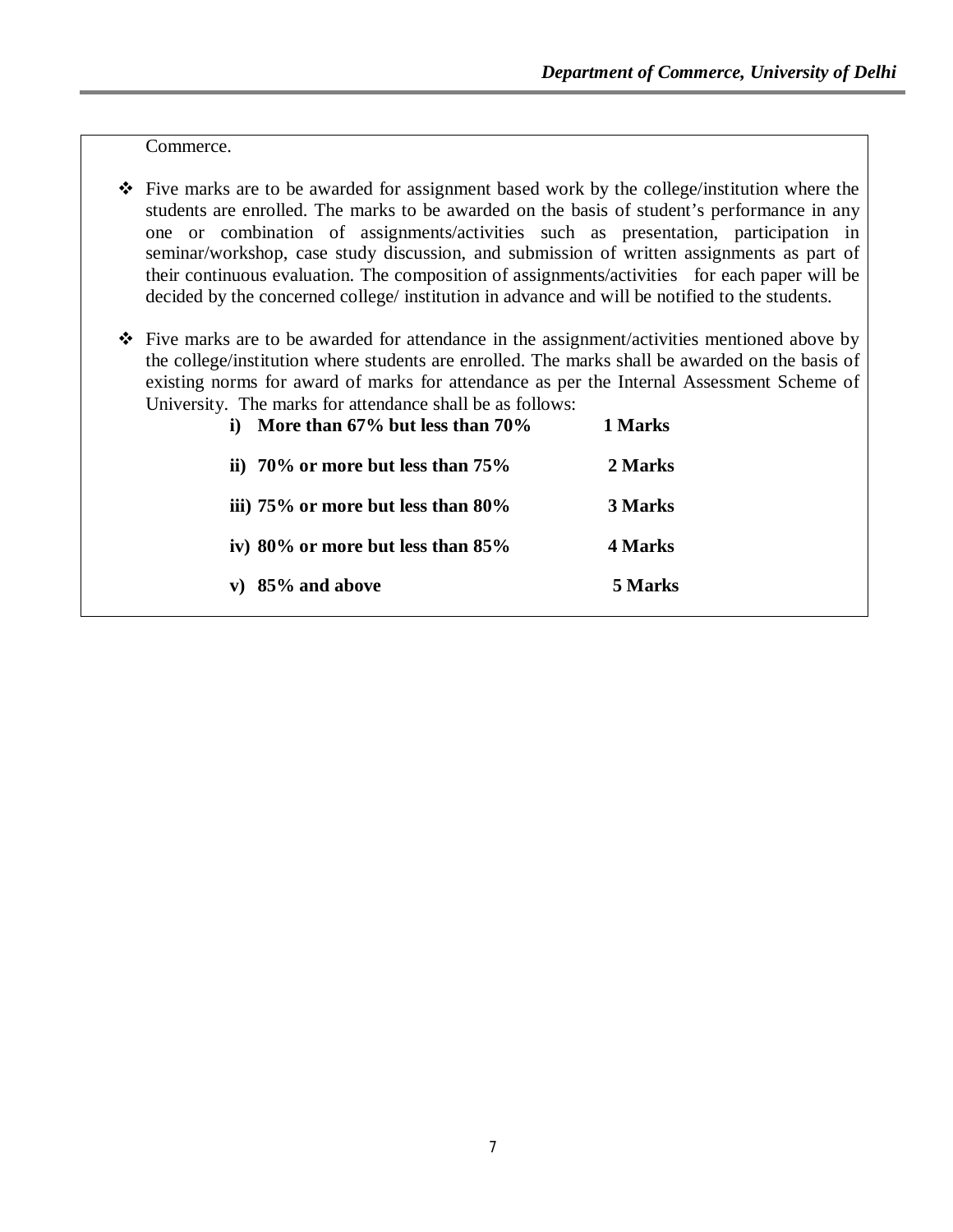## **IV: COURSE CONTENTS AND READING LISTS OF M.COM. PROGRAMME**

**Master of Commerce Semester I**

#### **Course 4101: BUSINESS STATISTICS**

**Marks: 100 (Theory = 70, Internal Assessment = 30)**

*Objective: The objective of this paper is to equip students with some of the important statistical techniques for managerial decision making and to provide ground for learning advanced analytical tools used in research.* 

#### **Contents:**

**Unit I: Theory of Probability and Probability Distributions**: Approaches to calculation of probability. Marginal, joint and conditional probabilities. Probability rules. Bayes' theorem.

Expected value and standard deviation of a probability distribution. Standard probability distributions - Binomial, Poisson, Hypergeometric, and Normal.

**Unit II: Statistical Decision Theory:** Decision-making process. Payoff and Regret tables. Decision rules under risk and uncertainty. Expected value approach and EVPI. Marginal analysis. Decision-tree analysis.

**Unit III: Sampling Distributions and Estimation:** Sampling concepts. Sampling methods. Concept of sampling distribution, its expected value and standard error. Sampling distribution of means and Central Limit Theorem. Sampling distribution of proportions.

Point and interval estimation; Properties of a good estimator. Confidence intervals for means (a) when σ is known, and (b) when  $\sigma$  is not known. Sample size determination for a mean. Confidence intervals for proportions.

**Unit IV: Hypothesis Testing: One and Two-sample Tests:** General methodology of hypothesis testing. One and two-tailed tests. Type I and type II Errors. Power of a test. Calculation and use of *p*-value.

*One Sample Tests*: Hypothesis testing of means when the population standard deviation is known and when it is not known. Hypothesis tests concerning proportions.

*Two-sample Tests*: Tests for difference between means – when population standard deviations are known, and when they are not known. Inferences about difference between two means for matched samples. Testing of difference between two proportions.

**Unit V: Analysis of Variance and Non-parametric Test**s: F-test of equality of variances. One-factor ANOVA (Completely Randomised Model) and Two-factor ANOVA without replication (Randomised Block Model).. Chi – square test for Independence and for Goodness-of-fit. Sign test, One-sample runs test and Rank correlation test.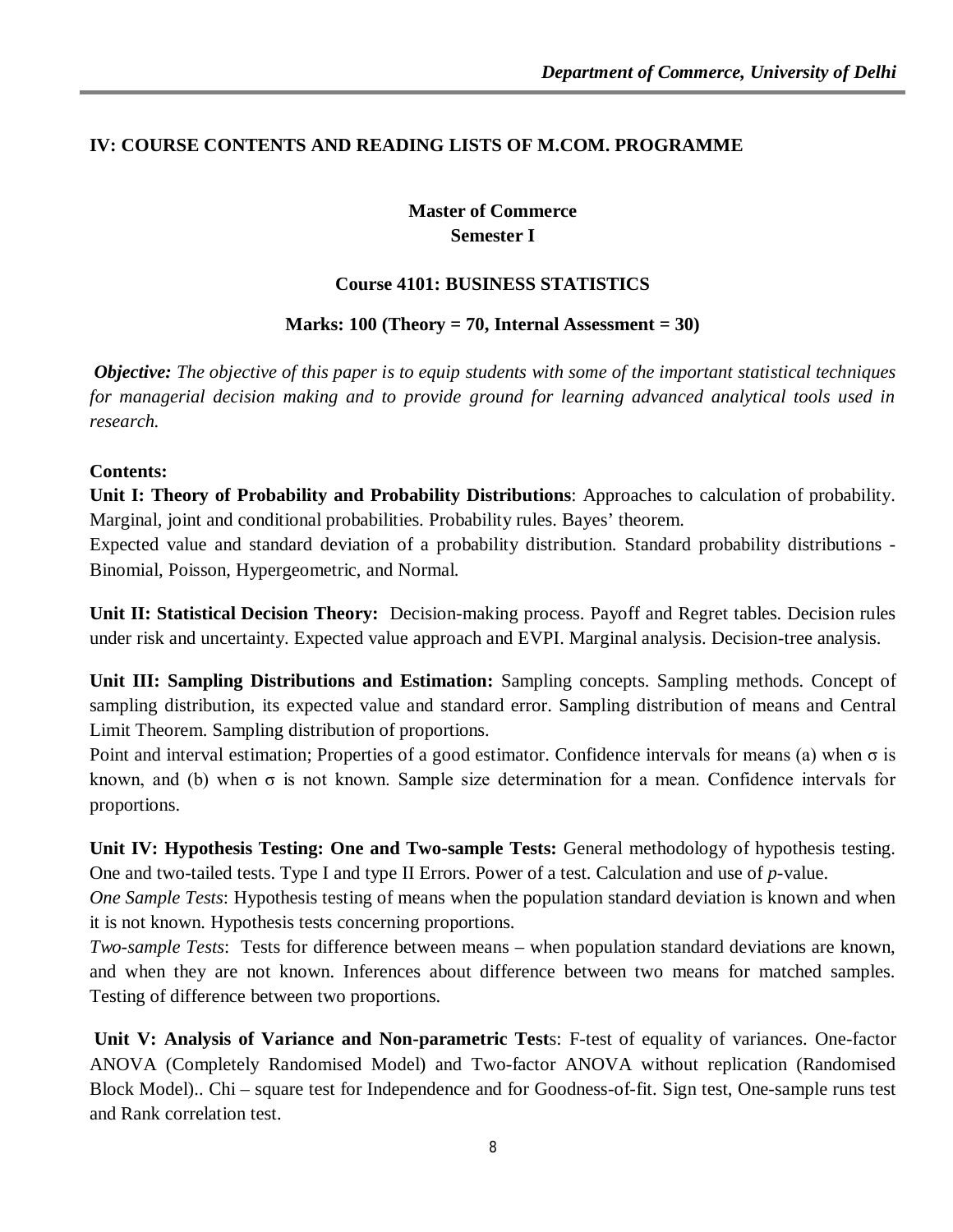**Unit VI: Correlation and Regression Analysis:** Simple, multiple and partial correlation analysis. Rank correlation. Simple and Multiple linear regression analysis (involving up to three variables). Multiple regression analysis using MS Excel.

## **Suggested Readings:**

1.Levin, R.I. and D.S. Rubin, *Statistics for Management*, Prentice-Hall of India.

2.Aczel, Amir D., and Sounderpandian, J., *Complete Business Statistics*, Tata McGraw Hill Publishing.

3.Anderson, Sweeny and Williams, *Statistics for Business and Economics*, CENGAGE Learning, New Delhi

4.Kazmeir Leonard J., *Business Statistics*, Tata McGraw Hill Publishing Company, New Delhi

5.Vohra, N. D., *Business Statistics*, Tata McGraw Hill Publishing Company, New Delhi

6.Freund, J. E. And F. J. Williams, *Elementary Business Statistics – The Modern Approach*, Prentice Hall of India Private Ltd., New Delhi.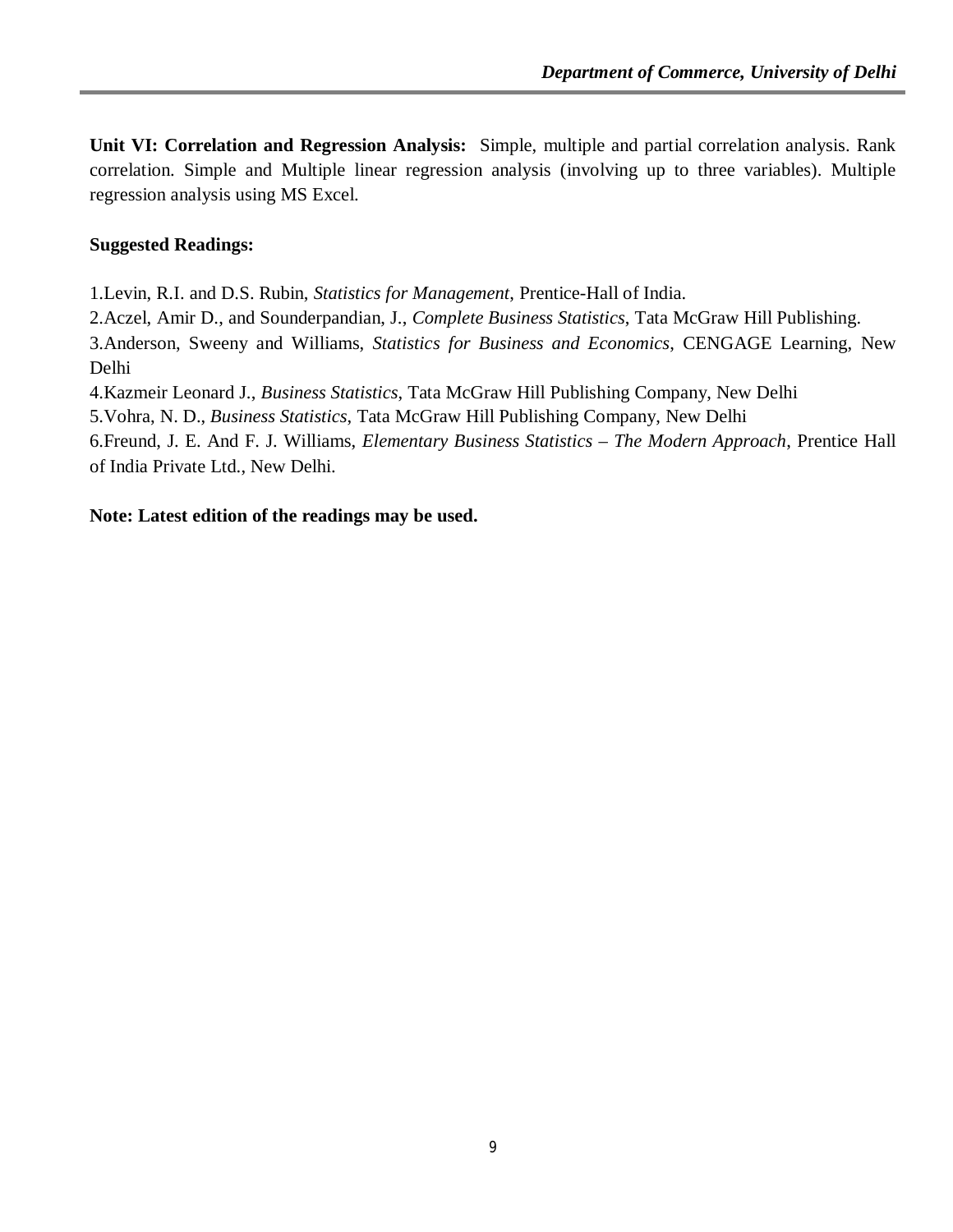## **Master of Commerce Semester I**

## **Course 4102: MANAGERIAL ECONOMICS**

## **Marks: 100 (Theory = 70, Internal Assessment = 30)**

*Objective: The objective of the course is to acquaint students with the basic principles of micro and macroeconomics for developing the understanding of theory of the firm, markets and the macro environment, which would help them in managerial decision making processes.*

## **Contents:**

## **Part A: Firm and Market**

**Unit I: Demand and The Firm:** Consumer Behaviour: Cardinal and ordinal approaches to the derivation of the demand function. Revealed preference approach. Theory of attributes – Demand for consumer durables. Firm Theory: Objectives of the firm; Theory of the growth of the firm: Marris and Penrose.

**Unit II: Production and Cost:** Production: Law of variable proportion. Returns to scale. Production function: Concept of productivity and technology. Producer's Equilibrium. Isoquants ridge lines, Isoclines, Isocost lines.

Cost function: Classification of costs, Short run cost functions, Relationship between return to scale and return to a factor, Long run cost functions.

**Unit III: Market and Pricing:** Market forms: AR-MR. Price taker; Monopoly power. Oligopolistic behavior: Cournot and Stackelberg models. Factor Pricing: Demand and supply of factors of production. Euler's theorem.

## **Part B: Macroeconomic environment**

**Unit IV: Product and Asset Market Equilibrium:** Product Market: Derivation of IS function. Demand for real cash balances: Tobin's Portfolio theory. Endogenous money supply and Asset market equilibrium. Derivation of real LM function. Real IS-LM framework.

**Unit V: Aggregate Demand and Aggregate Supply:** Modern aggregate demand function. Demand Management. Philips Curve. Aggregate supply and the price level.

**Unit VI: Trade Cycles and The Open Economy:** Real Business Cycles. Exchange rate, trade balance, net saving, Macroeconomic movements in an open economy.

## **Suggested Reading:**

1. Koutsyiannis, A., *Modern Microeconomics*, Macmillan Press Ltd.

2. Varian, *Micro-Economic Analysis* , Norton.

3. Pindyck Robert S., Daniel L. Rubinfeld and Prem L. Mehta, *Micro Economics*, Pearson Education Asia, New Delhi.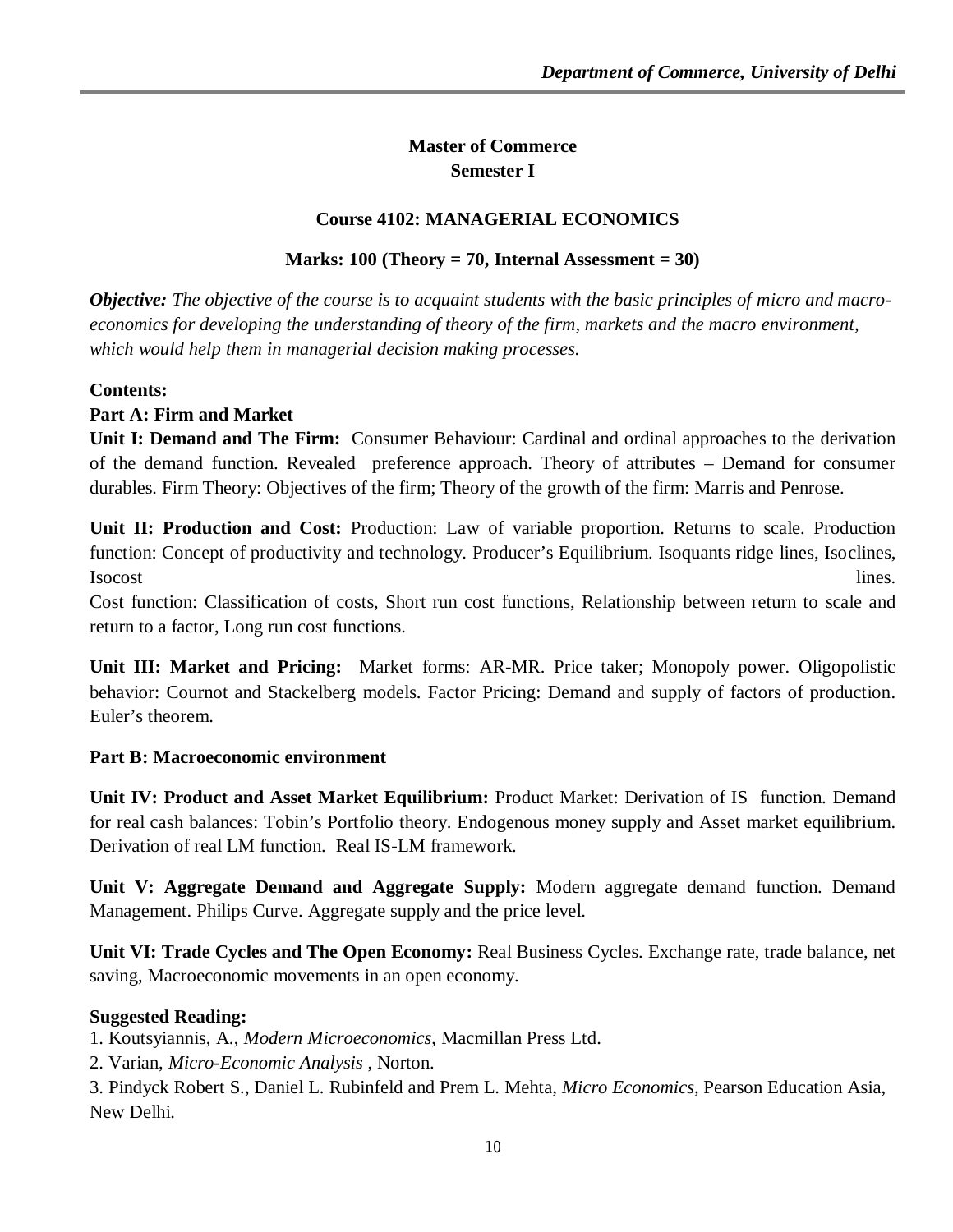- 4. Branson William H., *Macro Economics Theory and Policy*, First East West Press.
- 5. Dornbusch, R. and S. Fischer *Macro Economics* , Publisher Tata McGraw Hill.
- 6. Oliver Blanchard *Macro Economics,* Pearson Education, LPE.
- 7. Mankiw, N. Gregory, *Macro Economics,* Macmillan.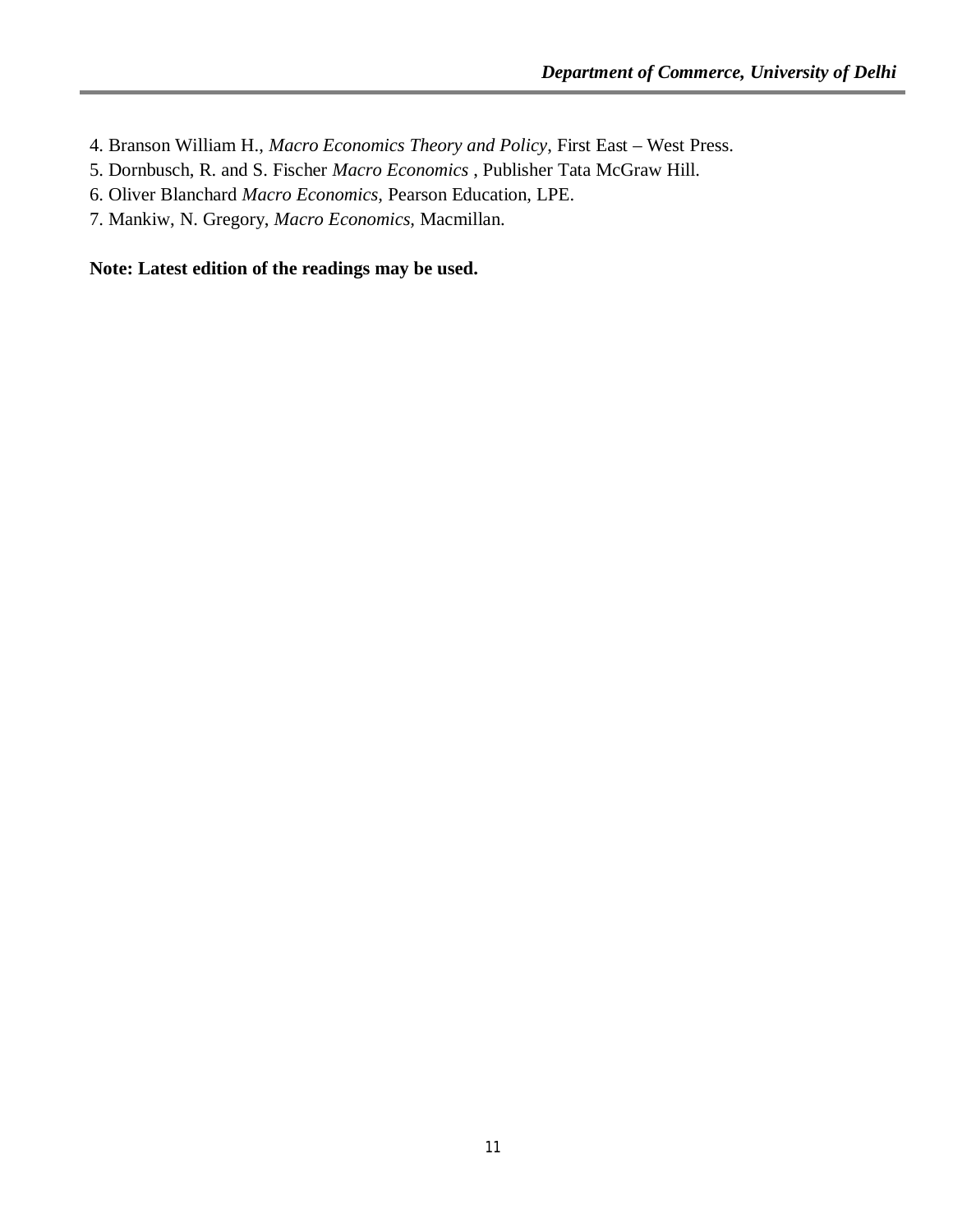## **Master of Commerce Semester I**

## **Course 4103: MANAGERIAL ACCOUNTING**

## **Marks: 100 (Theory = 70, Internal Assessment = 30)**

*Objective: The objective of the course is to enable students to acquire knowledge of concepts, methods and techniques of management accounting and to make the students develop competence with their usage in managerial decision making and control.*

#### **Contents:**

**Unit I: Management Accounting** – Nature and Functions; Financial vs. Management Accounting; Cost vs. Management Accounting; Role of Management Accountant. Cost Concepts and Classifications.

**Unit II: Activity Based Costing (ABC)** – Concept and uses; Flow of Costs in ABC; Emerging Costing Approaches; Traditional Costing System vs. ABC.

**Unit III: Variable and Absorption Costing** - Concept, Comparison, Applications of Variable Costing, Preparation of Income Statements.

Cost-Volume-Profit (CVP) Analysis - Contribution Margin; Break – Even Analysis; Profit Volume (P/V) Analysis; Multiple-Product Analysis; Optimal use of Limited Resources.

**Unit IV: Relevant Information and Short-Run Managerial Decisions** – Managerial Decision Making; Decision Making Process; Differential Analysis; Types of Managerial Decisions – Make/Buy, Add/Drop, Sell/ Process Further, Operate/Shutdown, Special Order, Product-Mix, Pricing Decisions.

**Unit V: Budgeting** – Nature and functions; Preparation of Different Types of Budgets, Fixed Versus Flexible Budgeting.

Standard Costing – Concept, Advantages; Types of Standards; Variance Analysis; Materials, Labour, Overhead; Managerial Uses of Variances.

**Unit VI: Responsibility Accounting and Divisional Performance Measurement** – Advantages and Disadvantages of Divisionalisation; Concept of Responsibility Accounting; Responsibility Centres – Cost Centre, Revenue Centre, Profit Centre, Investment Centre, Responsibility Performance Reporting, Financial Measures of Performance, Non- Financial Performance Measures.

Transfer Pricing: Concept; Objectives; requisites; Methods of Transfer Pricing; Transfer Pricing in Multinational Companies.

Performance Measurement: Traditional Performance Measures; Balanced Scorecard- Meaning, Perspectives in Balanced Scorecard, Weighting Performance Measures; Requisites of Balanced Scorecard.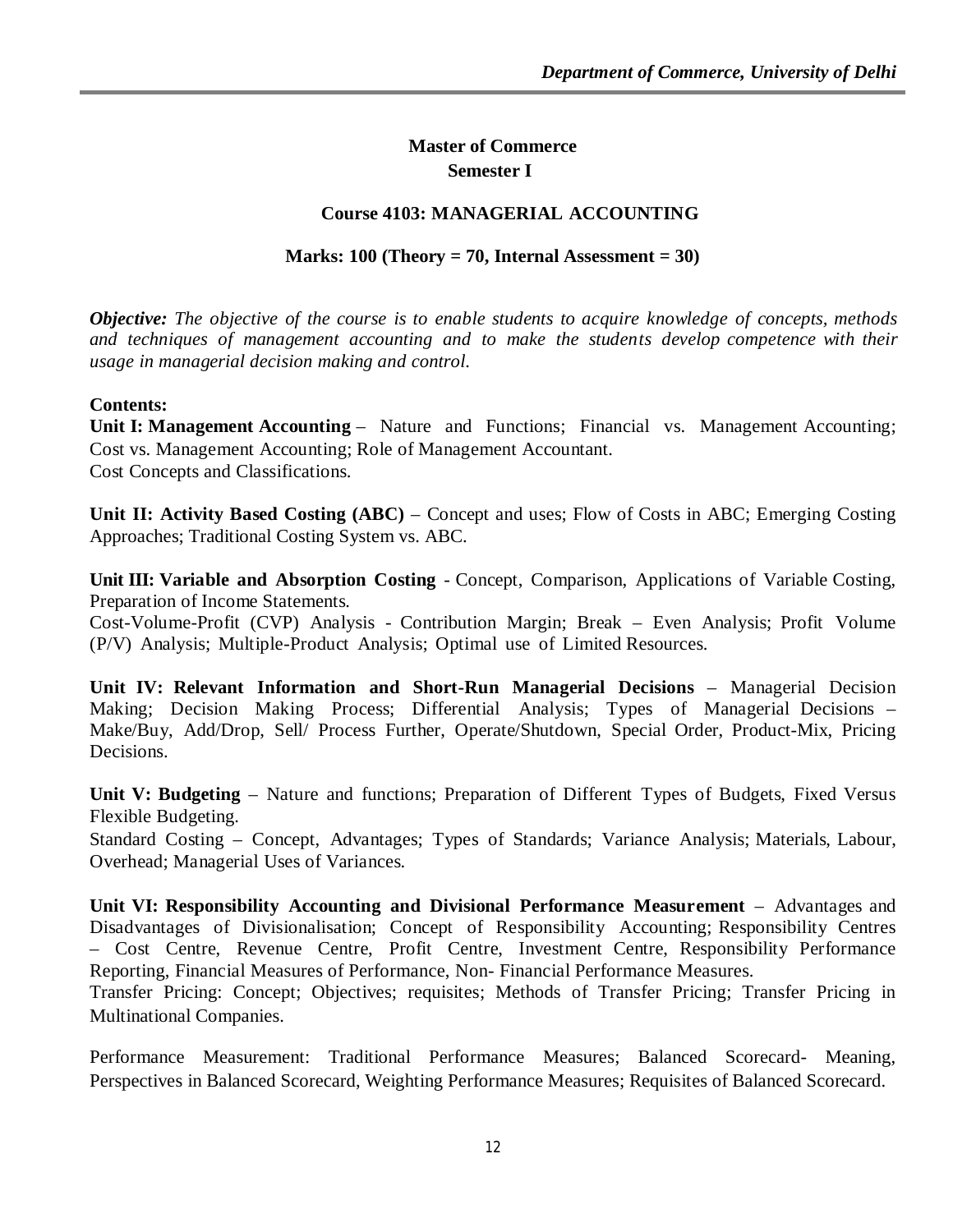#### **Suggested Readings:**

- 1. Atkinson Anthony A., Rajiv D. Banker, Robert Kaplan and S. Mark Young*, Management Accounting,* Prentice Hall.
- 2. Horngreen Charles T., and Gary L. Sundem and William O. Stratton, *Introduction to Management Accounting*, Prentice Hall of India.
- 3. Drury Colin, *Management and Cost Accounting*, Thomson Learning.
- 4. Garison R.H. and E.W. Noreen, *Managerial Accounting*, McGraw Hill.
- 5. Ronald W. Hilton, Managerial Accounting, McGraw Hill Education.
- 6. Jawahar Lal, Advanced Management Accounting, Text, Problems and Cases, S.Chand & Co., New Delhi.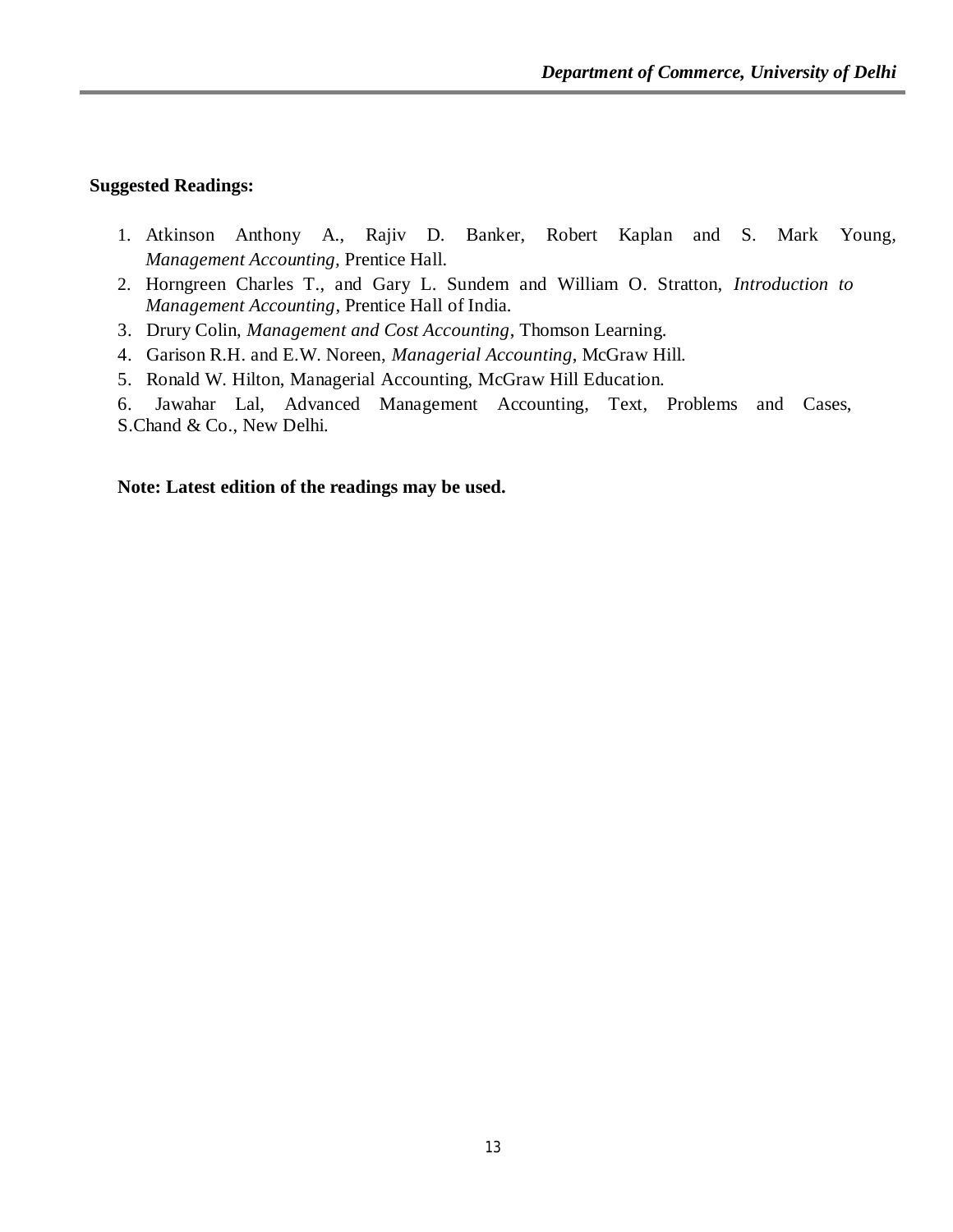## **Master of Commerce Semester I**

## **Course 4104: FINANCIAL PLANNING**

## **Marks: 100 (Theory = 70, Internal Assessment = 30)**

**Objective:** *The objective of this course is to acquaint the students with essentials of finance so that they have requisite knowledge, skills and confidence to take charge of their financial future. Further, this paper intends to foster critical thinking skills for personal financial planning and handling financial market constraints.*

#### **Contents:**

**Unit I: Introduction to Financial Planning:** Globally accepted six steps financial planning process; General principles of cash flow planning, budgeting, legal aspects of financial planning. Overview of risk management: investments, insurance, retirement solutions, tax and estate planning.

Unit II: Investment Environment: Types of investment options available to an individual investor bonds, equity shares, mutual funds, fixed deposits, PPF, financial derivatives, commodity derivatives, gold and bullion, ETFs, REITs, real estate etc. Objectives and rewards of investing. Investment constraints (tax considerations, unique needs etc.). Impact of inflation and indexation. Sources of financial information. Understanding mutual funds (Schemes, NAV calculation, load structure, Systematic Investment Plans, Systematic withdrawal plan etc.)

**Unit III: Return-Risk Assessment:** Risk aversion and risk profiling. Concept, types and calculation of returns. Assessment of risks in various financial instruments. Power of compounding and Time value of money. Rupee cost averaging. Concept of Portfolio and Diversification. Basics of Portfolio risk and return (two assets case). Tactical and strategic asset allocation.

**Unit IV: Personal Financial Planning:** Personal financial planning process. Setting personal financial goals. Life cycle approach to financial planning. Components of financial plan; developing financial plan; Using time value concept to estimate savings. Evaluation of tax saving instruments. Objectives of will and creating a valid will; living will and power of attorney. Planning for life insurance and health insurance. Primary clauses in Insurance agreement. Main contents of healthcare insurance.

**Unit V: Credit Planning and Retirement Planning: A**ssessment of credit - types, advantages, disadvantages. Consumer and housing finance planning. EMI calculations - methods and implications. Reverse mortgage. Education loan. Credit card management; credit limits, overdraft protection, grace period. Credit Bureaus - individual credit history and ranking, identity theft and protection against identity thefts. Retirement planning and pension plans. Impact of taxes and inflation.

**Unit VI: Investor Protection:** Role of SEBI. Investor grievances and redressal system in India.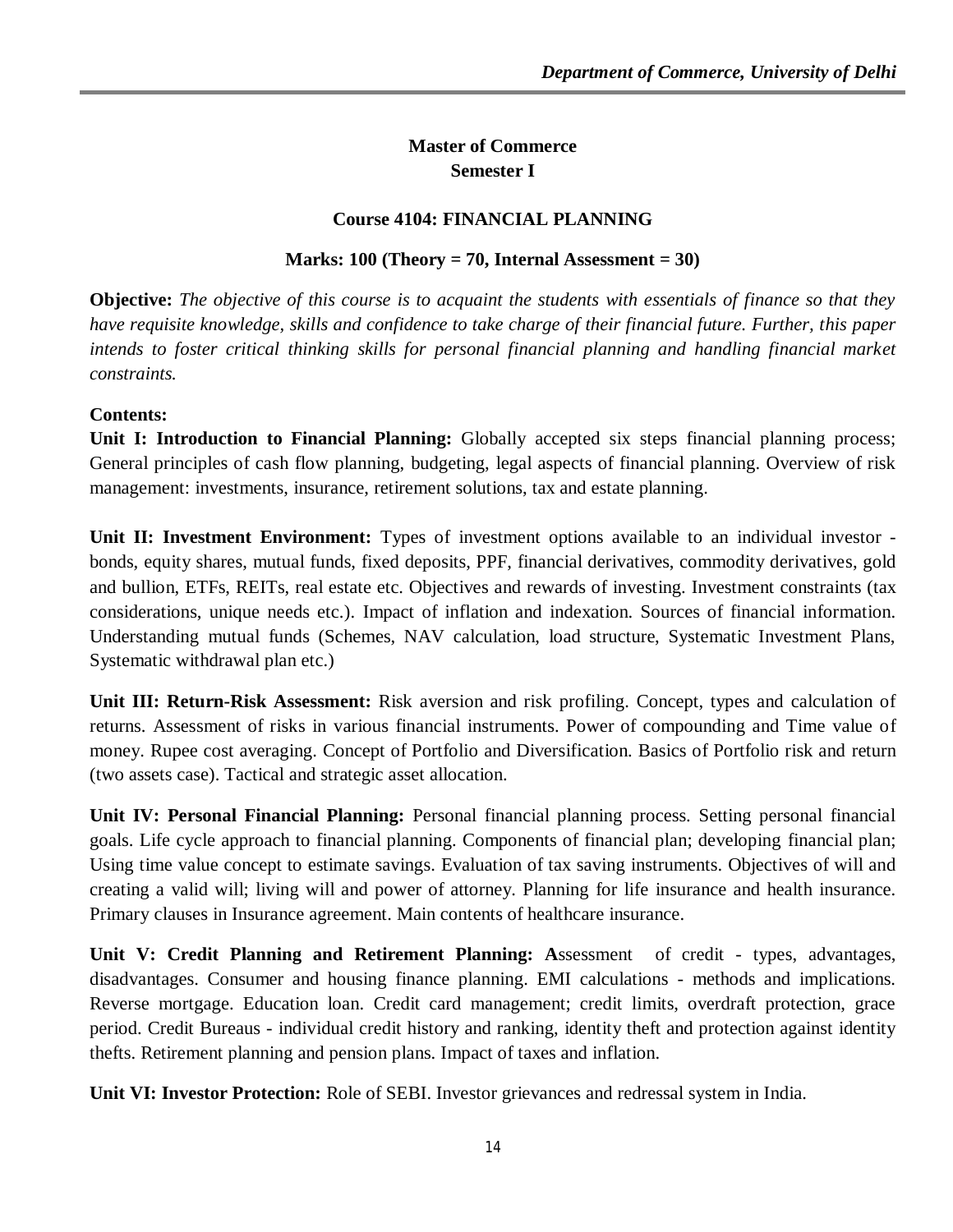**Note: Some case studies on the above topics are required to be discussed.** 

## **Suggested Readings:**

- 1. Madura, Jeff, *Personal Finance,* Pearson.
- 2. Kapoor, J R, Dlabay & Hughes R, *Personal Finance,* McGraw Hill.
- 3. Keown, A J, *Personal Finance – Turning money into wealth,* Pearson Publication.
- 4. Bajtelsmit, Vickie L. & Rastelli Linda G., Wiley Pathways Personal Finance, Wiley.
- 5. Rachel Siegel & Carol Yacht, *Personal Finance,* Saylor Foundation, Flat World Knowledge.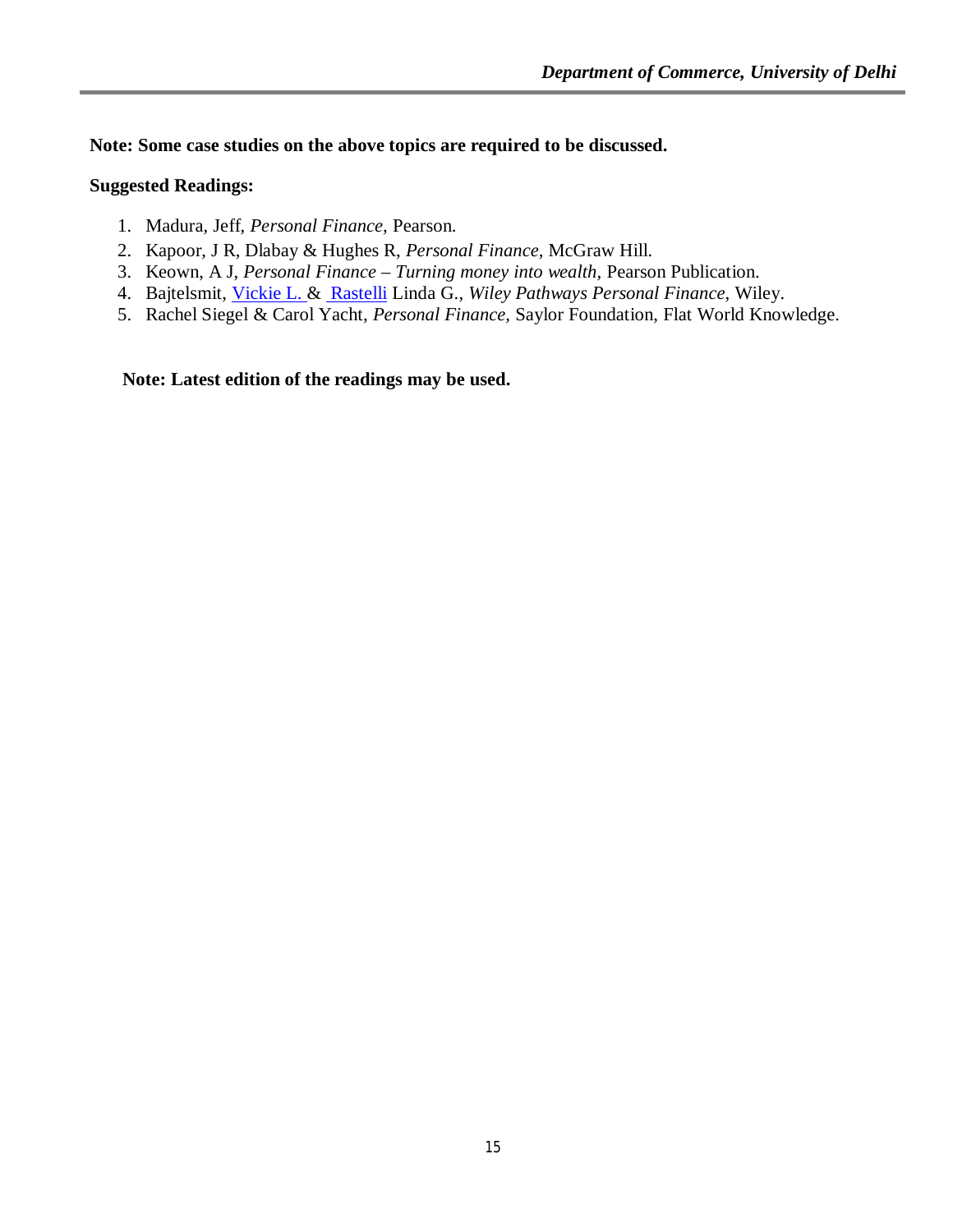## **Master of Commerce Semester I**

## **Course 4105: ORGANISATIONAL THEORY AND BEHAVIOUR**

## **Marks: 100 (Theory = 70, Internal Assessment = 30)**

*Objective: The objective of the course is to enable students to develop a theoretical understanding about organisation structure and its behaviour over time. The course will also make them capable of realizing the competitiveness for firms.* 

#### **Contents:**

**Unit I- Conceptual Foundations of Organisation Theory and Behaviour:** Organisational Theories - Classical, Neo-classical and Contemporary; Authority, Power, status, formal and informal structure; Bureaucratic structure; Boundary Less organisation; Flat and Tall structures; Impact of Environment on Organisational Design .

Organisational Behaviour (OB)- concept, determinants, models; challenges and opportunities of OB; Transaction cost; Disciplines contributing to the field of OB; Individual Behaviour- Foundations of individual behaviour, values, attitudes, personality, and emotions ; Perceptual process and Learning ; Management assumptions about people-McGregor's Theory X and Theory Y, Chris Argyris behaviour patterns.

**Unit II- Group Decision making and Communication:** Concept and nature of decision making process; Individual versus group decision making; Nominal group technique and Delphi technique; communication effectiveness in organisations; Feedback, Improving Inter-personal Communication- Transactional Analysis and Johari Window.

**Unit III- Motivation:** Content Theories**-** Maslow's Need Hierarchy, Herzberg's Two factor theory; Contemporary theories of motivation (ERG, Cognitive evaluation, goal setting, equity, Intrinsic Motivation Theory by Ken Thomas), expectancy model; Behaviour modification; Motivation and organisational effectiveness.

**Unit IV - Leadership, Power and Conflict:** Concept and theories of leadership- Behavioural approach, Situational approach, Leadership effectiveness; Leadership across cultures; Power- Bases of Power, power tactics; Conflicts- sources, patterns, levels and strategies.

**Unit V- Organisational Culture, Organisational Development and Stress Management:** Concept and determinants of organisational culture, creating sustaining and changing organisational culture. Managing misbehaviour at work- Aggression and Violence, Sexual abuse, Substance abuse, Cyberslacking. Organisational Development- concept, values, and intervention techniques; Appreciative Inquiry.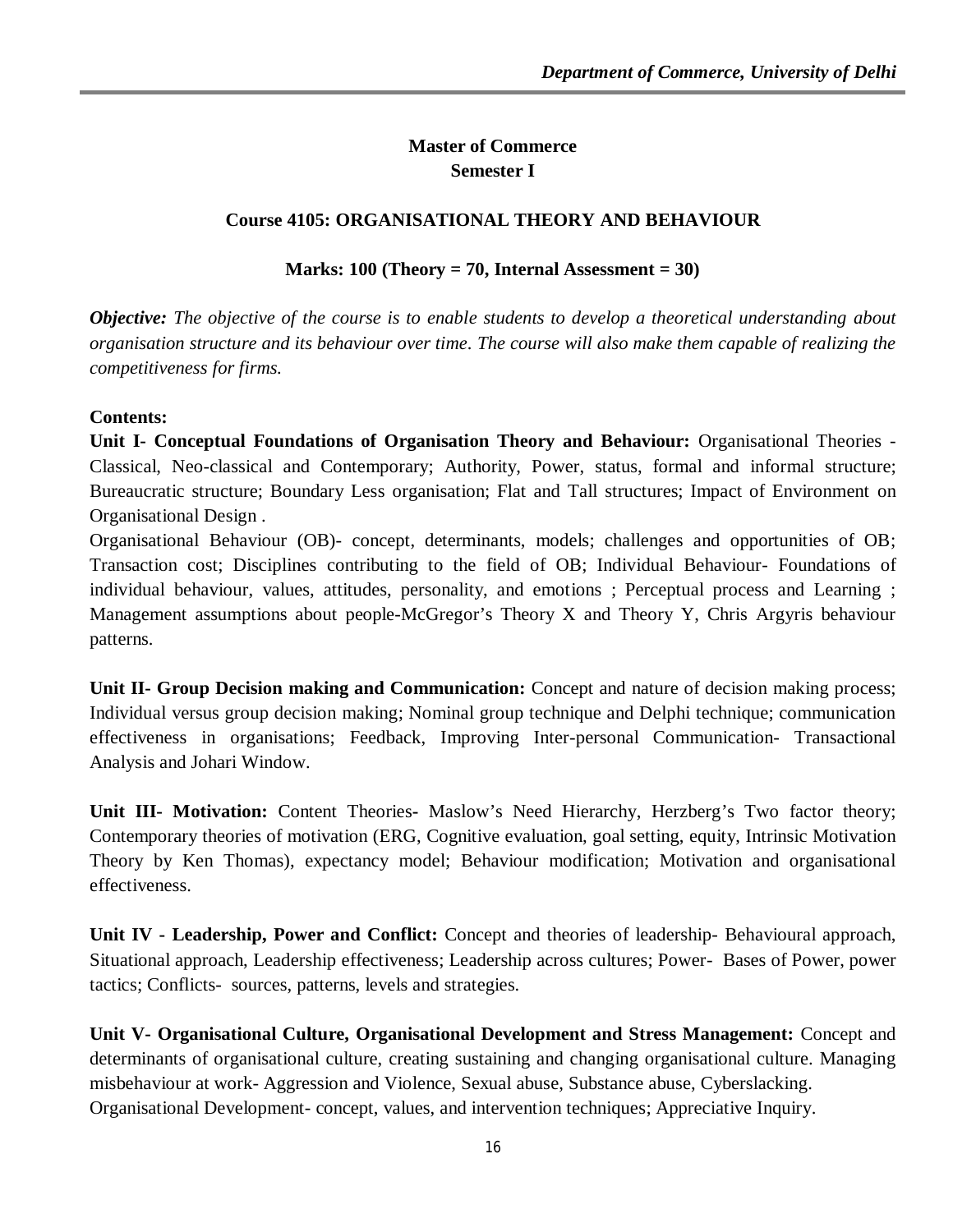Individual and organisational stressors; consequences of stress on individual and organisation; management of stress.

#### **Note: Some cases of real business world to supplement learning from the course.**

#### **Suggested Readings:**

1. Robbins, Stephen P. and Timothy A. Judge, *Organizational Behaviour*, Prentice -Hall, New Delhi.

2. Robins S.P., and Mathew, M.,*Organisational Theory: Structure, Design and Application*, Prentice Hall of India Pvt. Ltd.

3. Luthans, Fred, *Organizational Behaviour*, McGraw-Hill, New York.

4. Sekaran, Uma, *Organisational Behaviour*: *Text and Cases*, Tata McGraw-Hill Publishing Co. Ltd.

5. Aswathappa, K., *Organisation Behaviour*, Himalaya Publishing House, New Delhi.

6. Singh, K., *Organizational Behaviour: Text and Cases*, Pearson.

7. Pareek, U. and Khanna, S., *Understanding Organizational Behaviour,* Oxford University Press.

8. Newstorm, John W., Organizational *Behaviour: Human Behaviour at work*, Tata McGraw- Hill Pub. Co. Ltd. New Delhi.

9. Hersey, Paul, Dewey E. Johnson, and Kenneth H. Blanchard, *Management of Organisational Behaviour*, Prentice-Hall of India, New Delhi.

10. Terrance R. Motchell, *People in Organization An Introduction to Organisational Behaviour*, McGraw-Hill, New York .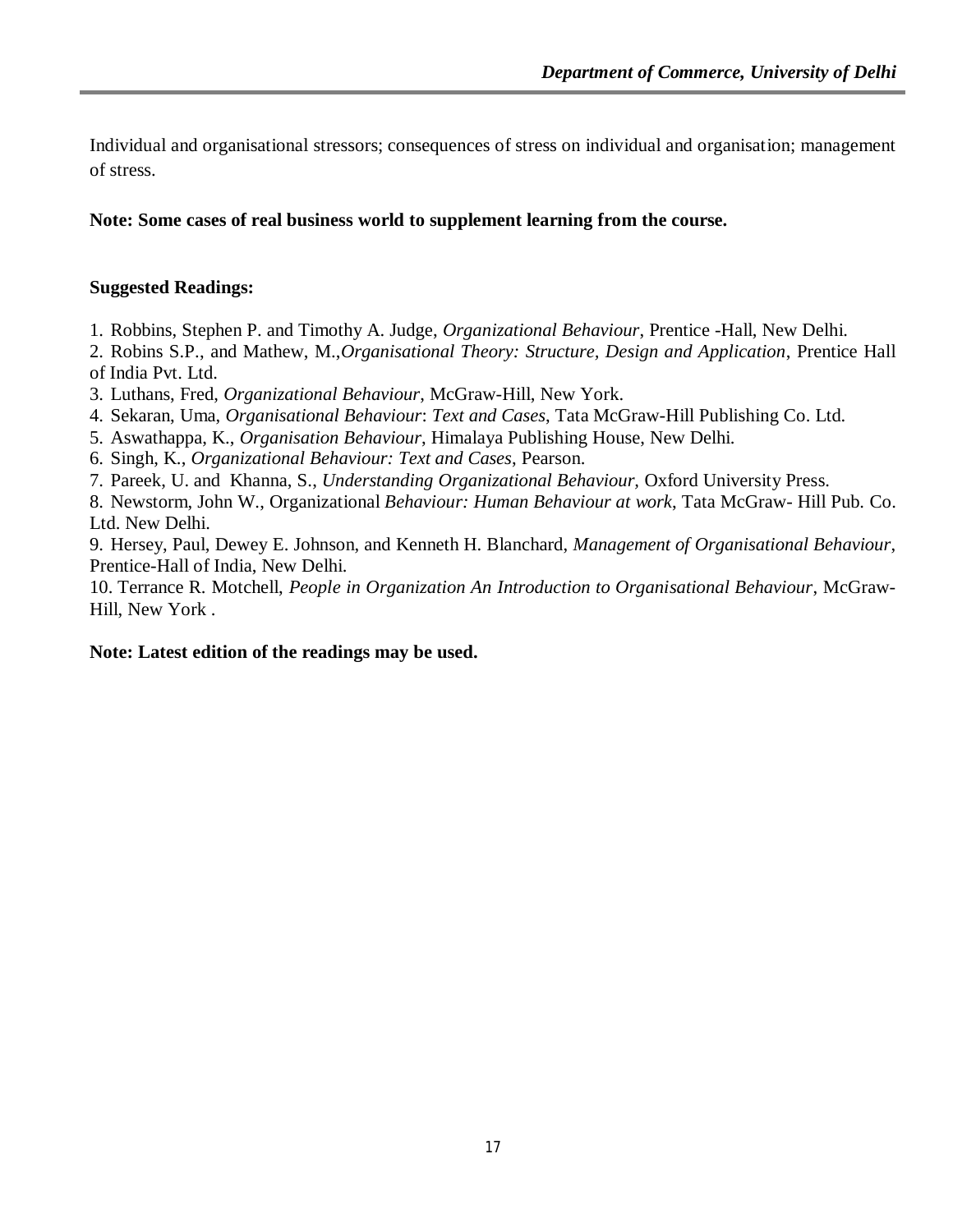## M**aster of Commerce Semester II**

## **Course 4201: QUANTITATIVE TECHNIQUES FOR BUSINESS DECISIONS**

## **Marks: 100 (Theory = 70, Internal Assessment = 30)**

*Objective: The objective of this paper is to acquaint the students with quantitative techniques that play an important role in managerial decision-making.*

## **Contents:**

**Unit I** – **Fundamental of decision making:** Types of decisions; Steps in decision making; Quantitative analysis and decision making; Different types of models and their uses; Model building steps.

**Unit II - Linear Programming**: Basic concepts; mathematical formulation and applications; Solution of LP problem using graphic and simplex method; Use of artificial variables; Sensitivity analysis and interpretation of solution; Duality in linear programming – formulation and solution; Integer linear programming – solution.

**Unit III – Transportation, Assignment and Trans-shipment**: Formulation; Solving transportation and assignment problems; Dealing with exceptional cases of transportation and assignment problems.

**Unit IV - Inventory and Queuing Management:** Concepts of inventory management; Inventory models – classical EOQ, EOQ with price breaks, EOQ model for production runs, planned shortage model- deciding optimum safety stock and reorder level, probabilistic model; Techniques of selective control.

Queuing models: Elements of a queuing system; Models with Poisson arrival and Exponential services rates- single server and infinite and finite population; Cost behavior analysis.

Simulation: Monte Carlo Simulation, Application of simulation in inventory management and queuing situation.

**Unit V – Project Scheduling:** Concepts of PERT & CPM techniques and their applications; Network analysis- scheduling activities, determining critical path, calculation of floats; Time-cost trade-off; Resource allocation and resource levelling.

**Unit VI- Markov Chains and Theory of Games:** Markov Chains- decision processes; Market share analysis; Account receivable analysis.

Game Theory- Pure strategy games; Mixed strategy games; Value of the game; Rules of Dominance.

## **Suggested Readings:**

1. Levin, R.I., D.S. Rubin and J.P. Stingson, *Quantitative Approaches to Management*, McGraw - Hill.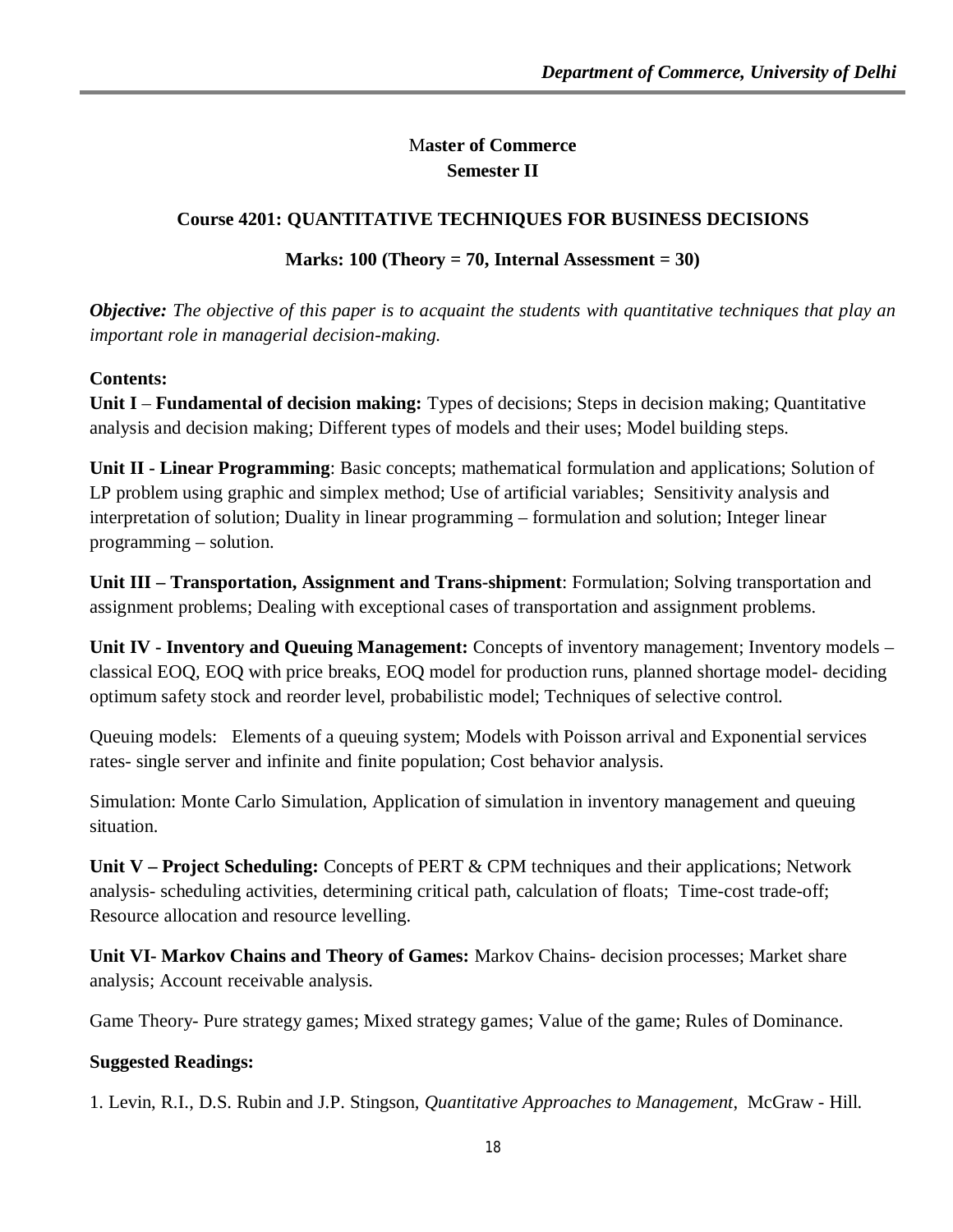2. Vohra N.D*., Quantitative Techniques in Management*, The McGraw Hill companies

3. Bierman H. Jr, C.P. Bonini and W.H. Hausman, *Quantitative Analysis for Business Decisions*, Homewood, Ill., Irwin.

4. Anderson, *Quantitative Methods for Business*, CENGAGE.

5. Gupta and Khanna, *Quantitative Techniques for Decision Making,* Prentice Hall of India.

6. Kapoor V.K., *Operations Research: Concepts, Problems and Solutions,* Sultan Chand & Sons.

7. Swarup Kanti, P K Gupta, Manmohan, *Operations Research,* Sultan Chand & Sons.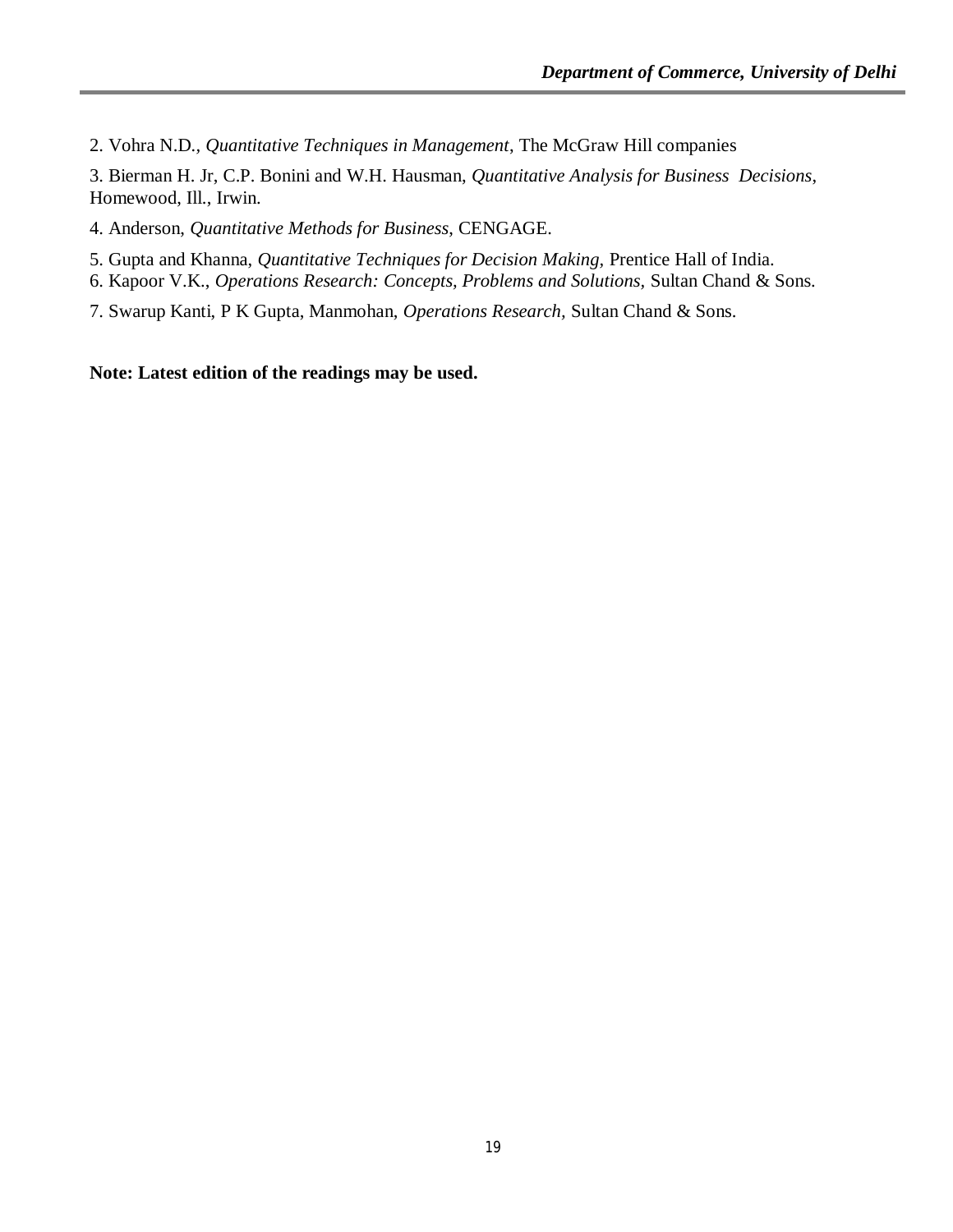## **Master of Commerce Semester II**

## **Course 4202: FINANCIAL MANAGEMENT AND POLICY**

## **Marks: 100 (Theory = 70, Internal Assessment = 30)**

**Objective:** *To make students understand various issues involved in financial management of a firm and equip them with advanced analytical tools and techniques that are used for making sound financial decisions and policies.*

## **Contents:**

**Unit I- Introduction:** Nature, scope and objectives of financial management. Financial decision making and types of financial decisions. Finance as a strategic function. Role of finance manager. Agency problem. Stock price maximization and agency costs. Alternatives to stock price maximization. Stakeholders' wealth maximization. Risk-return framework for financial decision making.

**Unit II- Capital Budgeting:** Nature, significance and kinds of capital budgeting decisions. Cash flow estimation. Capital budgeting techniques- ARR, Payback period, Discounted payback period, NPV, Equivalent annual NPV, IRR, Incremental IRR and Modified IRR. Capital budgeting decisions under constraints and with multiple objectives using mathematical programming models (Linear programming and Integer Programming). Capital rationing. Capital budgeting decision under inflation. Capital budgeting decision under uncertainty. Techniques for incorporating risk and uncertainty in capital budgeting decisions- RADR, Certainty equivalent method, DCF Break even analysis, Simulation method, Probability distribution method, Decision tree analysis, Sensitivity analysis and Scenario analysis. Real options.

**Unit III- Capital Structure:** An overview of cost of capital- Specific and WACC. Financial leverage and evaluation of financial plans (EBIT-EPS analysis). Theories of capital structure- NI, NOI, MM Hypothesis without and with corporate taxes, Merton Miller argument with corporate and personal taxes, Trade off theory, Pecking order theory, Signaling theory and effect of information asymmetry on capital structure. Optimal capital structure. Determinants of Capital structure in practice.

**Unit IV- Dividend Policy:** Forms of dividends. Theories of relevance and irrelevance of dividend in firm valuation (Walter's model, Gordon's Model, MM Hypothesis, Bird-in-hand theory and Dividend signaling theory).Relevance of dividend policy under market imperfections. Traditional and Radical position on dividend. Issues in dividend policy. Types of dividend polices in practice (constant rupee dividend policy, constant dividend payout policy, smooth stream dividend policy etc.) Determinants of dividend policy. Lintner's Model on corporate dividend behavior.

**Unit V- Working Capital Planning and Management:** Concept and types of working capital. Operating and cash cycle. Estimation of working capital requirement. Working capital financing. Determinants of working capital. Components of working capital management. Cash management- Baumol's Model and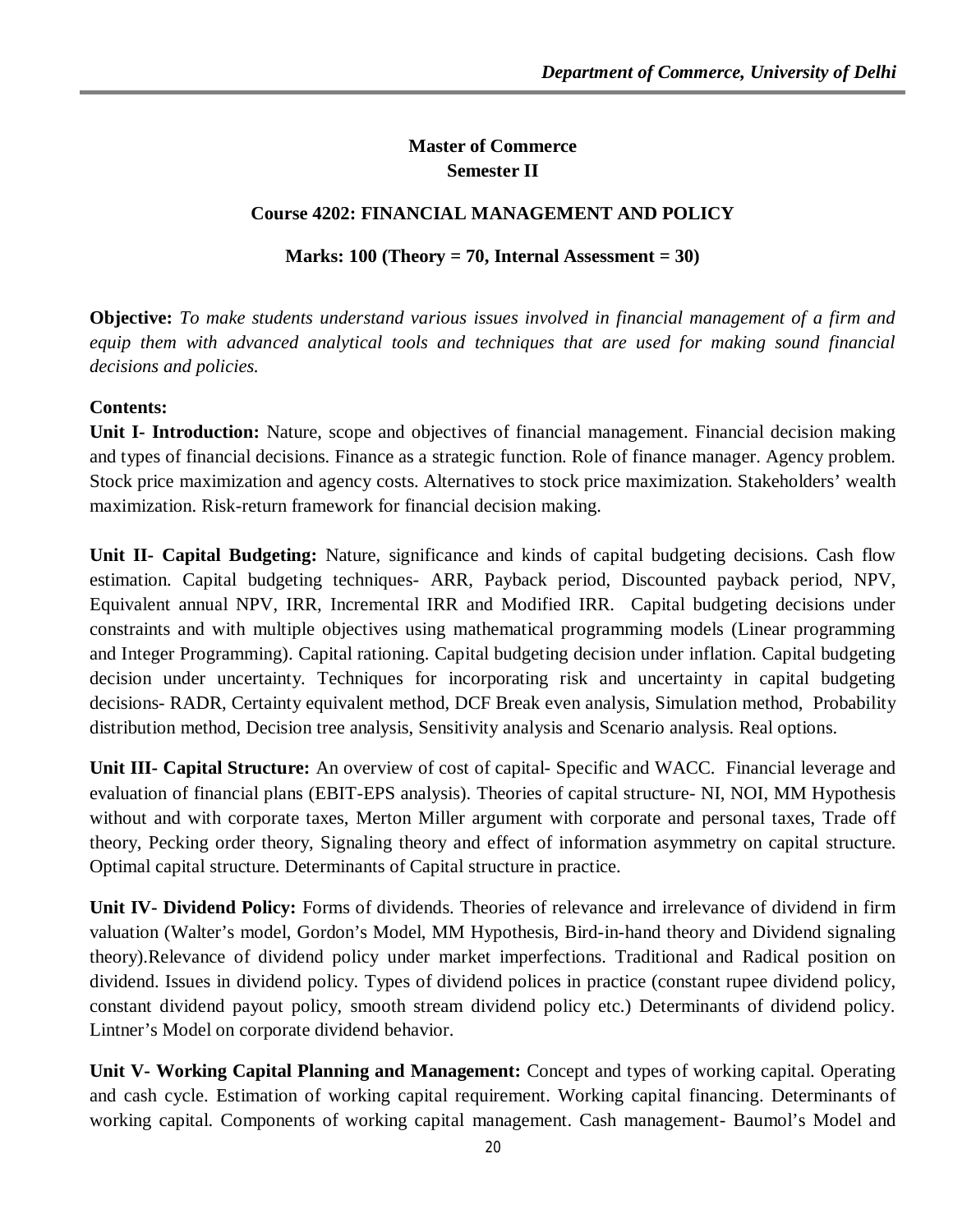Miller-Orr Model of managing cash. Receivables management- dimensions of credit policy of a firm and evaluation of credit policies; credit analysis. Inventory management.

**Unit VI- Corporate Restructuring and Contemporary Issues in Financial Management:** Corporate restructuring. Mergers and Acquisitions- types, sources of takeover gains, valuation and financing of M&As. Leveraged buyouts; Spin offs; demerger. Contemporary issues in financial management.

**Note: Use relevant case studies to supplement class discussions.**

## **Suggested Readings:**

- **1.** Van Horne, James C., *Financial Management and Policy*, Prentice Hall of India.
- 2. Pandey, I. M., *Financial Management,* Vikas Publishing.
- 3. Ross S.A., R.W. Westerfield and J. Jaffe, *Corporate Finance*, McGraw Hill.
- 4. Brealey R.A. and S.C. Myers, *Principles of Corporate Finance*, McGraw Hill.
- 5. Damodaran, A.,*Corporate Finance: Theory and Practice,* John Wiley & Sons.
- 6. Chandra, P. *Financial Management*, Tata McGraw Hill.
- 7. Khan, M.Y & Jain, P.K *Financial Management: Text, Problems and Cases*, Tata McGraw Hill.
- 8. Ehrhardt, M. C. & Brigham E. F, *Corporate Finance*, Indian Edition, Cengage Learning
- 9. Srivastava, Rajiv and Misra. Anil, *Financial Management,* Oxford University Press.

*10.* Arthur J. Kewon, John H. Martin, J. William Petty &David F. Scott, *Financial Management: Principles & Application,* Pearson.

11. Meyer. et.al, *Contemporary Financial Management*, Cengage Learning.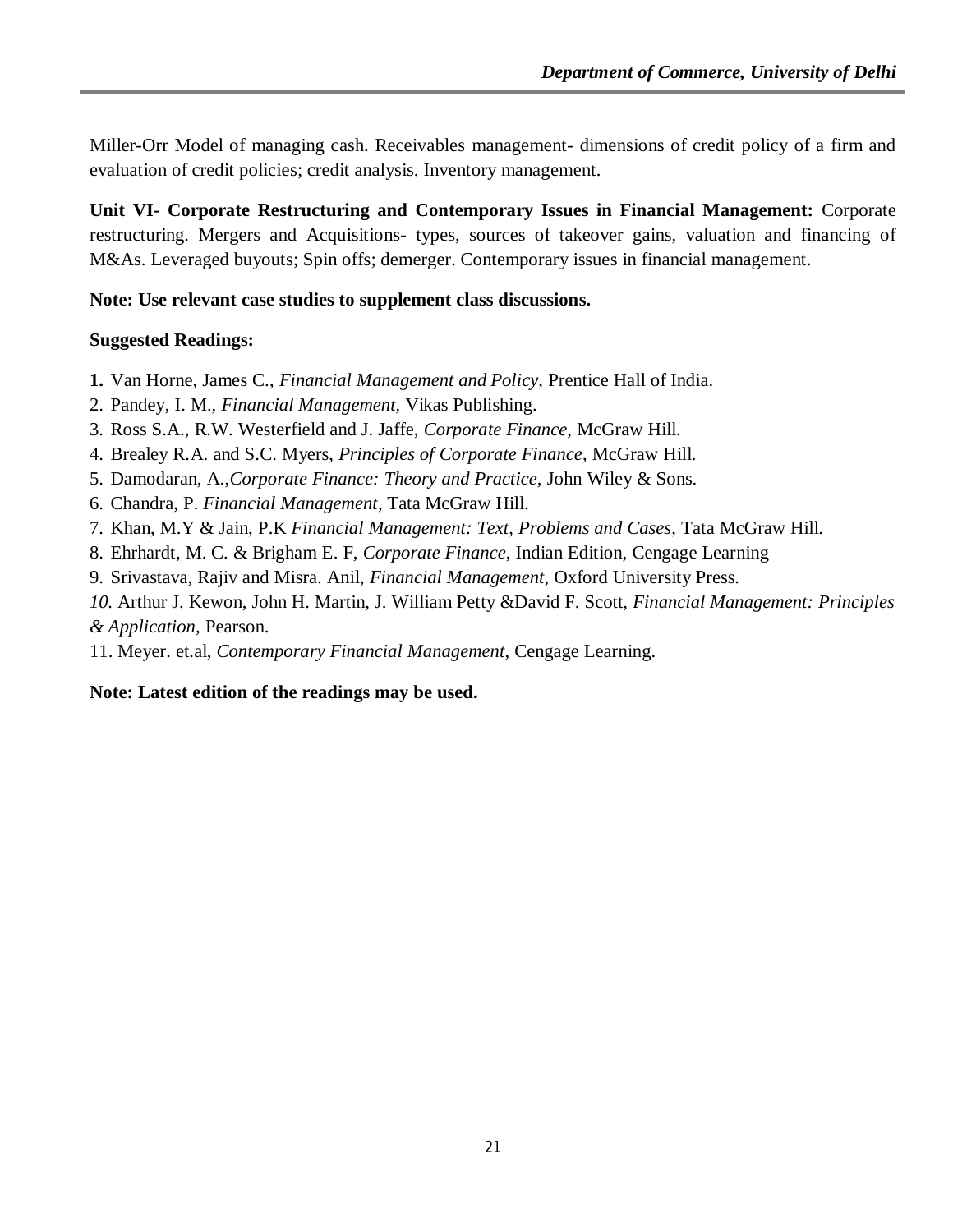## **Master of Commerce Semester II**

## **Course 4203: MARKETING MANAGEMENT**

#### **Marks: 100 (Theory = 70, Internal Assessment = 30)**

*Objective: To familiarize the students with the basic concepts and principles of marketing and to develop their conceptual and analytical skills to be able to manage marketing operations of a business firm.*

#### **Contents:**

**Unit I-Introduction**: Nature and Scope of Marketing; Core Marketing Concepts; Evolution of modern marketing concept; Modern marketing concepts; Marketing Mix; Marketing management process-a strategic perspective; Customer quality, value and satisfaction; Planning and control.

Marketing Environment: Significance of scanning marketing environment; Analyzing macro environment of marketing-economic, demographic, socio-cultural, technological, political and legal segments; Impact of micro and macro environment on marketing decisions.

Buyer behaviour: Need for studying buyer behaviour; Consumer vs. business buying behaviour; Consumer buying decision process and influences; Industrial buying process.

Market Segmentation, Targeting and Positioning: Bases for segmenting a consumer market; Levels of market segmentation; Factors influencing selection of market segments; Criteria for effective market segmentation; Target market selection and strategies; Positioning – concept, bases and process.

**Unit II-Product and Pricing Decisions**: Product - concept and classification; Major product decisions; New product development; Packaging and labelling; Product support services; Branding decisions; Product life cycle – concept and appropriate strategies adopted at different stages.

Pricing- Objectives, Factors affecting price of a product, Pricing policies and strategies. Ethical issues in product and pricing decisions.

**Unit III-Distribution Decisions**: Channels of distribution – concept and importance; Different types of distribution middlemen and their functions; Channel management, selection, motivation and performance appraisal of distribution middlemen; Distribution logistics – concept, importance and major logistics decisions; Channel integration and systems. Ethical issues in distribution decisions.

Retailing and Wholesaling: Types of retail formats; Retail theories; Retailing strategies; Non-Store retailing; Wholesaling-nature and importance, types of wholesalers; Developments in retailing and wholesaling in Indian perspective.

**Unit IV-Promotion Decisions:** Role of promotion in marketing; Promotion methods; Integrated Marketing Communication – Concept; Communication process and promotion; Determining promotion mix; Factors influencing promotion mix; Developing advertising campaigns. Ethical issues in promotion decisions.

**Unit V- Marketing Planning, Organising and Control:** Marketing planning process; Different ways of organising marketing department; Sales, cost and profit analysis.

**Unit VI-Trends in Marketing**: Service Marketing, Social Media Marketing, Green Marketing, Customer Relationship Management, Rural marketing, other emerging trends.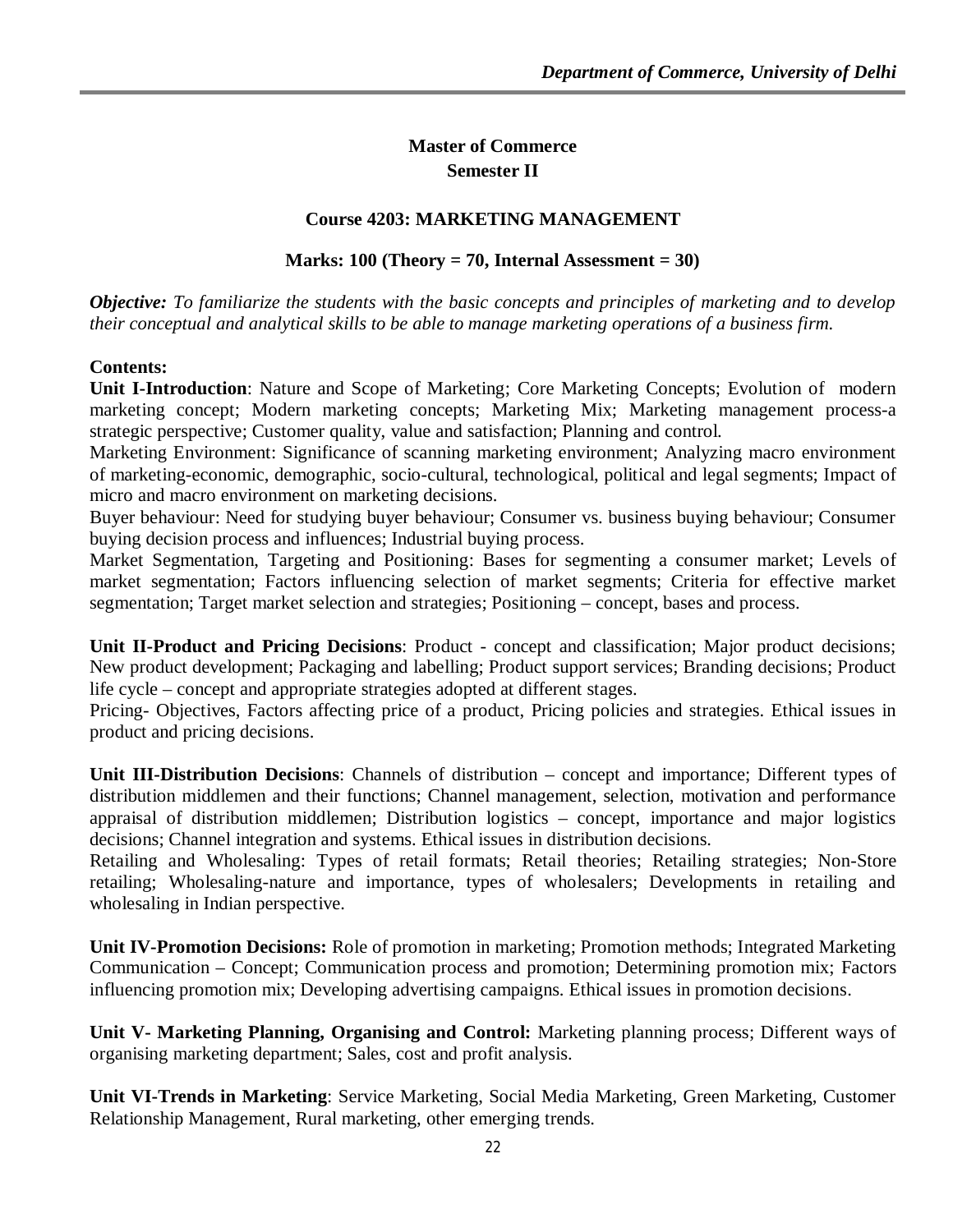*Note: Class discussions to be supported by relevant case studies.*

## **Suggested Readings:**

- 1. Kotler, Philip; Keller, Kevin Lane; Koshy, Abraham, and Mithileshwar Jha, *Marketing Management: A South Asian Perspective*, Pearson.
- 2. Lamb, Charles W.; Hair, Joseph F., and Carl McDaniel, *Mktg*, Cengage Learning.
- 3. Etzel, Michael J., Walker, Bruce J., Staton, William J., and Ajay Pandit, *Marketing Concepts and Cases*, Tata McGraw Hill (Special Indian Edition).
- 4. Czinkota, Miachel, *Marketing Management*, Cengage Learning.
- 5. Kazmi, SHH, *Marketing Management Text and Cases*, Excel Books.
- 6. Kumar, Arun and N. Meenakshi, *Marketing Management*, Vikas Publishing House.
- 7. Zikmund, William G. and Michael D'Amico, *Marketing: Creating and Keeping Customers in an E-Commerce World*, South-Western College Pub.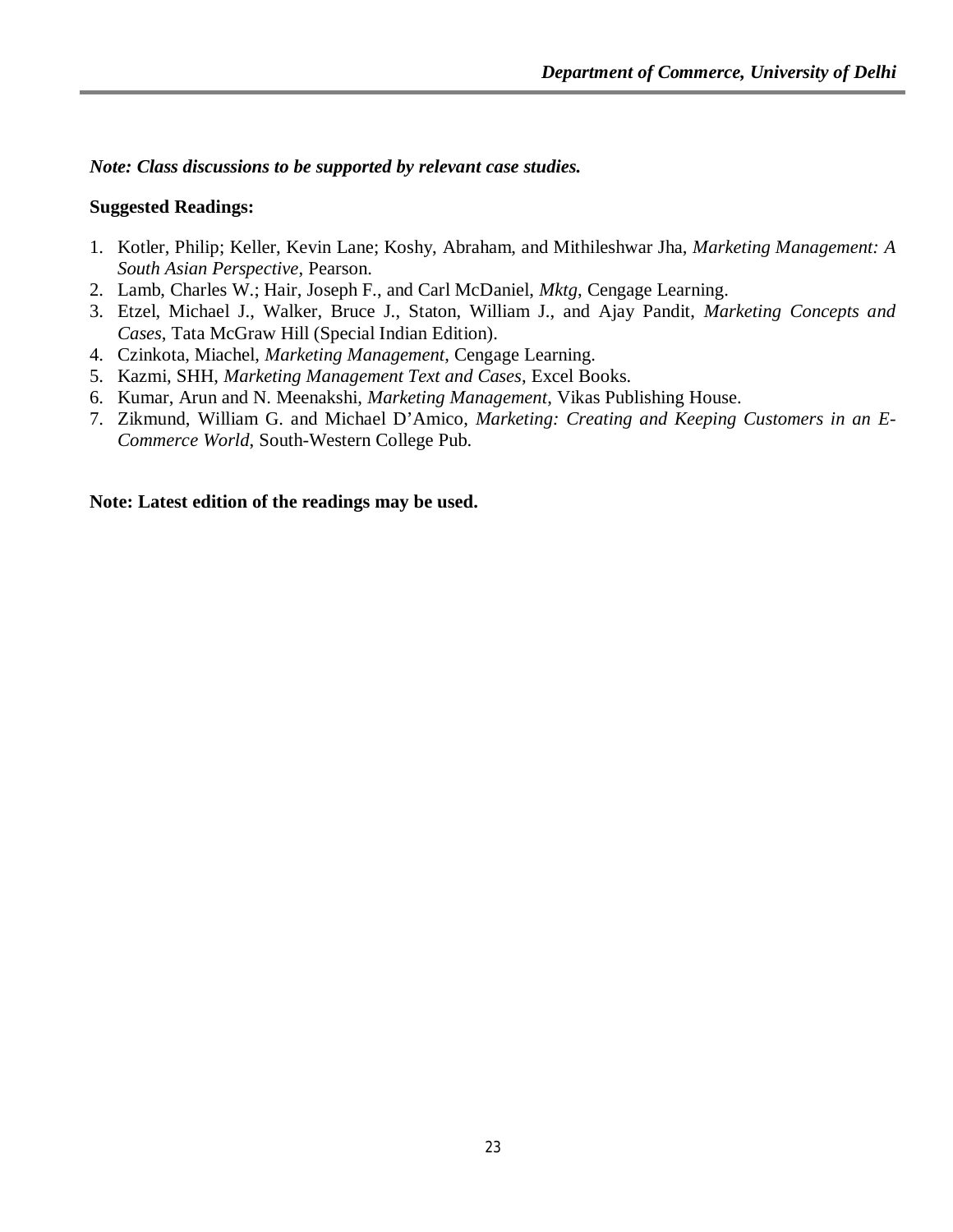#### **Master of Commerce Semester II**

## **Course 4204: LEGAL ASPECTS OF BUSINESS**

## **Marks: 100 (Theory = 70, Internal Assessment = 30)**

*Objective: The course aims to acquaint the students with knowledge and understanding of major business laws.*

## **Contents:**

**Unit I-Law relating to Transfer of Property:** Important definitions; types of properties; movable and immovable property; properties which cannot be transferred; rule against perpetuities; lis pendens; provisions relating to sale; mortgage, charge, lease, gift and actionable claim.

Unit II-Law relating to Societies and Trusts: General concept relating to registration of societies; property of societies; suits by and against societies; enforcement of judgment against societies; dissolution of societies; general concept relating to trusts; creation of a trust; duties and liabilities of trustees; rights and powers of trustees, disabilities of trustees; rights and liabilities of the beneficiary.

**Unit III-Law relating to Intellectual Property:** Concept and development of intellectual property law in India; law and procedure relating to patents, trademarks and copyrights; geographical indications; design act; overview of laws relating to other intellectual property rights; intellectual property appellate board.

**Unit IV-Law relating to Competition and Consumer Protection:** Concept of competition; Competition Act, 2002 - anti competitive agreements, abuse of dominant position, combination, regulation of combinations, competition commission of India; compliance of competition law; Consumer protection in India- Consumer Protection Act, 1986; rights of consumers; consumer disputes redressal agencies.

**Unit V-Law Relating to Information:** Right to Information Act, 2005- Definitions, right to information, obligations of public authorities, request for obtaining information, disposal of request, exemption from disclosure of information, grounds for rejection to access in certain cases, severability; central information commission- its constitution, term of office, conditions of service and removal; powers and functions of Central Information Commissions, appeals and penalties.

**Unit VI-Law relating to Pollution Control and Environmental Protection:** Concept of sustainable development, biodiversity and carbon credit; government policy regarding environment; law relating to prevention and control of air pollution and water pollution; Environment (Protection) Act, 1986; national green tribunal.

#### **Suggested Readings:**

- 1. Singh, Avtar, *The Principles of Mercantile Law*, Eastern Book Company, Lucknow.
- 2. Sharma J. P., and SunainaKanojia, *Business Laws,* Ane Books Pvt. Ltd, New Delhi.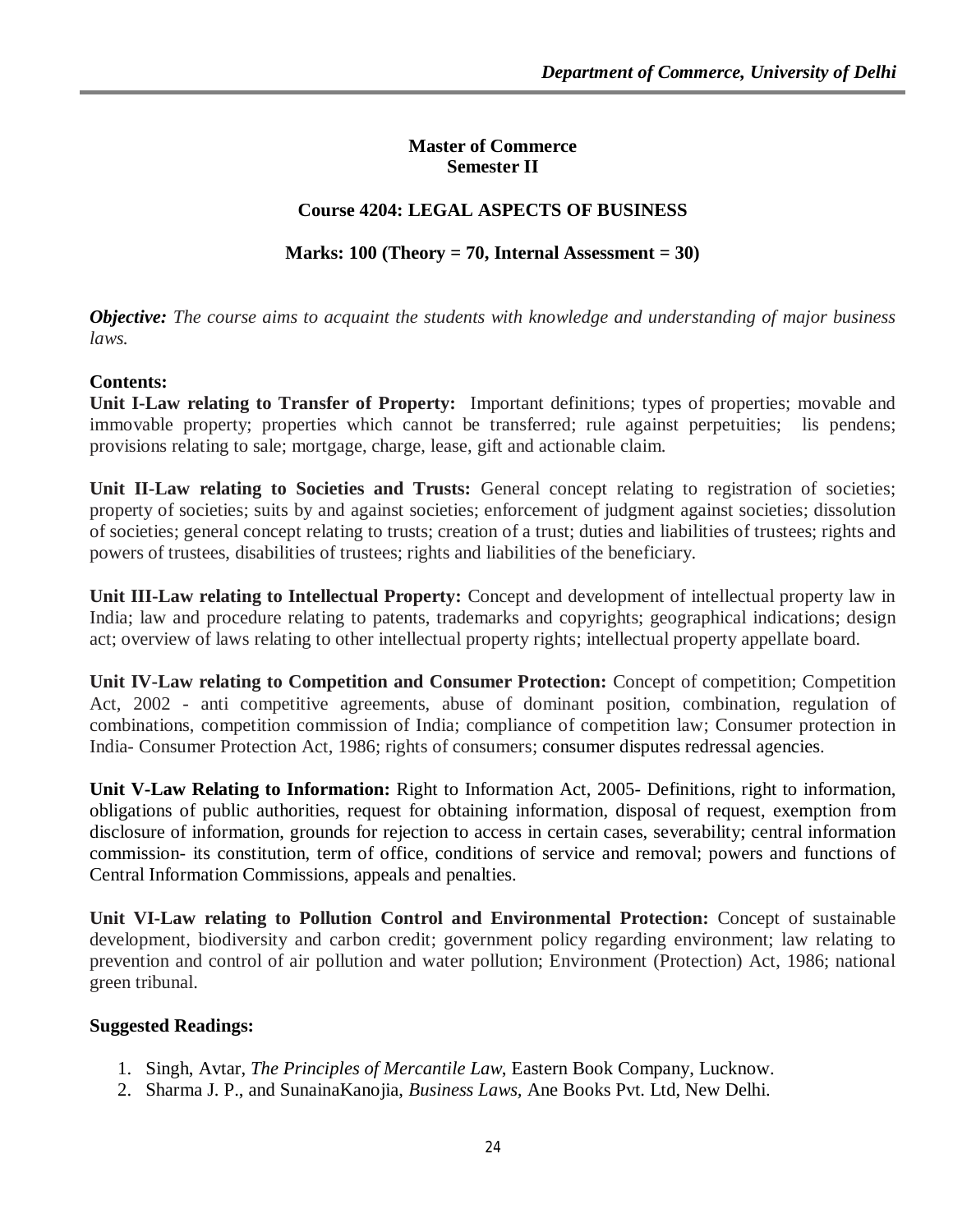- 3. Bhandari, Munish, *Professional Approach to Corporate Laws and Practice*, Bharat Law House, New Delhi.
- 4. *Handbook of Corporate Laws*, Bharat Law House, New Delhi
- *5.* Sir Dinshaw Fardunji Mulla, revised by Dr. Poonam Pradhan Saxena, *Mulla's The Transfer of Property Act*
- *6.* Sanjiva Row, revised by Justice K. Shanmukham & Shrinivas Gupta, *Transfer of Property Act (with Model Forms of Sale Deed, Agreement to Sell, Mortgage, Lease Deed, Gift Deed, Partition Deed, Assignment of Actionable Claim etc.) (in 2 Vols)*
- 7. *Bare Acts on* Societies and Trusts
- 8. *Bare Act on* Competition Law
- *9. Bare Act on* Consumer Protection Law
- 10. *Bare Act on* Pollution Control and Environmental Protection
- 11. *Bare Act on* Right to Information Act Law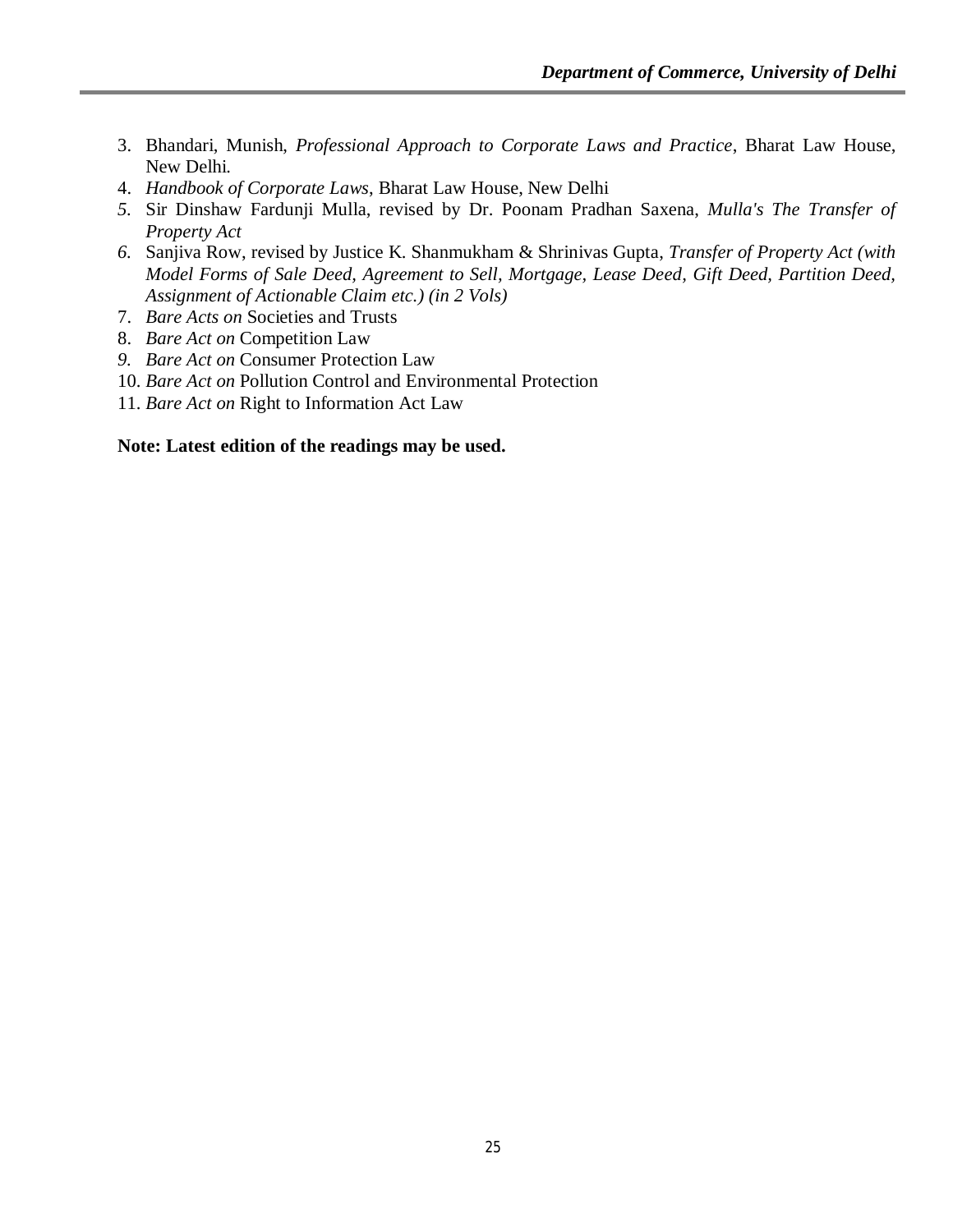#### **Master of Commerce Semester II**

## **Course 4205: INTERNATIONAL BUSINESS**

## **Marks: 100 (Theory = 70, Internal Assessment = 30)**

*Objective: The purpose of this course is to acquaint the students with nature, scope, structure and operations of international business and familiarize them with trends and developments in International Business Environment and policy framework.*

#### **Contents:**

**Unit I – Introduction:** International Business **-** Importance, nature and scope; Globalization; Drivers of Globalization. Basic Entry Decisions; Modes of entry into international business, selecting an Entry Strategy; IT and international business, India's involvement in International Business

**Unit III - International Business Environment:** Political, Legal, Economic, and Cultural environment and associated risks; Framework for analyzing international business environment.

**Unit II - International Trade:** Reasons for international trade; Theories of international trade; Foreign trade multiplier; World trading environment – Pattern and structure of world trade in goods and services; Government intervention in International Trade: Arguments for Government intervention; Instruments of Commercial Policy: Tariffs, quotas and other measures and their effects.

World Trade and Protectionism**:** GATT, The Uruguay Round, WTO, Evaluation of WTO, Important Agreements of WTO – Agriculture Agreements; SPS, TBT, GATS, TRIPS; WTO and Developing Countries, WTO and India.

**Unit IV - Balance of Payment Account:** Components of BOP: Current Account, Capital Account, Official Reserve Account; Disequilibrium in BOP; Correction of Disequilibrium.

**Unit V - International Economic Institutions and Financial Environment:** IMF, World Bank, UNCTAD, International commodity trading and agreements - India's involvement and consequences; International Financial Environment: International Monetary System; Exchange rate mechanism and arrangement; Types of Exchange rate systems in the world; International money and capital markets; Movements in foreign exchange and interest rates.

Foreign Direct Investment: Types of FDI; Theories of FDI, Cost and Benefit of FDI to Host and Home Countries, Government Policy Instruments and FDI, Trends in FDI.

**Unit VI - Regional Economic Integration:** Levels of Regional Economic Integration: Free trade area, customs union, economic union, common market, political union; Trade creation and diversion effects; Regionalism vs. Multilateralism; Structure and functioning of EU and NAFTA, SAARC.

**Unit VII - Contemporary Issues in International Business:** Environmental and Labour issues in International Business.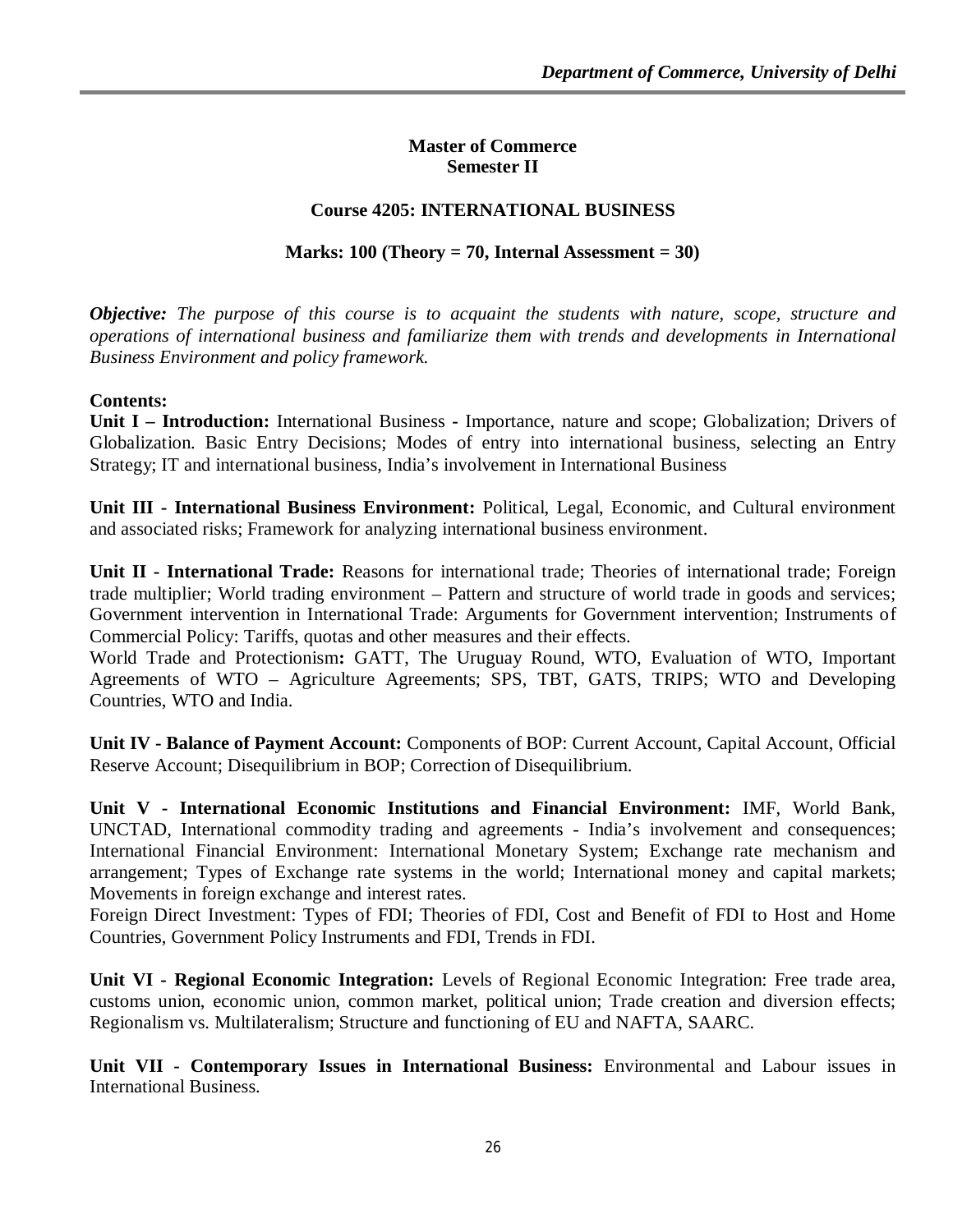#### **Suggested Readings:**

1.Daniels, John D., Radebaugh, Lee H*., Sullivan, Daniel P. and Salwan, P., International Business: Environment and Operations*.

2.Griffin, Ricky W. and Pustay, Michael W, *International Business: A Managerial Perspective* , Prentice Hall.

3.Hill, Charles, W.L., *International Business*, McGraw Hill Company, New York.

4.Cherunilam, F., *International Business Text and Cases*, PHI.

5.Bhasin, N., *Foreign Direct Investment in India: Policies, Conditions and Procedures*, New Century Publications.

6.Ball, Donald, Wendall H. McCulloch, Miachel Geringer, Michael S. Minor and Jeanne M. McNett, *International Business: The Challenge of Global Competition*, McGraw Hill Co.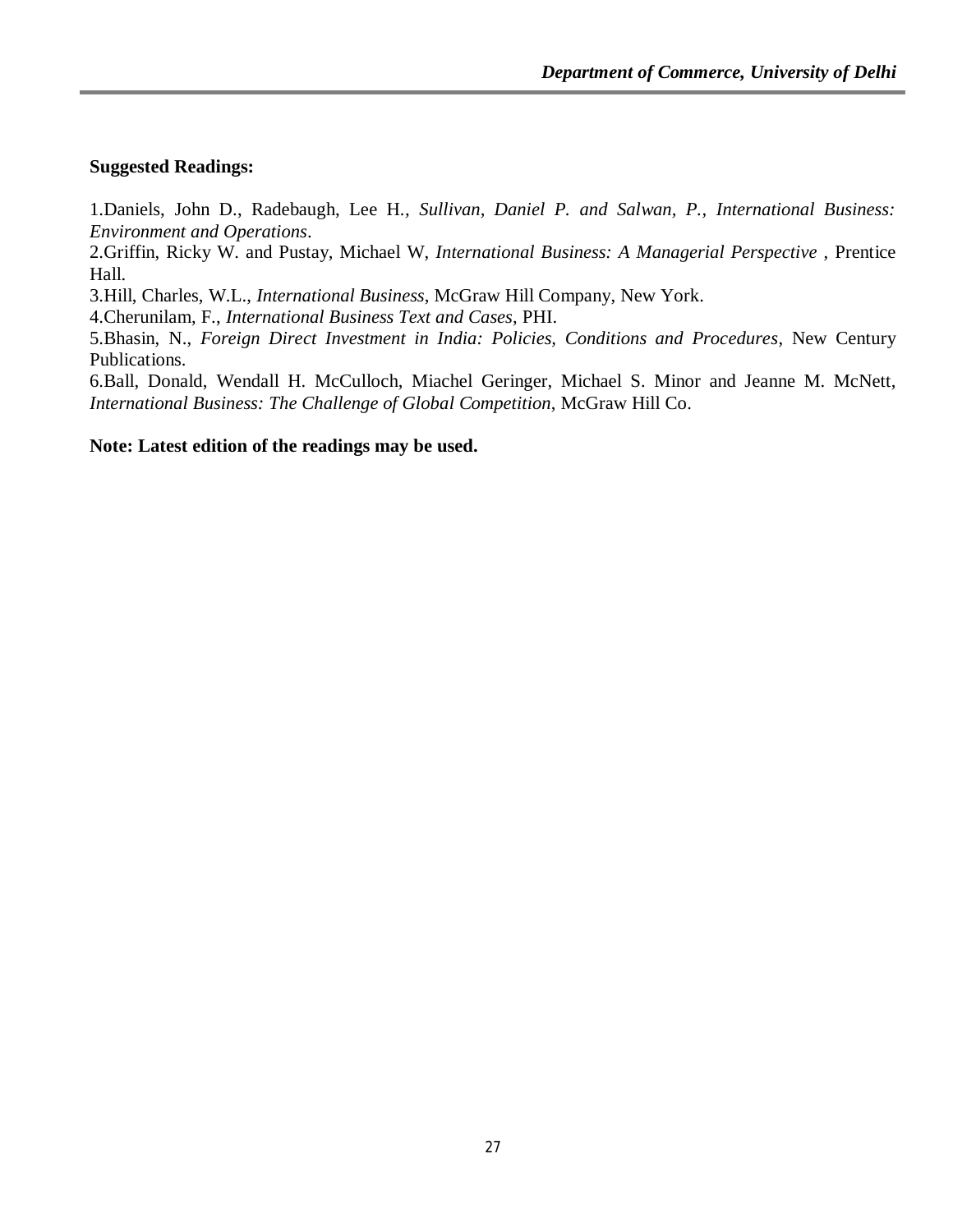## **Master of Commerce Semester III**

## **Course 4301: GLOBAL STRATEGIC MANAGEMENT**

## **Marks: 100 (Theory = 70, Internal Assessment = 30)**

*Objective: To help students understand strategy making process that is informed integrative and responsive to rapid changes in an organization's globally oriented environment and also to help them understand tasks of implementing strategy in a global market.* 

## **Contents:**

**Unit I-Introduction**: Concept and Role of Strategy; The Strategic Management Process; Approaches to Strategic Decision Making; Strategic Role of Board of Directors & Top Management.

Strategic Intent; Concept of Strategic Fit, Leverage and Stretch; Global Strategy and Global Strategic Management; Strategic flexibility and learning organization.

**Unit II-Environmental Analysis**: Analysis of Global Environment- Environmental Profile; Constructing Scenarios; Environmental scanning techniques- ETOP, PEST and SWOT (TOWS) Matrix; Michael Porter's Diamond Framework; Analysis of Operating Environment - Michael Porters Model of Industry Analysis; Strategic Group Analysis; The International Product Life Cycle (IPLC)

Analysis of Internal Environment– Resource Audit; Resource Based View (RBV), Global Value Chains Systems; Core and Distinctive Competencies; From Sustainable Competitive Advantage to Transient Competitive Advantage.

**Unit III-Strategic Choice**: Strategic options at Corporate Level – Growth, Stability and Retrenchment Strategies; Corporate Restructuring; Strategic options at Business Level- Michael Porters' Competitive Strategies and Cooperative Strategies.

Evaluation of Strategic Alternatives – Product Portfolio Models (BCG matrix, GE Matrix, etc.)

**Unit IV-Situation Specific Strategies:** Strategies for situation like competing in emerging industries, maturing and declining industries, fragmented industries, hyper –competitive industries and turbulent industries; Strategies for industry leaders, runner -up firms and weak businesses.

**Unit V-Strategic Issues and Alternatives in Globally Competitive Markets:** Why & how firms internationalize; International entry options; Joint Ventures, Foreign Technology Agreements, Mergers and Acquisitions; Multi-country and global strategies; Outsourcing strategies.

**Unit VI-Strategy Implementation and Control:** Interdependence of Formulation and Implementation of Strategy; Issues in global strategy implementation- Planning and allocating resources; Organisation Structure and Design; Budgets and support system commitment; culture and leadership. Strategy evaluation and control.

**Unit VII-Ethical and Social considerations in Global Strategic Management:** The Global Context of Corporate Governance.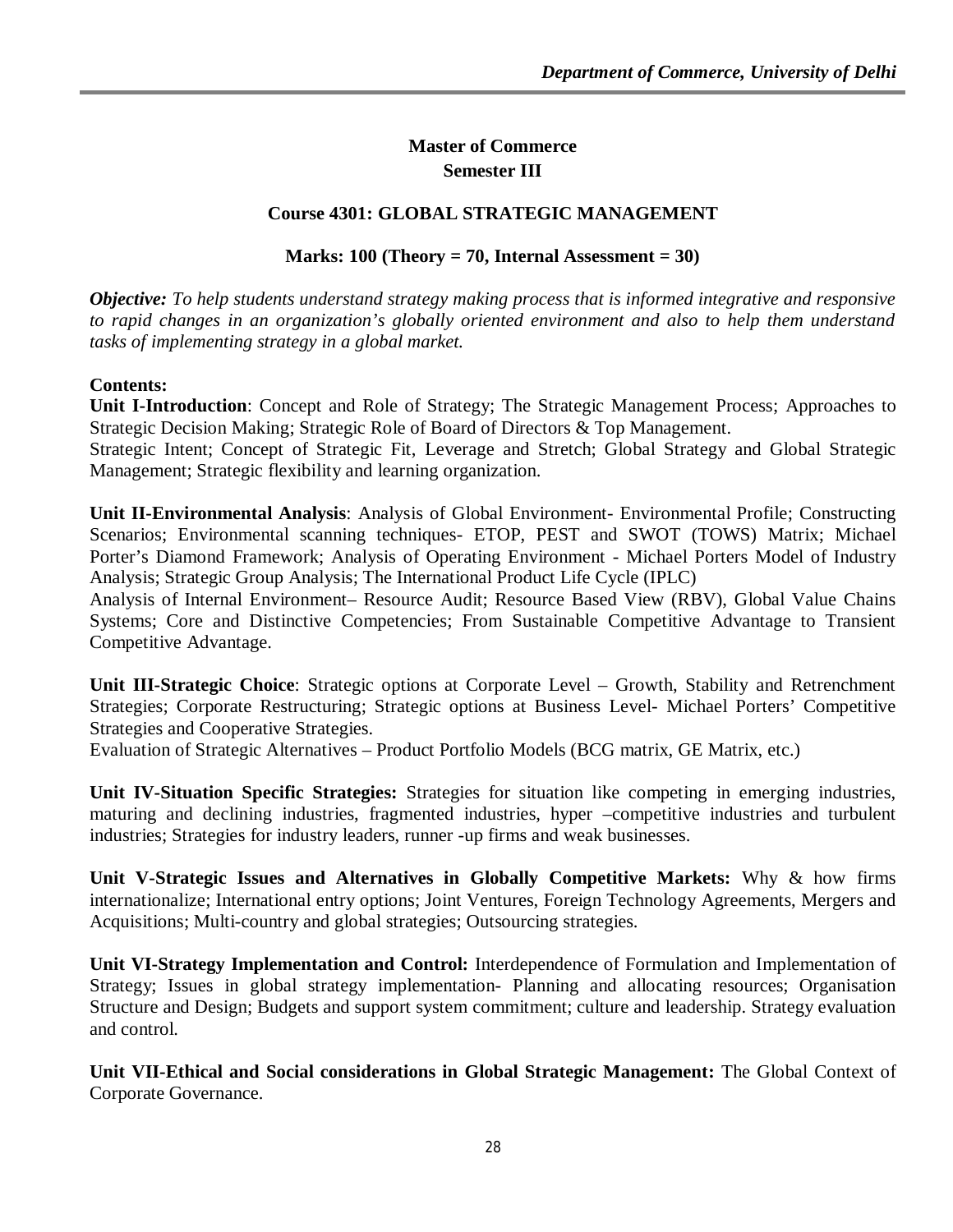## *Note: Case studies and problems involving issues in global strategy are required to be discussed.*

## **Suggested Readings**

- 1. Hill, Charles W.L. and Gareth R. Jones, *Strategic Management: An Integrated Approach,* Cengage Learning, India.
- 2. Ungson, G.R. and Yim-Yu-Wong, *Global Strategic Management*, M.E. Sharpe.
- 3. Davidson, W.H., *Global Strategic Management,* John Wiley, New York.
- 4. Thompson, Arthur A. and A. J. Strickland*, Strategic Management*, McGraw Hill, New York.
- 5. Hitt, Michael A., Ireland, R. D., Hokisson, Robert E. and S. Manikutty, *Strategic Management: A South- Asian Perspective*, Cengage Learning, India
- 6. Bartlett, C.A., Ghoshal, S. and P. Beamish, *Transnational Management: Text, Cases, and Readings in Cross-Border Management*, McGraw Hill.
- 7. Porter, Michael E., *Competition in Global industries*, Harvard University Press, New York, 1986.
- 8. Porter, Michael E., *The Competitive Advantage of Nations*, Macmillan, London, 1990.
- 9. Frynas, J.G. and K. Mellahi, *Global Strategic Management*, Oxford University Press.
- 10. Henry, Anthony E., *Understanding Strategic Management*, Oxford University Press, New York.
- 11. Wheelen, Thomas L., Hunger, J. David, Hoffman, Alan N. and Charles E. Bamford, *Strategic Management and Business Policy: Globalization, Innovation and Sustainability,* Prentice Hall, New Jersey.
- 12. Sengupta, N. and J.S. Chandan, *Strategic Management: Contemporary concepts and Cases*, Vikas Publishing.
- 13. Ghosh, P.K., *Strategic Management- Text & Cases*, Sultan Chand & Sons.
- 14. Nag, A., *Strategic Management- Analysis, Implementation, Control*, Vikas Publishing.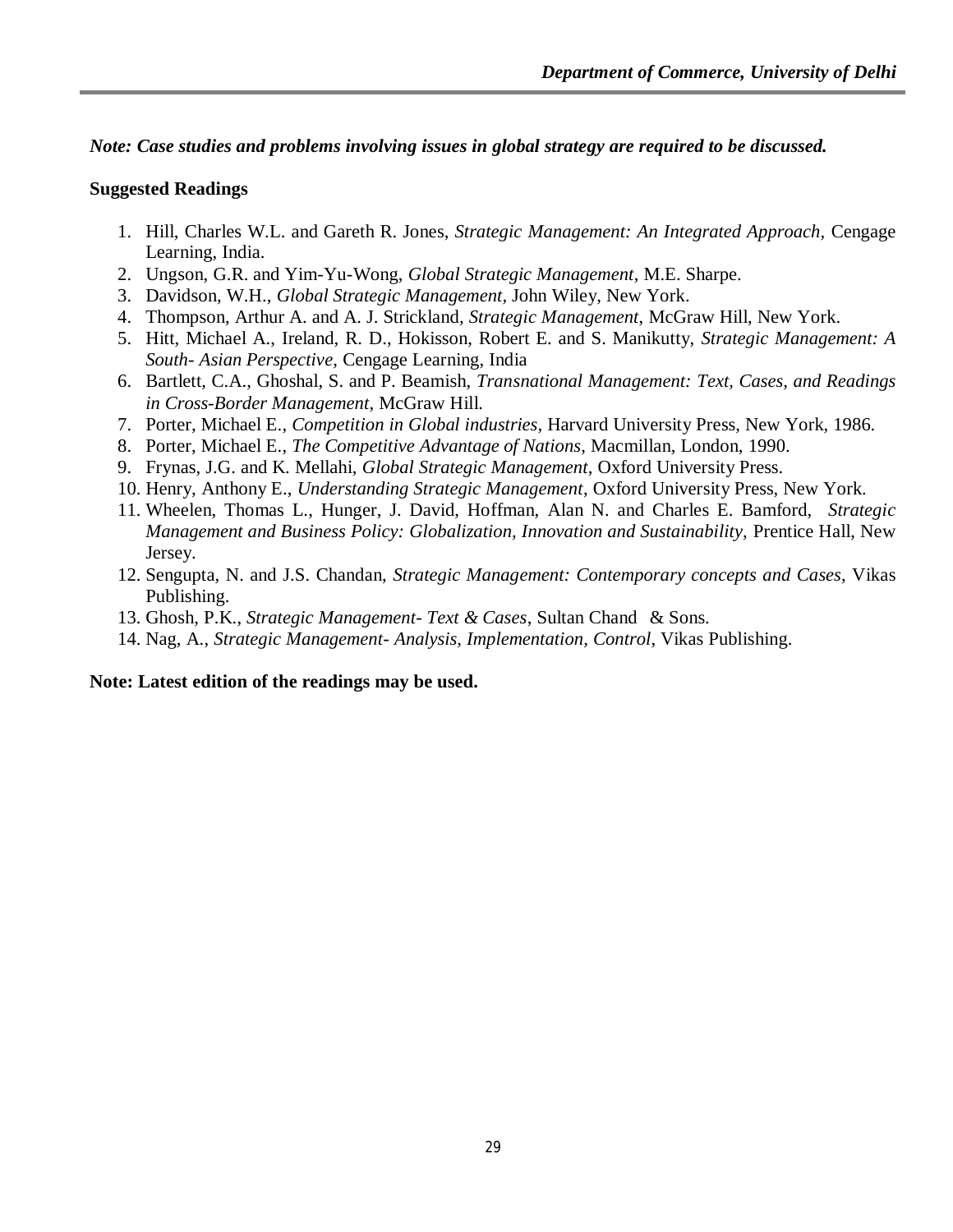#### **Master of Commerce Semester II**

## **Course 4302: ENTREPRENEURSHIP**

## **Marks: 100 (Theory = 70, Internal Assessment = 30)**

*Objective: This Course Aims at Instituting Entrepreneurial skills in the students by giving an overview of who the entrepreneurs are and what competences are needed to become an entrepreneur.*

## **Contents:**

**Unit I-Introduction**: Concept and Definitions, Entrepreneur **v/s** Intrapreneur; Role of entrepreneurship in economic development; Entrepreneurship process; Factors impacting emergence of entrepreneurship; Managerial versus entrepreneurial Decision Making; Entrepreneur **v/s** Investors; Entrepreneurial attributes and characteristics; Entrepreneurs versus inventors; Entrepreneurial Culture; Women Entrepreneurs; Social Entrepreneurship; Classification and Types of Entrepreneurs; EDP Programmes; Entrepreneurial Training; Traits/Qualities of an Entrepreneurs.

**Unit II- Creating Entrepreneurial Venture**: Generating Business idea- Sources of Innovation, methods of generating ideas, Creativity and Entrepreneurship; Challenges in managing innovation; Business planning process; Drawing business plan; Business plan failures; Entrepreneurial leadership- components of entrepreneurial leadership; Entrepreneurial Challenges; Legal issues – forming business entity, considerations and Criteria, requirements for formation of a Private/Public Limited Company, Intellectual Property Protection- Patents Trademarks and Copyrights – importance for startups, Legal Acts Governing Business in India.

**Unit III-Functional plans:** Marketing plan– for the new venture, environmental analysis, steps in preparing marketing plan, marketing mix, contingency planning; Organizational plan – designing organization structure and Systems; Financial plan – pro forma income statements, pro forma cash budget, funds Flow and Cash flow statements; Pro forma balance sheet; Break Even Analysis; Ratio Analysis.

**Unit IV- Entrepreneurial Finance:** Debt or equity financing, Sources of Finance- Commercial banks, private placements, venture capital, financial institutions supporting entrepreneurs; Lease Financing; Funding opportunities for Startups in India.

**Unit V- Enterprise Management**: Managing growth and sustenance- growth norms; Factors for growth; Time management, Negotiations, Joint ventures, Mergers & acquisitions.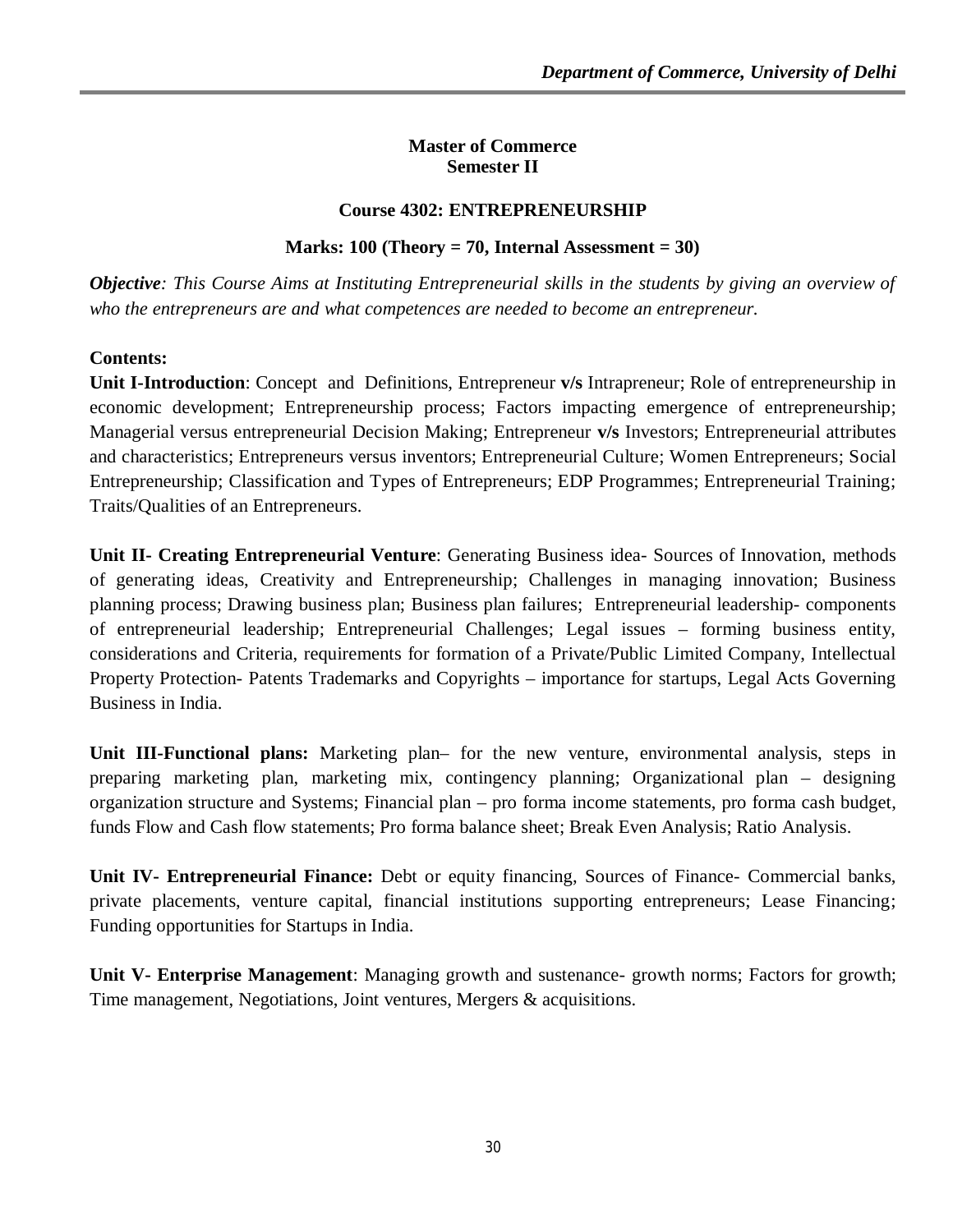## **Suggested Readings:**

- 1. Kumar, Arya, Entrepreneurship: Creating and Leading an Entrepreneurial Organization, Pearson, India.
- 2. Hishrich., Peters, Entrepreneurship: Starting, Developing and Managing a New Enterprise, Irwin
- 3. Taneja, Entrepreneurship, Galgotia Publishers.
- 4. Barringer, Brace R., and R. Duane Ireland, Entrepreneurship, Pearson Prentice Hall, New Jersy (USA)
- 5. Hisrich, Robert D., Michael Peters and Dean Shephered, Entrepreneurship, Tata McGraw Hill, New Delhi
- 6. Lall, Madhurima, and Shikha Sahai, Entrepreneurship, Excel Books, New Delhi
- 7. Charantimath, Poornima, Entrepreneurship Development and Small Business Enterprises, Pearson Education, New Delhi
- 8. Natarajan., K and E. Gordon, Entrepreneurship Development, Himalya Publication, India.
- 9. Vasant, Desai., Small- Scale Industries and Entrepreneurship, Himalya Publication, India.
- 10. Kuratko, D.F., and T. V. Rao, Entrepreneurship: A South-Asian Perspective, Cengage Learning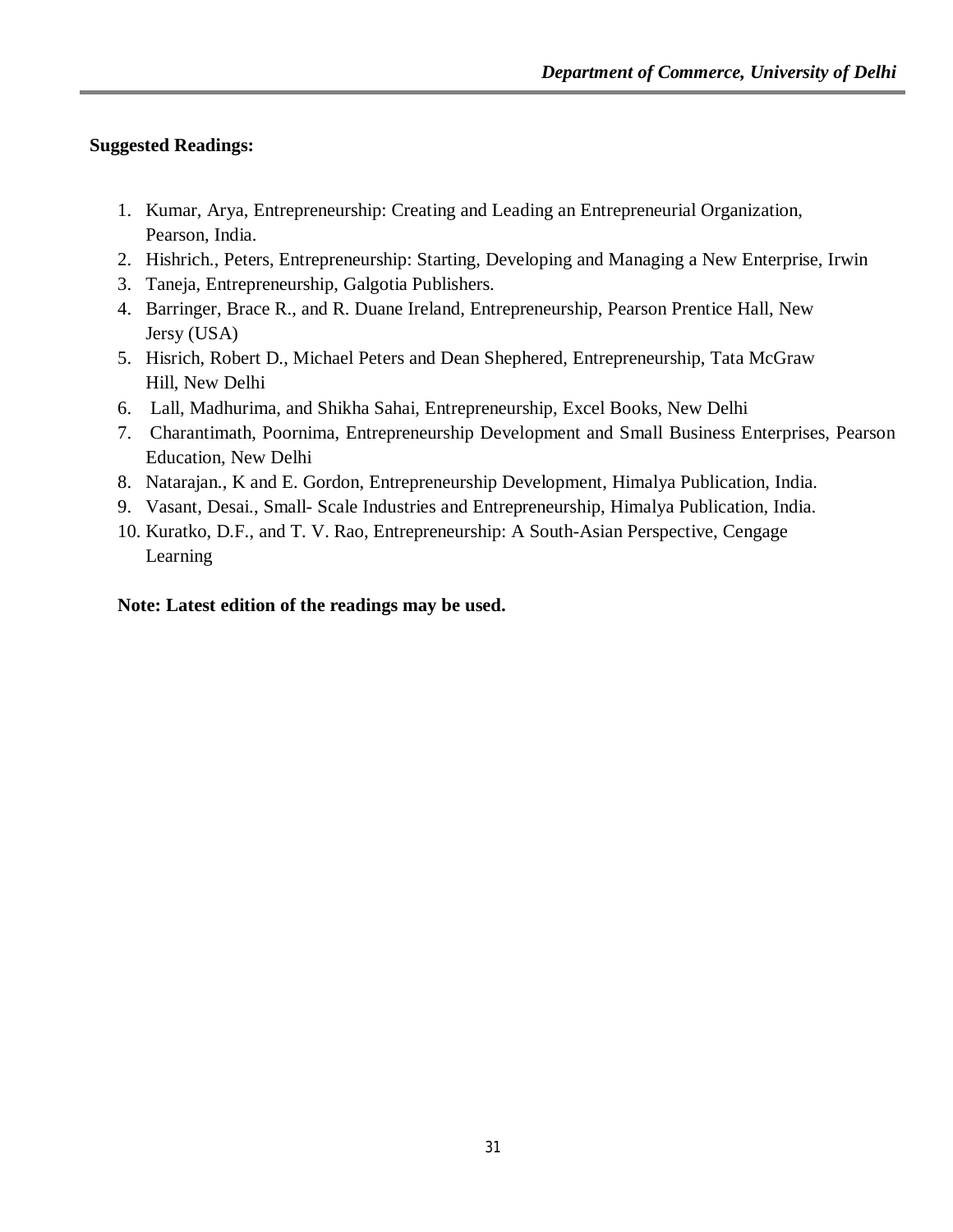## **Master of Commerce Semester IV**

## **Course 4401: CORPORATE GOVERNANCE, ETHICS AND SOCIAL RESPONSIBILITY OF BUSINESS**

## **Marks: 100 (Theory = 70, Internal Assessment = 30)**

*Objective: To familiarize the students with the knowledge of ethics, emerging trends in good governance practices and corporate social responsibility in the global and Indian context.*

## **Contents:**

**Unit I-Business Ethics:** The concept of ethics; 'ethics' and related connotations; business values and ethics; concept of business ethics; various approaches to business ethics; ethical theories; ethical governance; social responsibility–an extension of business ethics; the concept of corporate ethics; benefits of adopting ethics in business; ethics programme; code of ethics; ethics committee.

**Unit II-Conceptual Framework Of Corporate Governance:** Evolution of corporate governance; developments inIndia; regulatory framework of corporate governance in India; SEBI guidelinesand clause 49; reforms in the Companies Act; secretarial audit; class action; NCLT; insider trading; rating agencies; green governance/e-governance;shareholders' activism; corporate governance in PSUs and banks;legislative framework of corporate governance –an international perspective (United Kingdom, USA, Australia, China, Russia, South Africa).

**Unit III-Corporate Management:** Management vs. Governance; internal constituents of the corporate governance; key managerial personnel (KMP); chairman- qualities of a chairman, powers, responsibilities and duties of a chairman; chief executive officer (CEO), role and responsibilities of the CEO; separation of roles of chairman and CEO; CFO; manager; company secretary; auditor.

**Unit IV-Role and Functions of Board Committees:** Standing committees, ad-hoc committees, task force committees, advisory committees; powers, functions and duties of board committees; enhanced performance of board committees; limitations of board committees; statutory committees of board- audit committee, remuneration committee, nomination committee, compliance committee, shareholders grievance committee, investors relation committee, investment committee, risk management committee, other committees.

**Unit V-Major Corporate Failures –**Bank of credit and commerce international (UK), Maxwell communication corporation and Mirror group newspapers (UK), Enron (USA), World.com (USA), Andersen worldwide (USA), Vivendi (France), News of the world (UK); Satyam computer services ltd (India); Sahara (India); Kingfisher ltd (India); common governance problems noticed in various corporate failures; policy actions including major codes and standards.

**Unit VI-Whistleblowing and Corporate Governance –** The Concept of Whistle-Blowing; Types ofWhistle-blowers; Whistle-blower Policy; the Whistle-Blower Legislation across Countries; developments in India.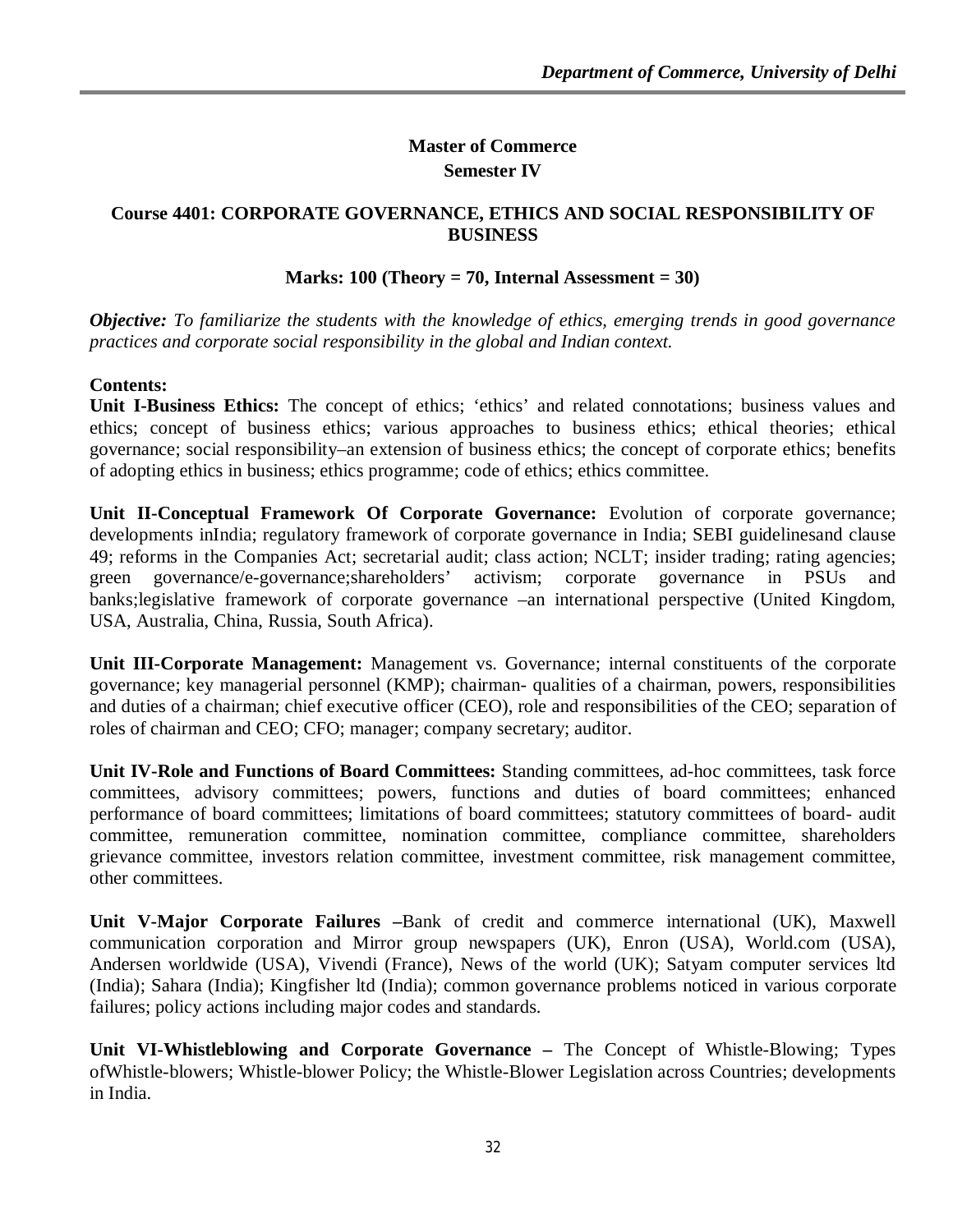**Unit VII-Corporate Social Responsibility (CSR) –**Meaning; corporate philanthropy; CSR-an overlapping concept; corporate sustainability reporting;CSR through triple bottom line;CSR and business ethics; CSR and corporate governance; environmental aspect of CSR; CSR models; drivers of CSR; global reporting initiatives;major codes on CSR; initiatives in India.

## **Suggested Readings:**

- 1. Mallin, Christine A., *Corporate Governance (Indian Edition)*, Oxford University Press,New Delhi.
- 2. Blowfield, Michael, and Alan Murray, *Corporate Responsibility*, Oxford UniversityPress.
- 3. Francesco Perrini, Stefano, and Antonio Tencati, *Developing Corporate Social Responsibility-A European Perspective*, Edward Elgar.
- 4. Sharma, J.P., *Corporate Governance, Business Ethics & CSR*, Ane Books Pvt Ltd, New Delhi.
- 5. Sharma, J.P., *Corporate Governance and Social Responsibility of Business*, Ane Books Pvt. Ltd, New Delhi.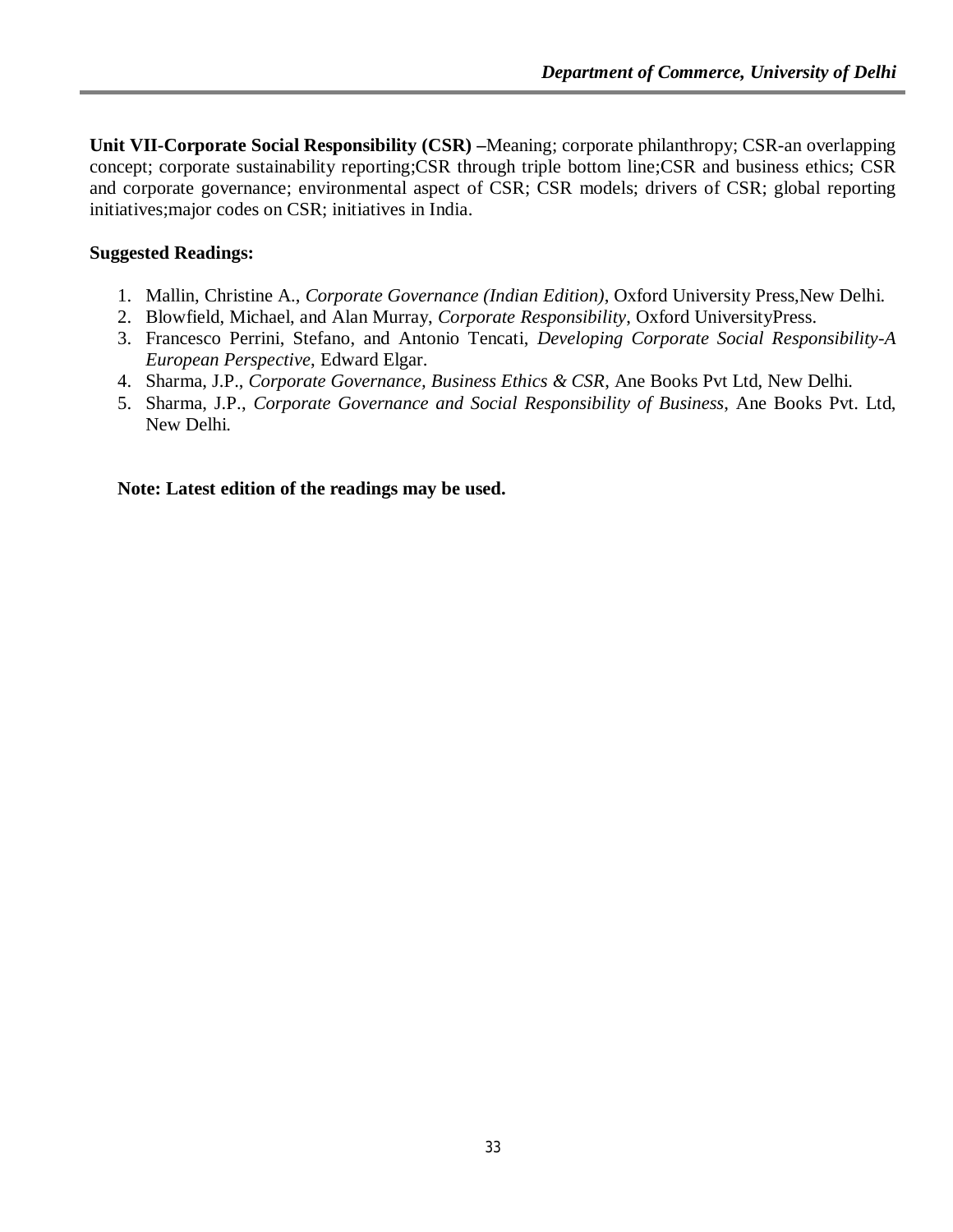## **Master of Commerce Semester IV**

## **Course 4402: BUSINESS RESEARCH**

**Marks: 100 (Theory = 70, Internal Assessment = 30)**

**Objective:** *The objective of the course is to acquaint the students with the process and techniques of conducting research. The course is expected to train the students to plan and execute the research studies in business.*

## **Contents:**

**Unit I: Introduction to Business Research:** Meaning and role of business research; Business research and scientific method; Scope of business research; Organisation of business research: Outsourcing and in-house research; Business research process: An overview; Ethics in business research.

**Unit II: Problem Specification:** Management problem specification, Formulating research problem, Developing research proposal – research objectives, research hypotheses, information needs; Determining research design: Explorative research – major techniques and their evaluation; Descriptive researches – case study, survey method and observation method; Causal research – major experimental designs and their evaluation; Reliability validity in experimentation; Quantitative vs qualitative research.

**Unit III: Determining Data Sources:** Secondary data sources and their usefulness; Primary data collection – Observation and questioning methods; Questionnaire preparation; Scaling techniques and attitude measurement; Reliability and validity assessment.

**Unit IV: Survey Design:** Census and survey methods; Designing sample survey – Defining universe, Determining sampling frame, sampling unit, sampling method and sample size.

**Unit V: Data Collection:** Organising fieldwork – selection, training, supervision and evaluation of fieldworkers, Survey errors – sampling vs. non-sampling errors; Types of non-sampling errors and ways to deal with them; Data analysis and interpretation: Data editing and coding, Univariate analysis; Bivariate analysis; Multivariate data analysis – Interdependence and dependence analyses and their basic assumptions; Time series analysis.

**Unit VI: Major Multivariate Data Analysis Techniques:** Basic concepts and applications of multivariate analysis of variance, multiple regression, factor analysis, cluster analysis, discriminant analysis and conjoint analysis.

**Unit VII: Communicating Research Results:** Research report preparation, presentation and follow-up.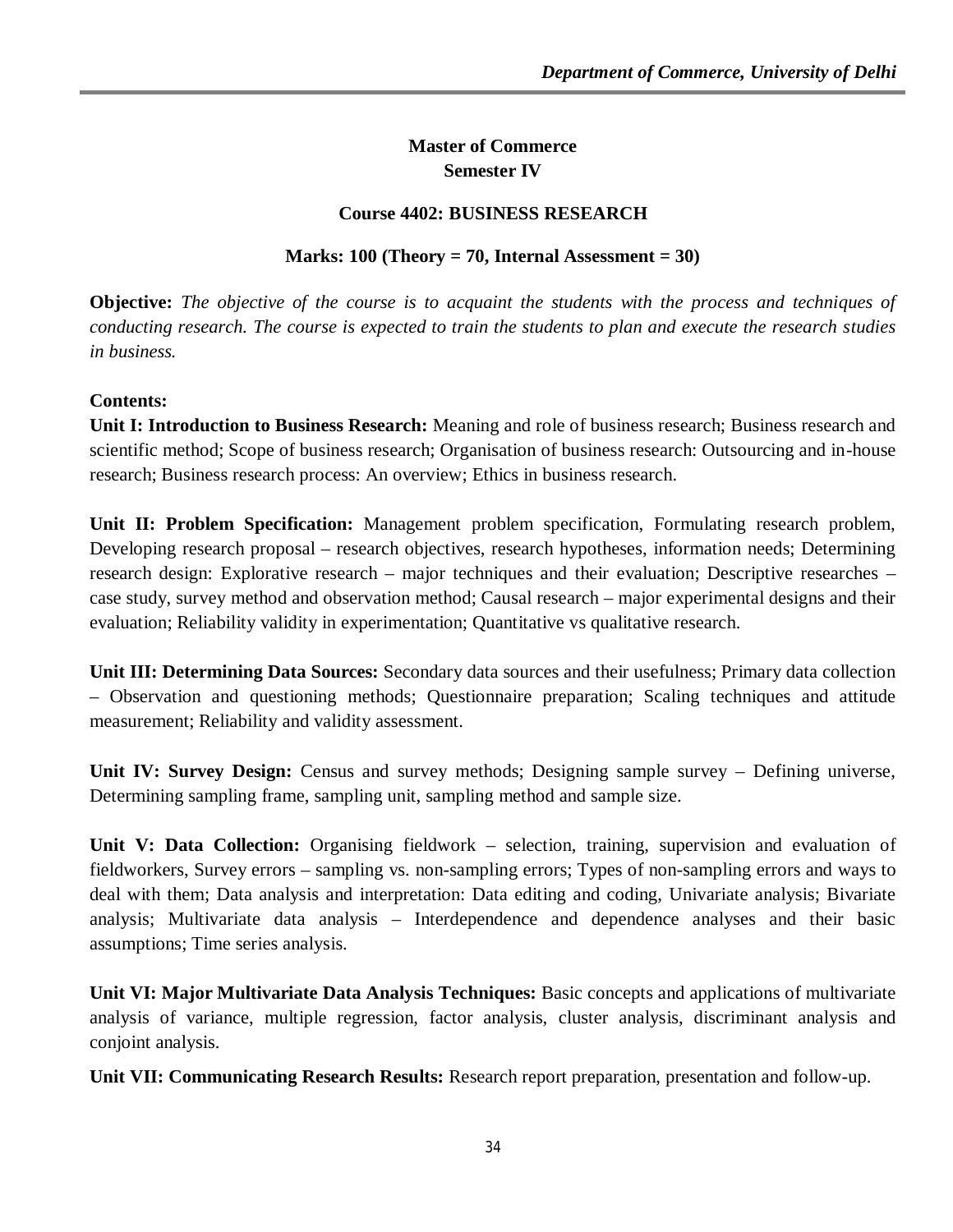# **Suggested Readings:**

- 1. Cooper, Donald R., and Schindler, Pamela S. *Business Research Methods*: Tata McGraw Hill
- 2. Emory, C. William, *Business Research Methods*, Richard D. Irwin .Inc. Homewood, Illinois.
- 3. Kerlinger Fred N, *Foundations of Behavioral Research*, Surjeet Publications, Delhi.
- 4. Sekaran Uma, and Bougie Roger, *Research Methods for Business*, A Skill Building Approach, Wiley India.
- 5. Srivastava, T. N. and Rego, Shailja, *Business Research Methodology,* Tata McGraw Hill.
- 6. William G. Zikmund, *Business Research Methods* ,Thomson.
- 7. Damodar Gujarati, Dawn, C. Porter and Sangeetha Gunasekar, *Basic Econometrics*, Publisher Tata McGraw Hill.
- 8. Harper W. Boyd, Ralph Westfall and Stanley F. Stasch, *Marketing research, Text and Cases*, Homewood, I11: Irwin.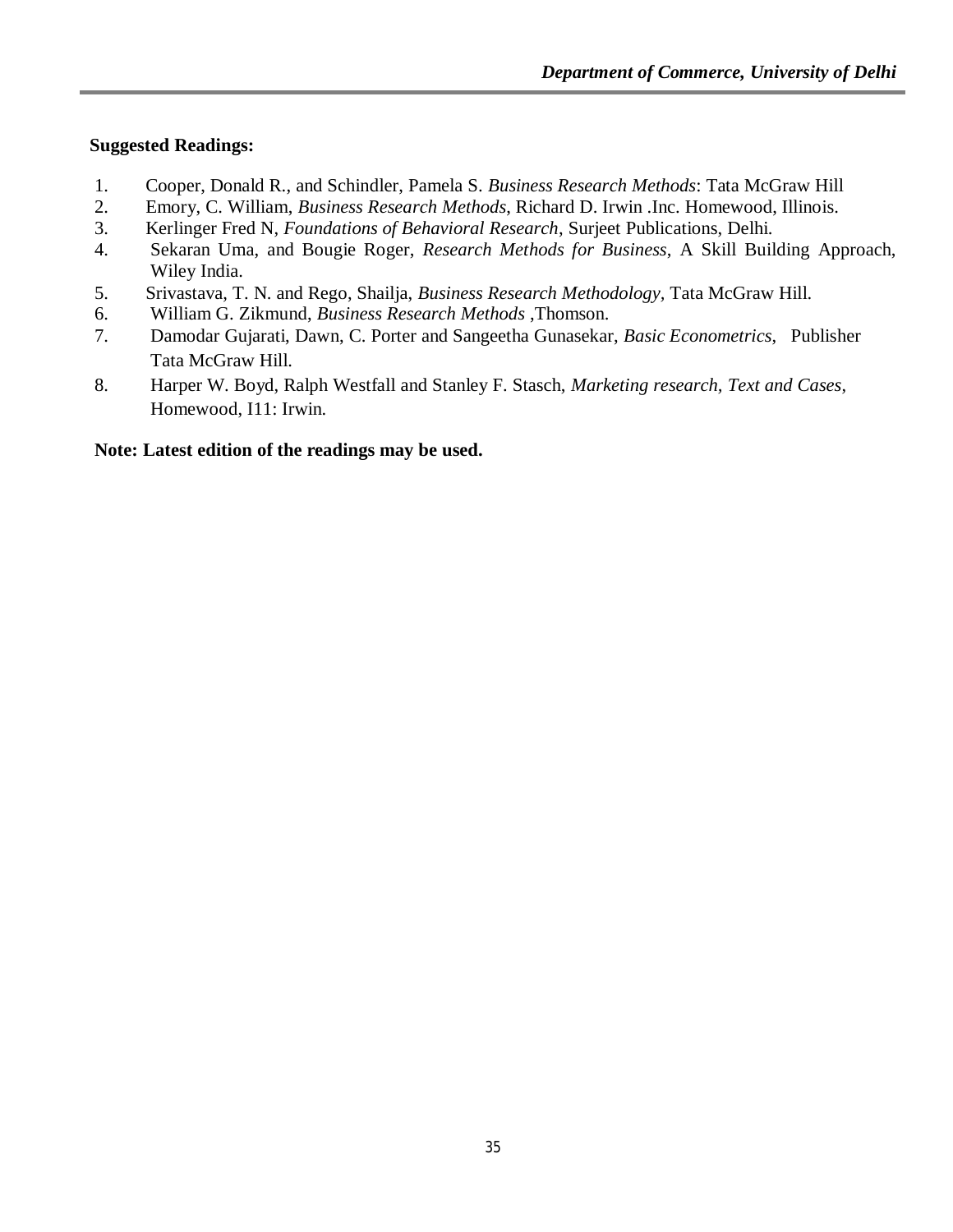### **Master of Commerce Semester III (Major Group- Finance)**

# **Course MJ 301: FINANCIAL INSTITUTIONS & MARKETS**

## **Marks: 100 (Theory = 70, Internal Assessment = 30)**

*Objectives: The purpose of this course is to equip the students with an understanding of the financial system, its constituents, the principles on which it operates, inter linkages and regulatory concerns.*

### **Contents:**

**Unit I - Introduction:** Overview of financial markets& securities, Role of financial institutions, depository and non-depository institutions, consolidation & competition among financial institutions, financial conglomerates.

Overview of the Indian financial system including financial sector reforms. Other contemporary issues in finance.

**Unit II- Interest Rate:** Loanable Funds Theory, economic forces affecting interest rates, factors affecting yield differentials of debt instruments. Term structure of interest rates: Pure Expectations Theory, Liquidity Premium Theory, Segmented Markets Theory & Preferred Habitat Theory, Yield Curve.

**Unit III-** Financial Markets: Money markets-organization, economic role, instruments & regulation. Capital Markets- Primary & Secondary markets and their organization. Security market regulation and stability.

Role of SEBI.

**Unit IV- Banking:** An overview of the banking industry, balance sheet of a bank, sources & uses of funds of banks, fee based  $\&$  off balance sheet activities. Securitization. Bank earnings  $\&$  bank performance, investment banking.

Bank failure & regulation; Reasons for banks being heavily regulated, bank run, deposit insurance, capital adequacy regulation, bank examination etc. The problem of moral hazard  $\&$  too big to fail institutions. RBI and its policy evolution.

**Unit V- Financial Services and Non Depository Institutions:** Various fund based and fee based financial services- Leasing, Factoring, Forfaiting, Merchant Banking, Credit rating, Custodial services etc. Mutual Funds: Types of mutual funds schemes, ETFs, hedge funds, venture capital funds, private equity funds and regulation.

An overview of Indian Mutual Funds Industry.

Pension Funds: Issues in saving for retirement & role of the financial system; Defined benefit & defined contribution pension plans, Pension funds as financial intermediaries and their regulation.

An overview of Indian pension fund industry including NPS.

Insurance: Incentive problems in insurance-moral hazard & adverse selection, pure premium, premium smoothing etc. Reinsurance, catastrophe insurance. Regulation. An overview of the Indian insurance industry.

Role of SEBI.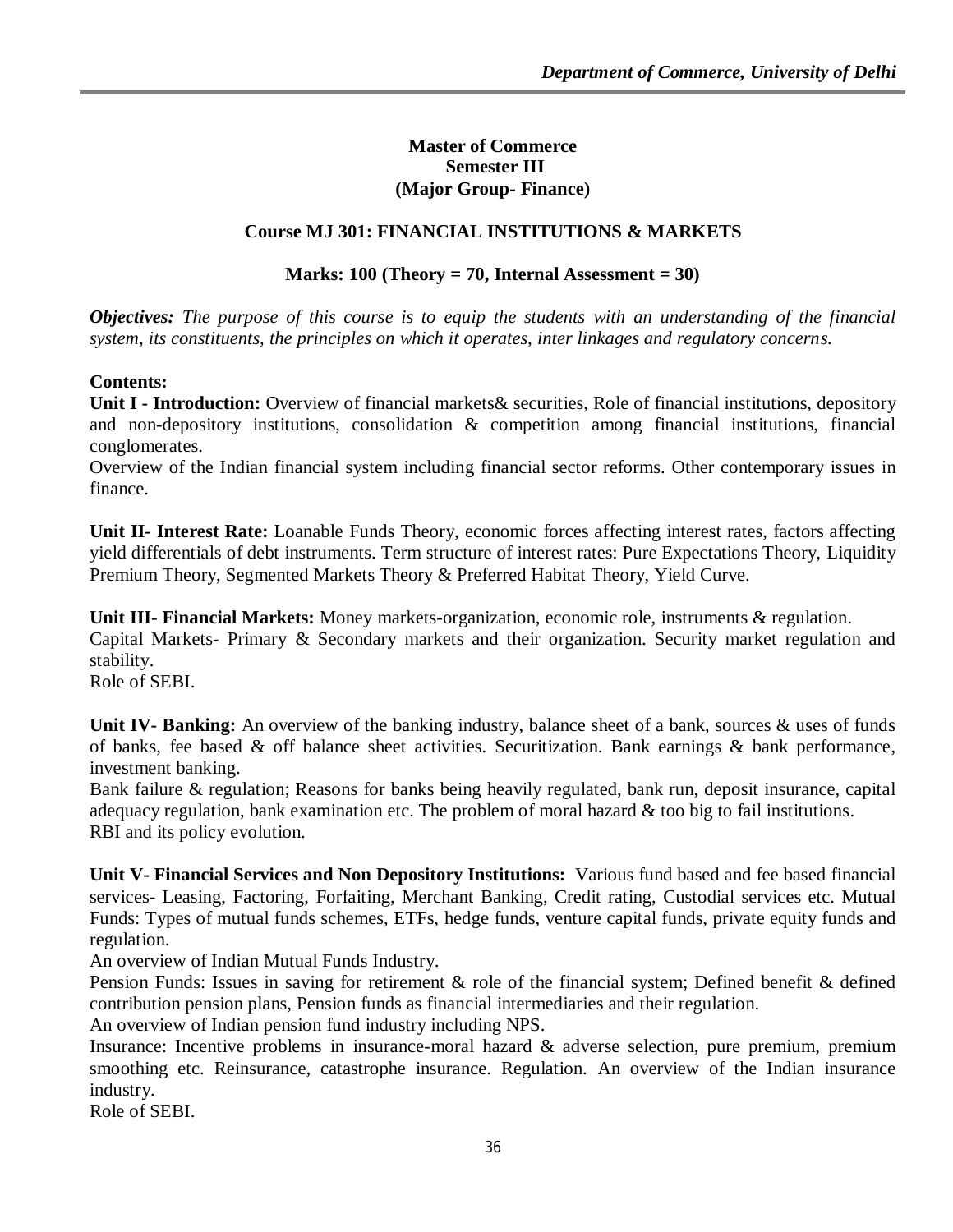**Unit VI- Financial Inclusion:** Extent of exclusion, financial inclusion initiatives including SHG-Bank linkage Model. Micro finance- emerging issues & regulation.

### **Suggested Readings:**

1. Kohn Meir, *Financial Institutions and Markets*, Oxford University Press.

2. Madura Jeff, *Financial Markets and Institutions*, South Western Cengage Learning.

3. Mishkin, Fredrick S. and Stanley G. Eakins, *Financial Markets and Institutions*, Pearson Education India.

4. Kidwell, David S., Backwell, David W., Whidbee, David A. and Sias Richard W.,*'Financial Institutions, Markets and Money',* Wiley.

5. Reserve Bank of India – Various publications.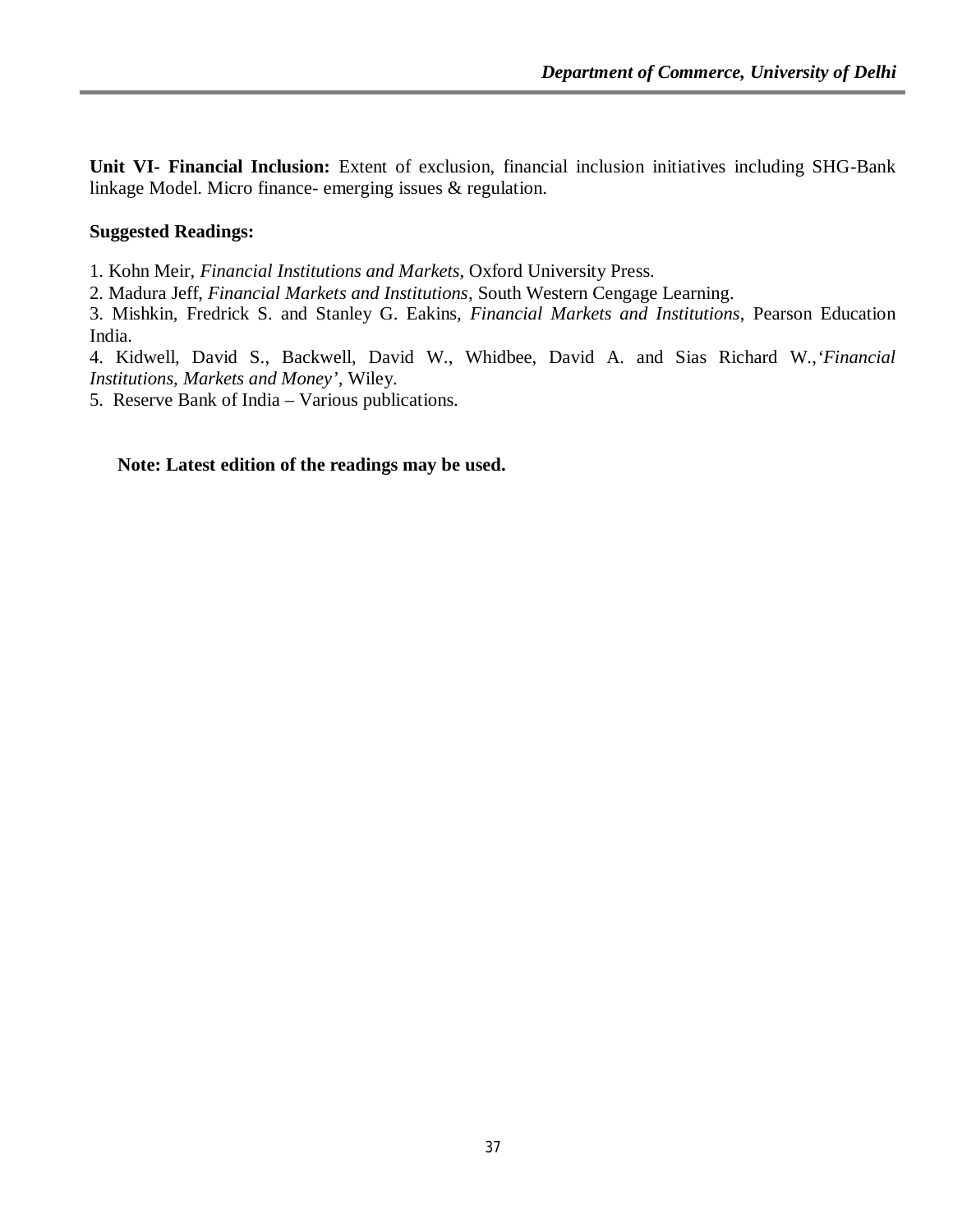# **Master of Commerce Semester III (Major Group- Finance)**

# **Course MJ 302: SECURITY ANALYSIS AND PORTFOLIO MANAGEMENT**

### **Marks: 100 (Theory = 70, Internal Assessment = 30)**

**Objective:** *To equip the students with advanced analytical tools, models and financial theory necessary for making sound investment decisions and optimum portfolio choice as well as understanding the paradigms by which financial securities are valued.*

### **Contents:**

**Unit I- Introduction:** Investment environment, various asset classes and financial instruments. Investment process. Return-risk analysis and impact of taxes and inflation. Types and sources of risks. Risk Aversion. Diversification and Hedging. Contemporary issues in investment management- Socially responsible investing (SRI), Ethical investing etc.

**Unit II- Analysis of Fixed Income Securities:** Bond fundamentals; Types of bonds; valuation of bonds; bond yields; bond price- yield relationship; analysis of risks in bonds-duration and convexity. Bond portfolio management- passive bond management and active bond management including bond immunization strategies.

**Unit III- Equity Analysis:** Measurement of return and risk of equity shares. Approaches to equity analysis. Fundamental Analysis- Economy, Industry, Company Analysis; Equity Valuation Models ( DDM, P/E Ratio model and Free Cash Flow Valuation approach).Forecasting P/E ratio. Technical Analysis – Market indicators and specific stock indicators including Bollinger bands. Efficient market hypothesis. Tests of market efficiency and empirical evidence. Assumption of Investor's rationality and its critique. Behavioural Finance- behavioural biases (Framing, Mental accounting, Regret avoidance and Prospect theory).

**Unit IV- Portfolio Analysis, Selection and Management:** Risk aversion and capital allocation to risky assets and risk free asset; Risk tolerance and asset allocation; Optimal risky portfolio- Markowitz portfolio selection model. Sharpe's single Index Model and optimal portfolio construction. Capital Asset Pricing Model (CAPM) and Market Anomalies ( Size effect, Value effect, Seasonality effect, Overreaction effect etc) . Extensions of CAPM (Zero beta CAPM and Merton's Inter temporal CAPM).Arbitrage Pricing Theory and Multifactor Asset Pricing Models. Active and Passive portfolio management. Investment strategies- value investing, momentum and contrarian strategies etc. Portfolio performance evaluation (Sharpe index, Treynor Index, Jensen's alpha, Information ratio, Fama's decomposition measure).Portfolio revision.

**Unit V- Financial Derivatives:** Futures-types and payoffs. Pricing of financial futures and commodity futures (Cost of carry model). Options- types and valuation using Black and Scholes Model. Put call parity. Options trading strategies. Exotic options, Portfolios of futures and options synthetics. Financial engineering.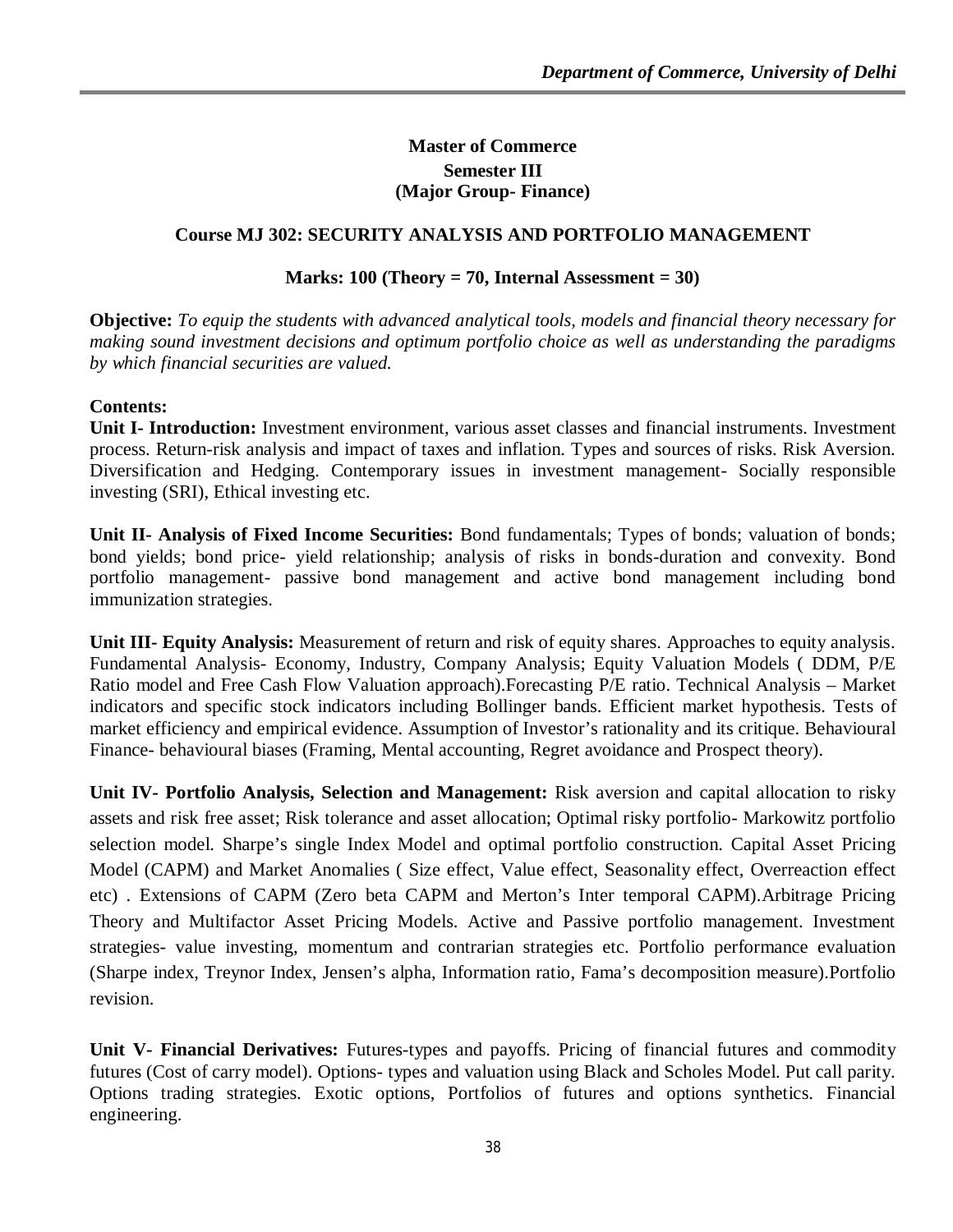**Note: Some case studies related to above topics are required to be discussed.**

#### **Suggested Readings:**

1. Bodie, Zvi., Kane Alex and Alan J. Marcus, *Investments,* McGraw Hill.

2. Reilly, Frank K, and Brown, Keith C., *Investment Analysis and Portfolio Management*, Cengage Learning.

- 3. Chandra, P., *Security Analysis and Portfolio Management*, Tata McGraw Hill.
- 4. Vishwanath, R and Krishna Murthi C., *Investment Management,* Springer
- 5. Fischer, Donald E. and Ronald J. Jordan, *Security Analysis and Portfolio Management*, PHI Learning.
- 6. Elton, E. and Gruber, M, *Modern Portfolio Theory and Investment Analysis*, John Wiley and Sons.
- 7. Damodaran, A., *Investment Valuation,* John Wiley & Sons.
- 8. Sharpe William F, and Bailey Jeffery V, Alexander Gordon J, *Investments*, PHI Learning.
- 9. Hull, J.C., *Options*, *Futures and Other Derivatives*, Prentice Hall.
- 10. Bhalla, V. K., *Investment Management*, S. Chand & Company Ltd.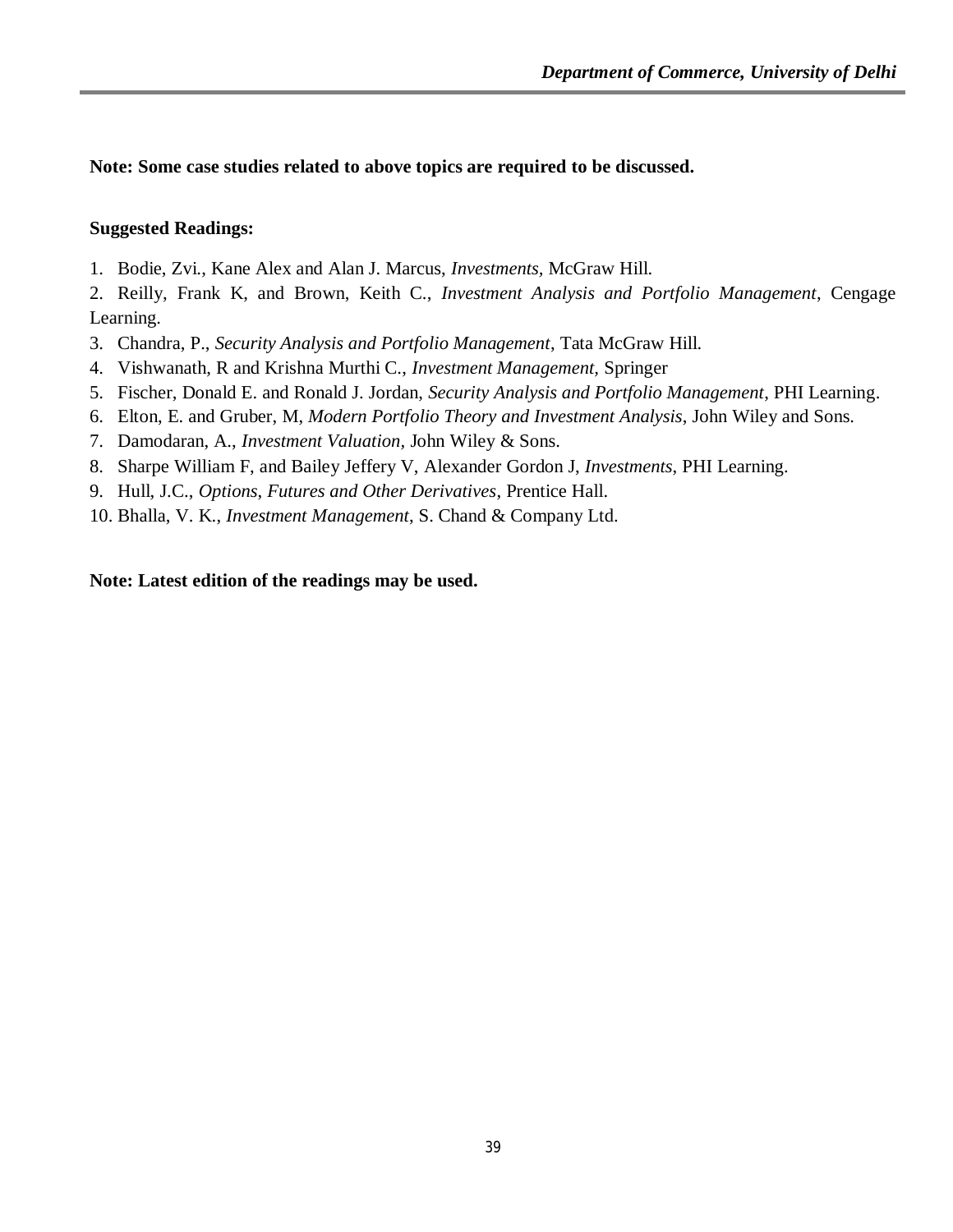### **Master of Commerce Semester IV (Major Group- Finance)**

## **Course MJ 403: INTERNATIONAL FINANCIAL SYSTEM**

#### **Marks: 100 (Theory = 70, Internal Assessment = 30)**

*Objective: The objective of this paper is to equip the students with an understanding of the international financial system, its evolution and growing importance as well as challenges thrown up by increasing globalization of finance.*

#### **Contents:**

**Unit I - Introduction:** Growing importance of international finance, costs of international investmentcrisis & contagion. Balance of Payments-current account, capital account, official reserve account, the J curve, forex reserves-costs and benefits. BOP trends in major countries, persistent current account deficits & surpluses among nations (Global Imbalances) & their repercussions. Shifting global dominance of the U.S.A., growing importance of a unified Europe and emerging Asia.

**Unit II- International Monetary System:** Evolution of the international monetary system, bimetallism, Gresham's Law, classical gold standard, its strengths and weaknesses, inter war period, Bretton woods system, Triffin's Paradox, special drawing rights, flexible exchange rate regime, present arrangements including dollarization.

The European Monetary Union & its costs & benefits.

Fixed versus floating exchange rate systems.

**Unit III- Exchange Rate Determination & Forecasting:** Measuring exchange rate movements & volatility, factors influencing exchange rates, Government intervention-direct & indirect intervention and sterilized & non-sterilized intervention.

Interest Rate Parity, covered and uncovered interest arbitrage, Purchasing Power Parity-absolute & relative, Fisher Effect & International Fisher Effect.

Forecasting Exchange Rates- Technical Approach, Fundamental Approach & Efficient Market Approach.

Unit IV- International Financial Markets: Forex Markets; spot market, direct & indirect exchange quotations, bid ask spread, cross exchange rates, forwards, futures & options market.

International money markets, international credit markets, international bond markets & international stock markets. Regulatory asymmetry & its implications.

**Unit V- International Banking:** Offshore banking & offshore currency trading, factors contributing to the growth of international banking & Eurocurrency trading, regulatory asymmetry, shadow banks. Bank failure & safety nets, the problem of moral hazard & systematically important financial institutions. Problems in regulating international banking, regulatory arbitrage. BIS & Basel Committee-issues & challenges.

**Unit VI- Financial Crisis:** Financial flows to developing countries, the problem of original sin, crisis in the Latin American countries, growth & crisis in Asia, contagion. Capital mobility-the trilemma of the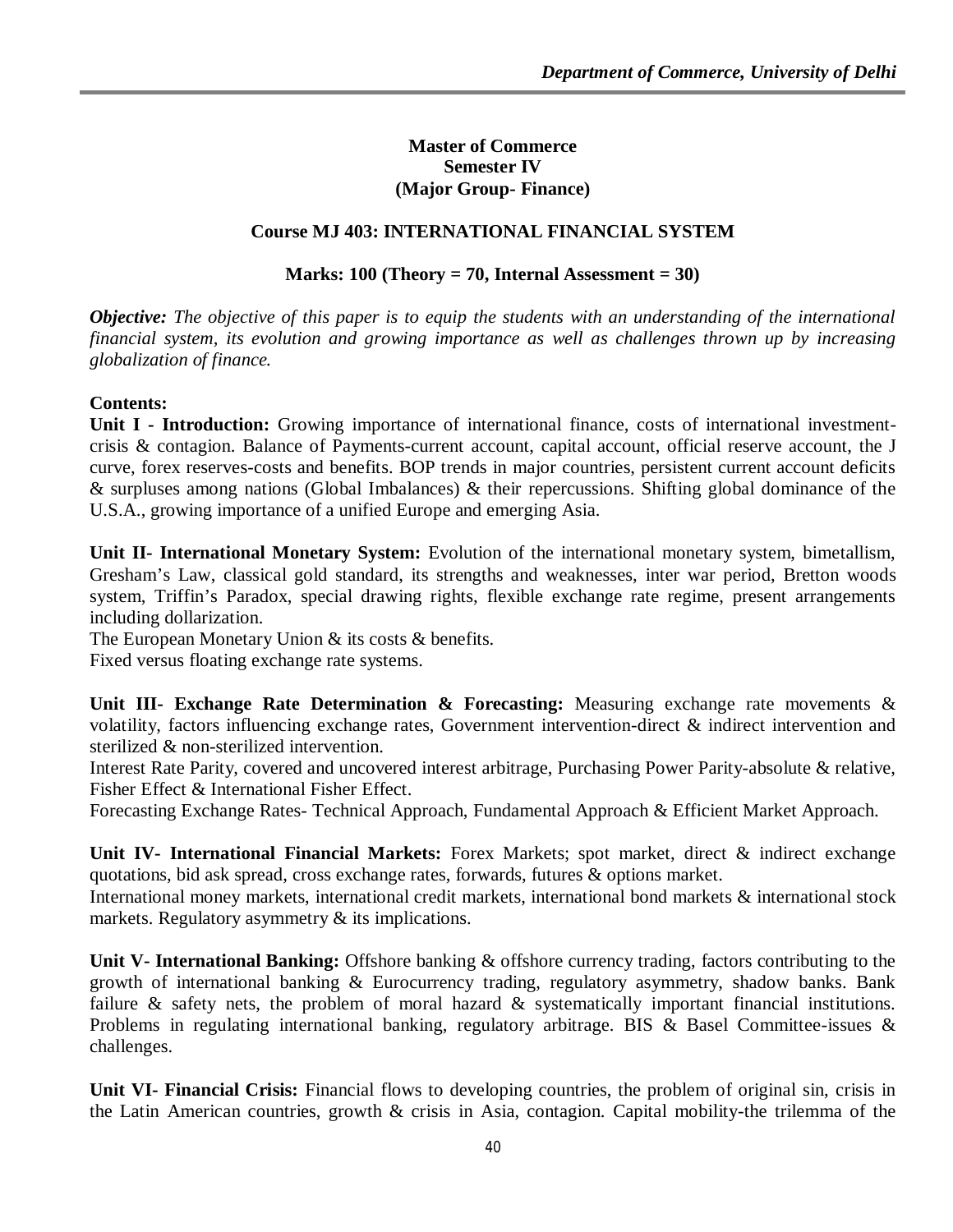exchange rate regime. Lessons from the crisis. Role of International financial institutions like IMF & World Bank. Securitization and the financial crisis of U.S.A. (2008-09), role of credit rating agencies. Euro zone crisis and other contemporary issues.

### **Suggested Readings:**

- 1. Levi D, Maurice, *International Finance*, Routledge.
- 2. Krugman, Paul R., Obstfeld, Maurice and Melitz, Marc, *International Economics*, Pearson Education.
- 3. Madura, Jeff, *International Corporate Finance*, South-Western/Cengage learning.
- 4. Eun, Cheol S. and Resnick, Bruce G*., International Financial Management*, Tata McGraw- Hill.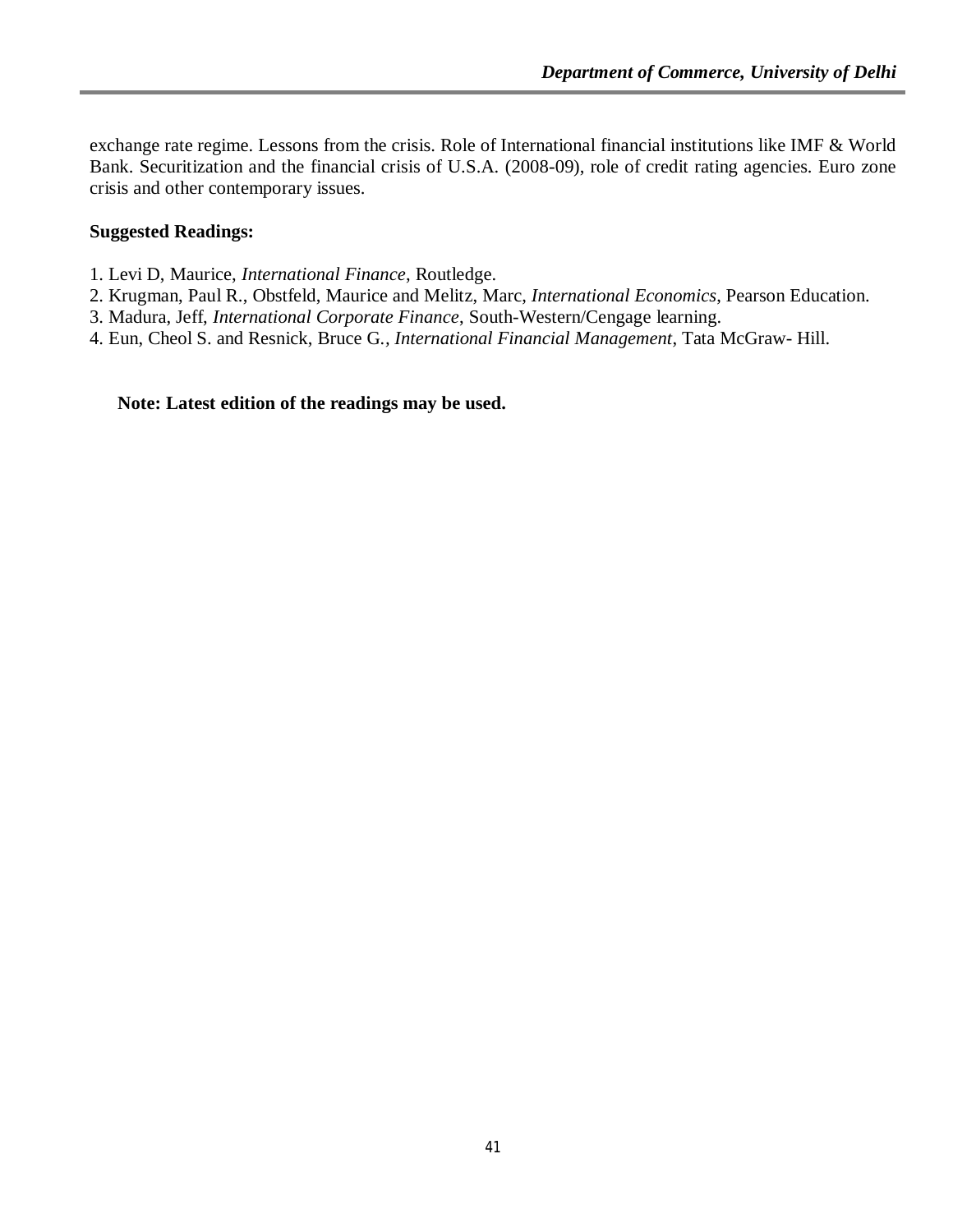## **Master of Commerce Semester IV (Major Group- Finance)**

# **Course MJ 404: INTERNATIONAL FINANCIAL MANAGEMENT**

## **Marks: 100 (Theory = 70, Internal Assessment = 30)**

*Objective: The objective of this course is to provide the students with a deep understanding of financial management issues in a multinational enterprise (MNE). It equips the students with analytical tools and techniques for sound financial decision making in a global setting.* 

### **Contents:**

**Unit -I: Introduction:** Globalisation and the multinational enterprise (MNE).Complexities and issues in financial decision making of MNEs. Decisions in a global setting. Foreign Exchange Market- Spot and Forward market. Participants in foreign exchange market. Arbitrage, hedging and speculation. Covered interest rate arbitrage. Contemporary issues in international financial management.

**Unit -II: Cross- Border Investment Decision:** Types of and issues in cross border investment decision. Green field investment Vs. Cross border M&As. Estimation of cash flows from cross border investment projects. Valuation techniques including Adjusted Present Value method. Risks in cross border investment decision- currency risk, political risk, country risk, inflation risk etc. Techniques for incorporating risks in cross border investment decision. Assessment and management of political risk. Country risk analysis.

**Unit-III: Financing Decision, Dividend decision and Working Capital Management in MNEs:**  International capital structure and cost of capital. Determinants of capital structure of MNEs. Financing of foreign subsidiaries or projects- Internal and External sources, Parent Debt and Parent Equity, Bank Guarantees, Parallel loans, credit swaps etc. New instruments of raising finance by MNEs- Eurobonds, Euro notes, Euro-commercial papers, fixed and floating rate notes, euro syndicated credits etc. Dividend policies of MNEs. Working capital management in an MNE- International Cash management, International Inventory management and International receivables management. Financing of foreign trade.

**Unit-IV: Managing currency Risk and Interest rate Risk:** Types of risk exposure- Transaction exposure, Economic exposure and Translation exposure. Measurement of risk exposure. Management of currency risk using currency forwards and futures, currency options and currency swaps. Assessment of interest rate risk. Management of interest rate risk using Interest rate futures, interest rate swaps and other financial swaps.

**Unit- V: International Diversification and Portfolio Investment:** Global markets for equities. Risk factors in international investing. International diversification- risk and return aspects. International CAPM assuming no differences in consumption and no barriers to investment as well as assuming such differences. Identification of optimum portfolio.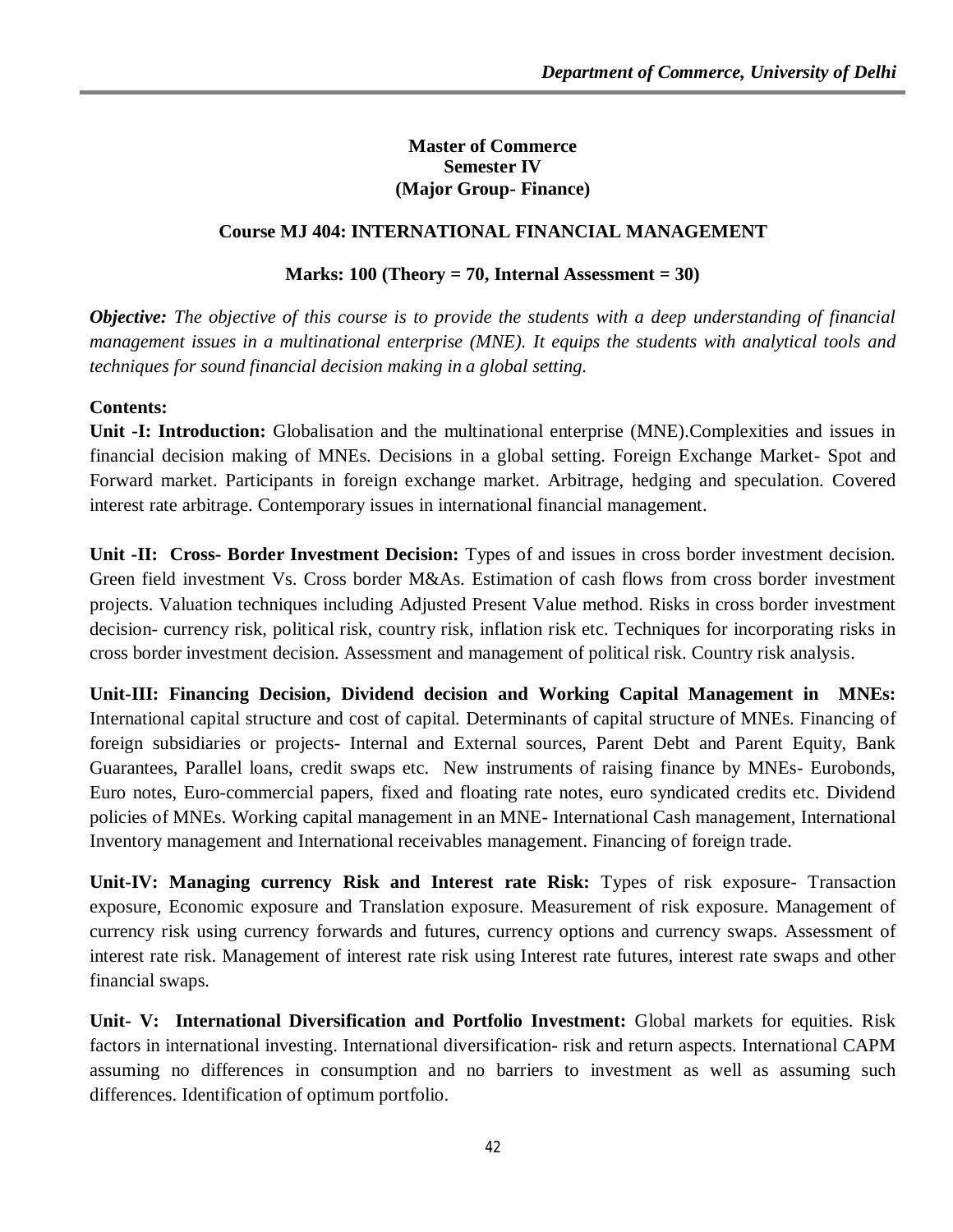**Unit-VI: International Tax environment and International Accounting:** International accounting and tax considerations in financial decision making of MNEs. International tax environment; bilateral tax treaties and tax heavens. Impact of international taxation on cross border investment decision. Transfer pricing and consolidated financial statements. Relevant Indian and International accounting standards.

### **Note: Some case studies related to above topics are required to be discussed.**

#### **Suggested readings:**

1.Eun, Cheol S. and Resnick, Bruce G., *'International Financial Management'*, Tata McGraw- Hill.

- 2. Apte P.G., *'Multinational Financial Management'*, Tata -McGraw Hill, New Delhi.
- 3. Bekaert, Greet and Hodrick, Robert J., '*International Financial Management',* Prentice Hall.
- 4. Madura, Jeff, '*International Financial Management*', Cengage Learning.
- 5. Shapiro, Alan C., '*Multinational Financial Management*', John Wiley.

6. Levi D, Maurice, '*International Finance'*, Routledge.

7. Sharan, V., *International Financial Management*, PHI Learning Pvt. Ltd.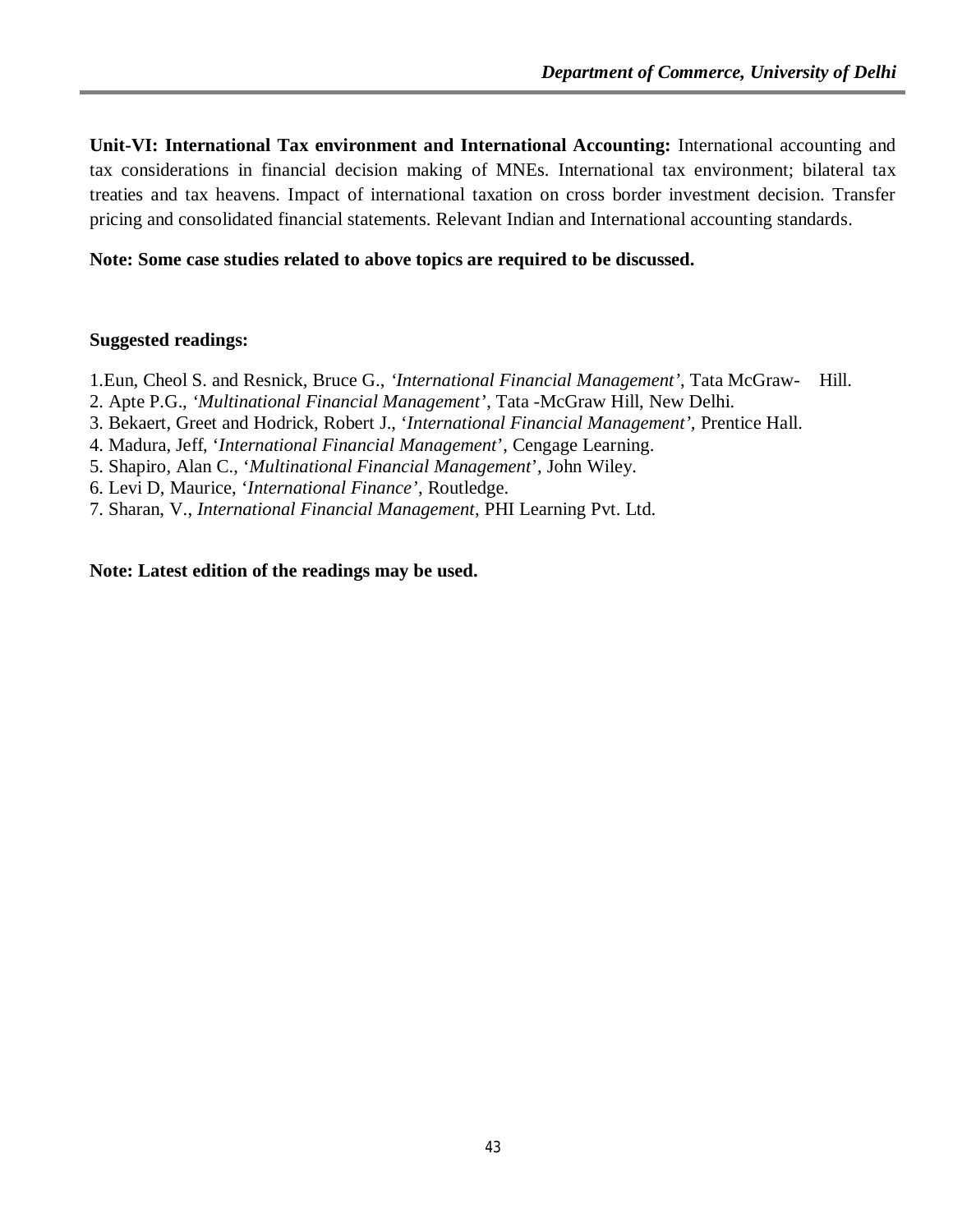# **Master of Commerce Semester III (Major group- Marketing)**

### **Course MJ 311: INTERNATIONAL MARKETING**

#### **Marks: 100 (Theory = 70, Internal Assessment = 30)**

*Objective: To familiarize the students with the concept and issues of international marketing and enable them to be able to analyze the foreign market environment and develop international marketing strategies for a business firm.*

#### **Contents:**

**Unit I-Introduction**: Nature, importance, and scope of international marketing; International marketorientation and involvement; International marketing management process- an overview, International marketing information system.

International Marketing Environment: Influence of physical, economic, socio - cultural, political and legal environments on international marketing decisions; Global trading environment and developments.

International Market Segmentation, Selection and Positioning; Screening and selection of markets; International market entry strategies –Exporting, licensing, contract manufacturing, joint venture, setting up of wholly owned subsidiaries aboard.

**Unit II-International Product Planning and Pricing decisions**: Major Product decisions-product design, labeling, packaging, branding and product support services; Product standardization vs. adaptation; Managing product line; International trade product life cycle; New product development.

Pricing decisions for International Markets: Factors affecting international price determination; International pricing process and policies; Delivery terms and currency for export price quotations; Transfer pricing; Pricing in the context of counter trade.

**Unit III-International Distribution Decisions**: Distribution channel strategy- International distribution channels; their roles and functions; selection and management of overseas agents; International distribution logistics- inventory management, transportation, warehousing, and insurance.

**Unit IV-International Promotion Strategies**: Communications across countries-complexities and issues; Country-of-origin effect; International promotion tools and planning; Advertising, personal selling, publicity, and sales promotion; International public relations, Developing international promotion campaign; Standardization vs. adaptation issue; Planning for direct mail, sales literature, trade fairs, and exhibitions.

**Unit V-Emerging trends in International Marketing:** International Marketing through Internet; Ecological concerns and international marketing ethics.

#### *NOTE: Class discussions to be supported by relevant case studies.*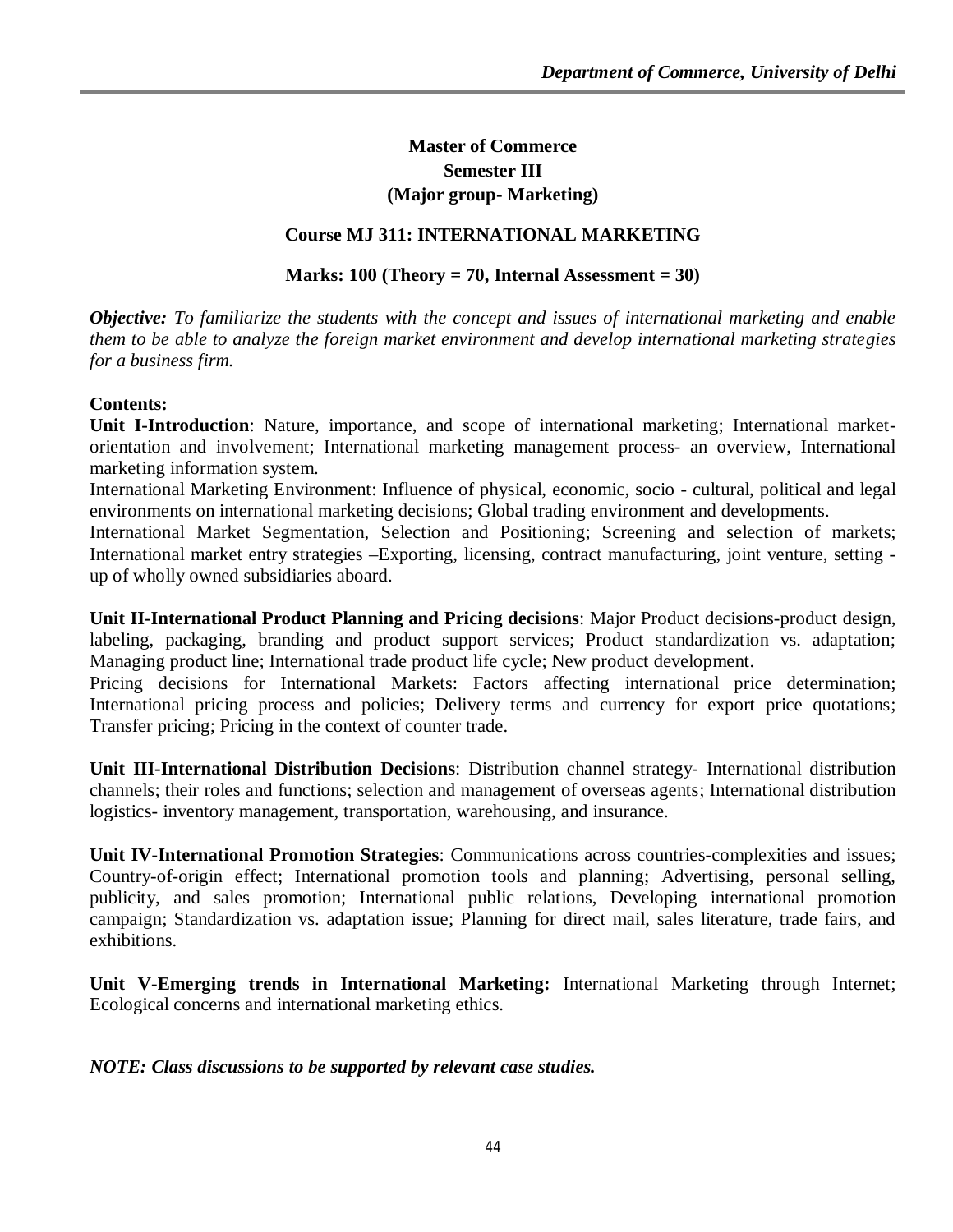#### **Suggested Readings:**

- 1. Keegan, Warran J. and Mark C. Green, *Global Marketing*, Pearson.
- 2. Cateora, Phillip R. ;Grahm, John L. and Prashant Salwan,*International Marketing*,Tata McGraw Hill.
- 3. Czinkota, Michael R. and Illka A. Ronkainon, *International Marketing*, Cengage Learning.
- 4. Terpstra, Vern; Foley, James and Ravi Sarathy, *International Marketing*, Naper Press.
- 5. Jain, Subash C., *International Marketing*, South-Western.
- 6. Kotabe, Masaaki and Kristiaan Helsen, *Global Marketing Management*, John Wiley & Sons.
- 7. Onkvist, Sak and John J.Shaw, *International Marketing; Analysis and Strategy*, Psychology Press.
- 8. Rajagopal, *International Marketing*, Vikas Publishing House.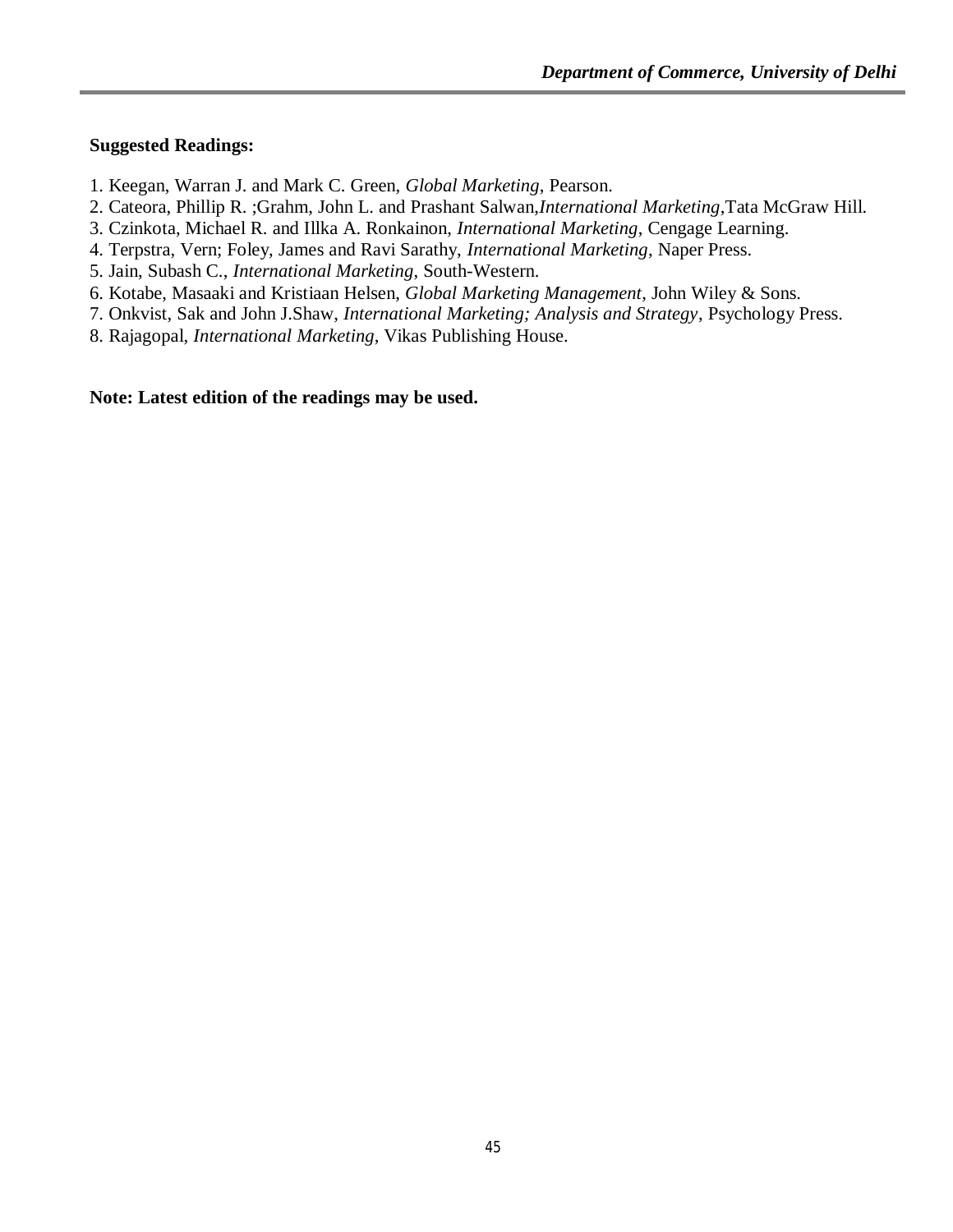# **Master of Commerce Semester III (Major group- Marketing)**

### **Course MJ 312: ADVERTISING AND SALES MANAGEMENT**

#### **Marks: 100 (Theory = 70, Internal Assessment = 30)**

*Objective: To develop an in -depth understanding of the modern concepts and latest techniques of advertising and personal selling and sales force management which constitute a fast -growing area of marketing.*

#### **Contents: Section A: Advertising**

**Unit I-Communication Basics**: Communication and marketing; Communication process; Communication response hierarchy models; Cognitive processing of communication; EKB model; Marketing communication mix; Integrated marketing communication – an introduction; Advertising - Its importance and nature; Advertising and publicity; Advertising management process; Advertising objectives; DAGMAR Approach; Determination of Target Audience and positioning; Advertising budget – factors influencing budget decision and methods .

**Unit II- Advertising Message and Media Decisions**: Creativity and advertising; Creative process; Creative appeals and execution styles; Developing advertising copy for print ad - headline, body copy, logo, illustration and layout.

Media Decisions –Types of media, Advertising through Internet and interactive media; Developing media plan; media selection and scheduling.

**Unit III-Organization and Evaluation of Advertising Efforts**: Centralized and decentralized systems; Inhouse agency arrangements; Advertising agencies – selection, compensation and appraisal of advertising agency; managing advertising agency relations; IMC services; Reasons for evaluating Advertising Effectiveness; Advertising testing process - Before and after advertising tests and techniques.

**Unit IV-Advertising in India:** Social and regulatory aspects of advertising in India. Recent developments and issues in advertising.

#### **Section B: Sales Management**

**Unit V-Fundamentals of Personal Selling:** Nature and importance of selling; Types of selling; Personal selling, salesmanship and sales management; Process of effective selling; Sales management process; Environmental factors impacting selling; Managing ethics in selling environment; Role of personnel selling in customer relationship management

**Unit VI-Sales Planning and Organization:** Setting personal selling objective; Market analysis and sales forecasting; Sales budget; Sales territory; Sales quota; Role of IT in sales planning.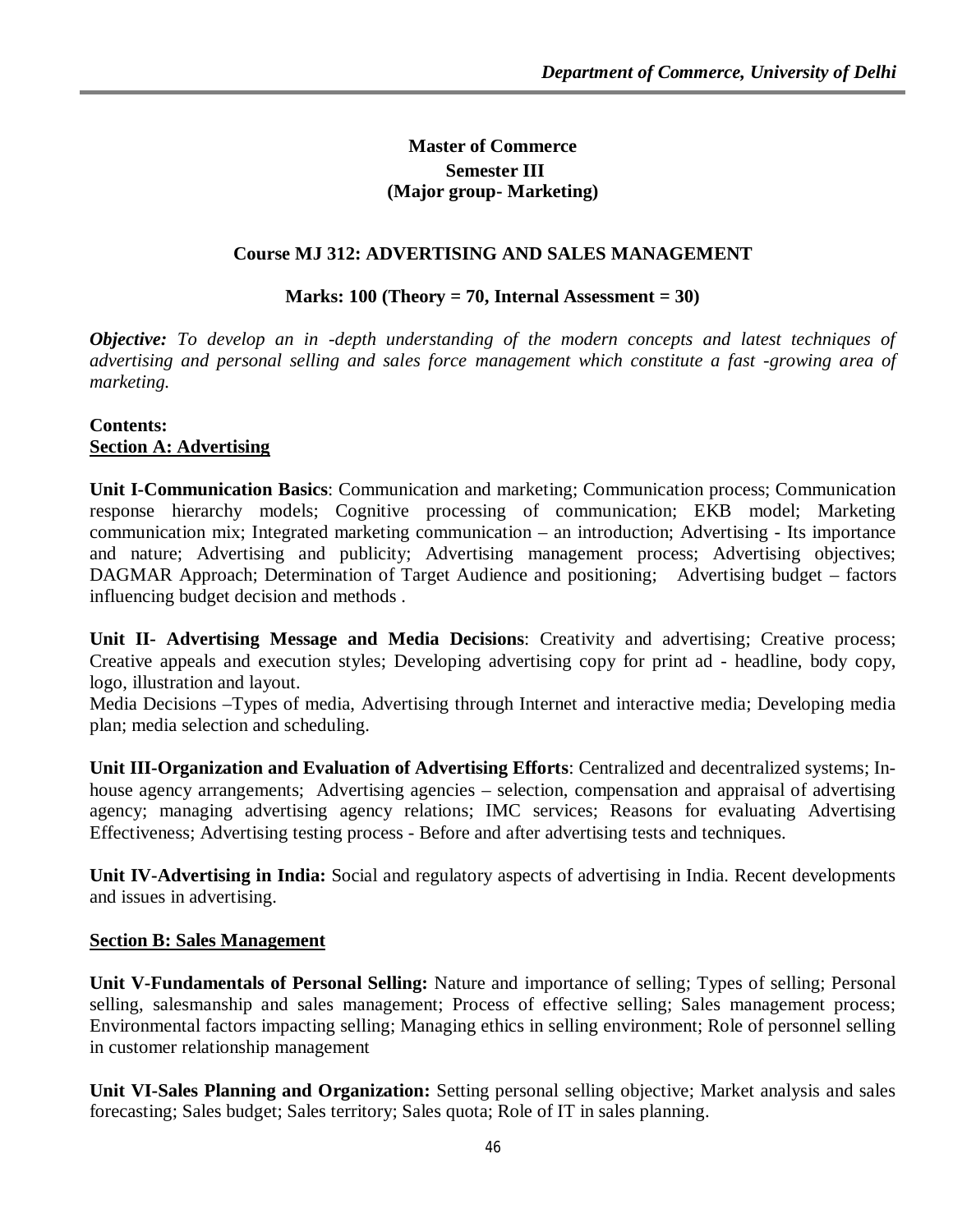Sales Organization: Organization structure; Relationship of sales department with other departments; Distribution networks relationship.

**Unit VII-Sales Force Management**: Recruitment and selection; training and development- Objectives, techniques and Evaluation; Sales persons compensation and techniques – straight salary, straight commission, sales contests; rewards and expense accounts; motivating, and supervising sales personnel; Evaluation and Control of the sales effort – Evaluation of sales personnel performance, Sales and cost analysis.

#### **Suggested Readings:**

- 1. Aaker, David A., Rajeev Batra and John G. Mayers, *Advertising Management*, Prentice Hall of India.
- 2. Belch. George and Michael Belch, *Advertising and Promotion: An Integrated Marketing Communications Perspective*, McGraw Hill Education.
- 3. Still, Richard R., *Sales Management: Decisions, Strategies and Cases*, Pearson Education India
- 4. Anderson B. Robert, Professional Selling, Universe.
- *5.* Johnston, Mark W. and Greg W. Marshall, *Sales Force Management: Leadership, Innovation, Technology*, Routledge.
- 6. Spiro, Rosann, William J. Stanton and Gregory A. Rich, *Management of a Sales Force*, McGraw Hill Education.
- 7. Hair, *Sales Management*, Cengage Learning.
- 8. Johnston, mark W. and Greg W. Marshall, *Contemporary Selling: Building Relationships and Creating Value*, Routledge.
- 9. Sharma, Kavita, *Advertising: Planning and Decision Making*, Taxmann.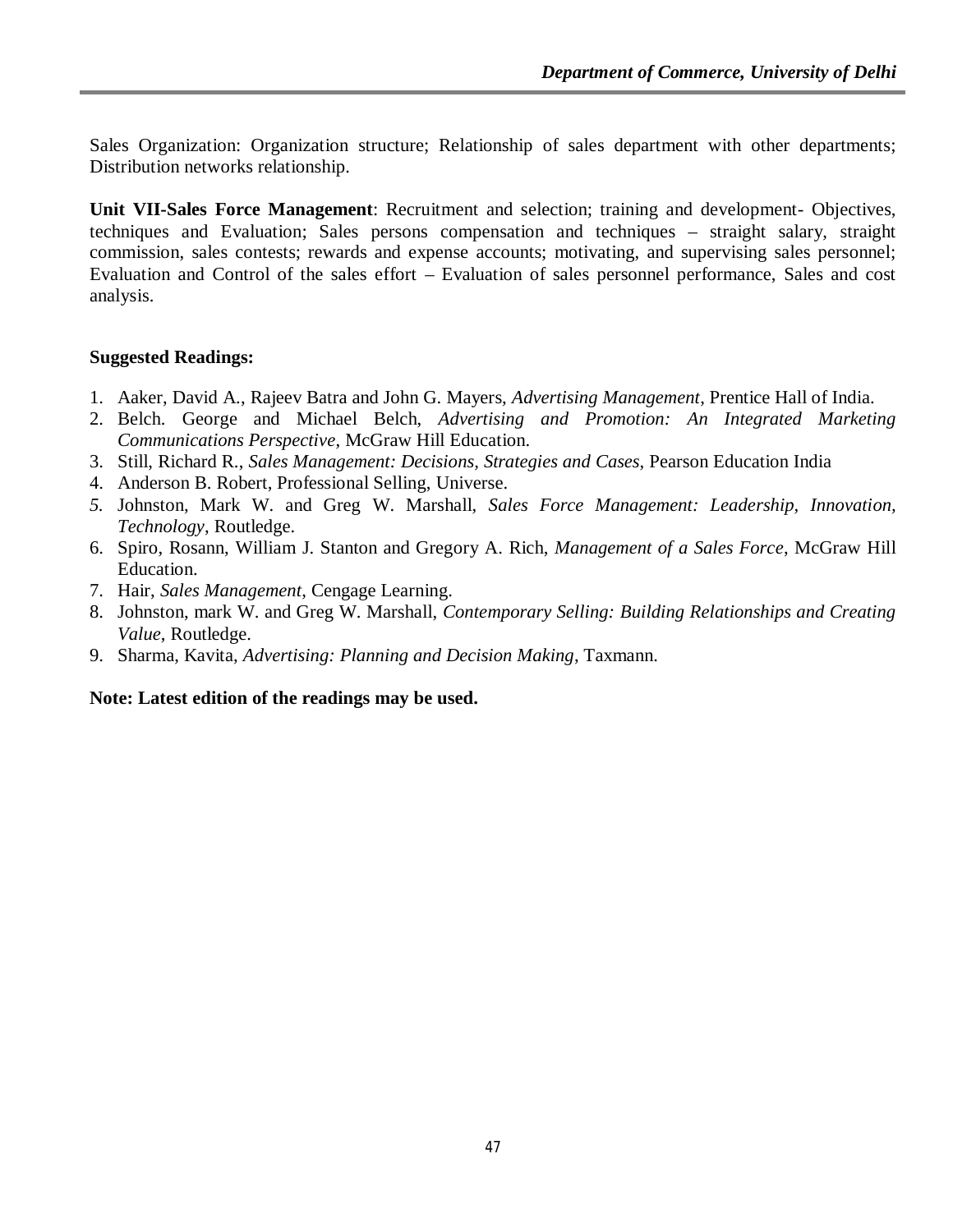# **Master of Commerce Semester IV (Major group- Marketing)**

# **Course MJ 413: CONSUMER BEHAVIOUR**

# **Marks: 100 (Theory = 70, Internal Assessment = 30)**

*Objective: To provide an in-depth understanding of the consumer and industrial buying processes and their determinants as relevant for marketing decision making.*

### **Contents:**

**Unit I-Consumer Behaviour:** Importance and nature of consumer behaviour; Types of consumers and their role; Consumer behaviour and marketing concept; Changing profile of Indian consumers and impact of technology. Conducting consumer research – overview of process, complexities and issues

**Unit II-Consumer Decision Making Process:** Buying Motives; Buying Roles; Consumer Buying Process; Levels of Consumer Decision Making.

**Unit III-Individual differences in consumers:** Needs and motivation; Perception; Attitude and attitude change; Learning and learning theories; Personality and life style analysis.

**Unit IV-Socio-Cultural Determinants of consumer behaviour:** Family and household influence on consumer buying behaviour; Group and their influences-WOM and opinion leaders, Social class; Culture and sub-culture. Cross-cultural dimensions of consumer behaviour

**Unit V-Models of Consumer Behaviour and Business buying behaviour:** An overview of contemporary models.

**Note: Use relevant case studies to support learning in the class.**

# **Suggested Readings:**

- 1. Schiffman, L.G. and L.L.Kanuk, *Consumer Behaviour*, Prentice Hall.
- 2. Engel, J.F., Roser D. Blackwell and Paul W. Miniard, *Consumer Behaviour*, Cengage Learning.
- 3. Peter, J. Paul, and Jerry C. Olson, *Consumer Behaviour and Marketing Strategy*, McGraw Hill.
- 4. Assael, H., *Consumer Behaviour and Marketing Action*; Cengage Learning.
- 5. Hawkins, Dal I., Roger J. Best and Kenneth A. Coney, *Consumer Behaviour Implication for Marketing Strategy*, McGraw Hill.
- 6. Hawkins, Del I, Mothersbaugh, David L, Mookerjee A, Consumer Behaviour: Building Marketing Strategy, McGraw Hill, Indian Edition.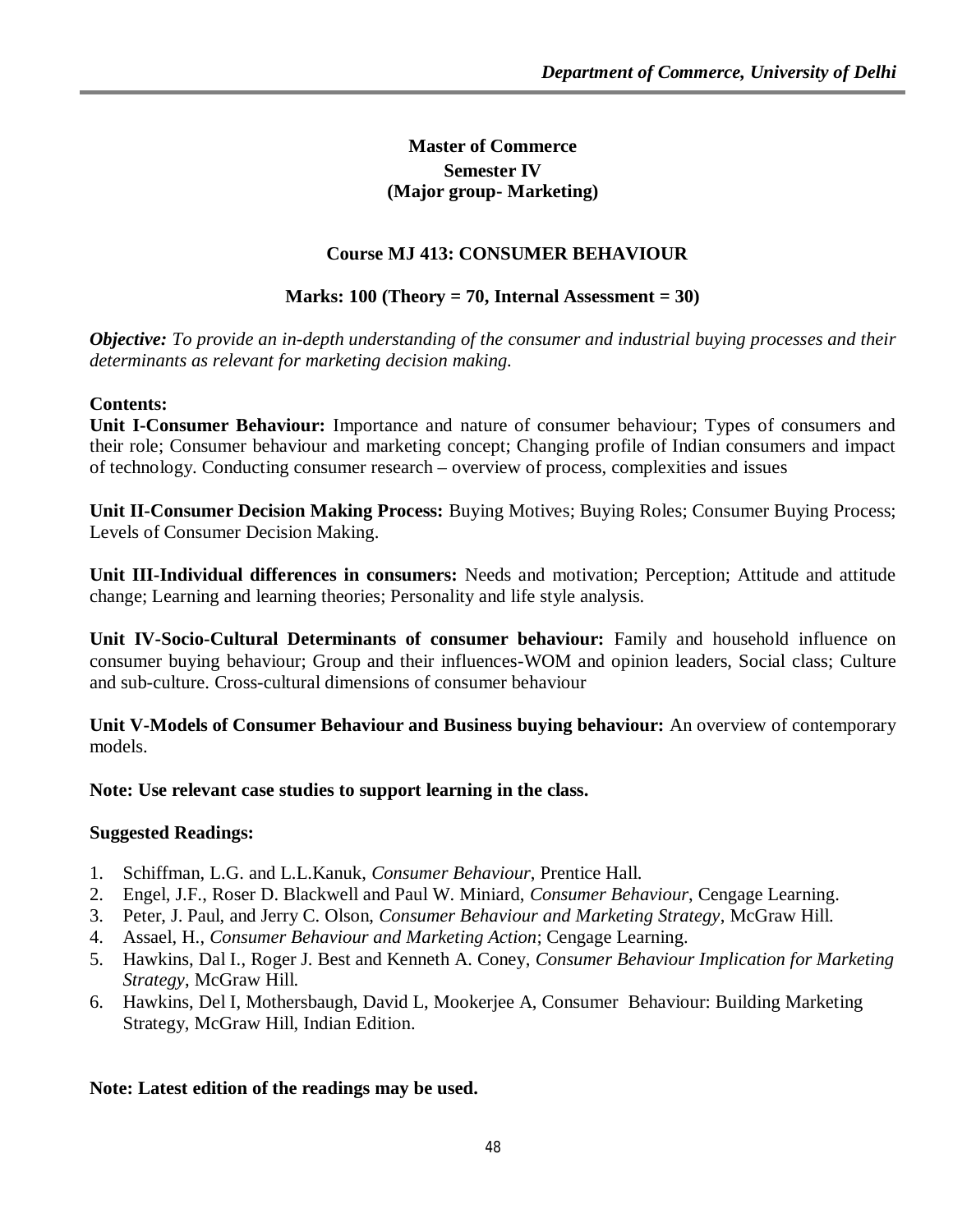### **Master of Commerce Semester IV (Major group- Marketing)**

## **Course MJ 414: SUPPLY CHAIN MANAGEMENT AND LOGISTICS**

### **Marks: 100 (Theory = 70, Internal Assessment = 30)**

*Objective: To acquaint the students with the concepts and tools of supply chain management and logistics as relevant for a business firm.*

### **Contents:**

**Unit I-Introduction**: Concept of supply chain management (SCM) and trade logistics; Scope of logistics; Logistic activities – an Overview; Contribution of logistics at macro and micro levels; SCM and trade logistics; Business view of SCM; Concept, span and process of integrated SCM; Demand management – methods of forecasting; Supply chain metrics (KPIs), performance measurement and continuous improvement; Product development Process and SCM; Strategic role of purchasing in the supply chain and total customer satisfaction; Types of purchases; Purchasing cycle.

**Unit II-Managing Relationship**: Role of Relationship marketing in SCM; Managing relationships with suppliers and customers; Captive buyers and suppliers; Strategic partnerships; Supplier-retailer collaboration and alliances.

**Unit III- Focus Areas of Logistics and Supply Chain management:** Transportation-Importance of effective transportation system; Service choices and their characteristics; inter-modal services; Transport cost characteristics and rate fixation; In-company management vs. out-sourcing; World sea borne trade; International shipping- characteristics and structure; Liner and tramp operations; Liner freighting; Chartering-Types, principles and practices; Development in sea transportation-Unitization, containerisation, inter and multimodal transport; CFC and ICD.

Air transport: Set up for air transport and freight rates; Carriage of Goods by sea -Role and types of cargo intermediaries.

Warehousing and inventory management: Reasons for warehousing; Warehousing evaluation and requirements; Warehousing location strategies; Inventory management principles and approaches; Inventory categories -EOQ, LT, ICC; Material management systems and techniques – JIT purchasing, manufacturing and in-bound logistics; Packing and marking; Control and communication.

**Unit IV-IT Enabling Logistics and Supply Chain:** Technology in logistics – EDI, bar Coding, RFID etc., data warehousing, electronic payment transfers; Business management systems; TRADITIONAL ERP, SPECIAL ERP, MR, DRP, PDM, EIP, CPFR, WMS, TMS; Re-engineering the supply chain- Future directions.

**Unit V-Trends and Challenges in logistics and supply chain management:** Third party logistic outsourcing –challenges and future directions.

**Note: Use relevant case studies to support learning in the class.**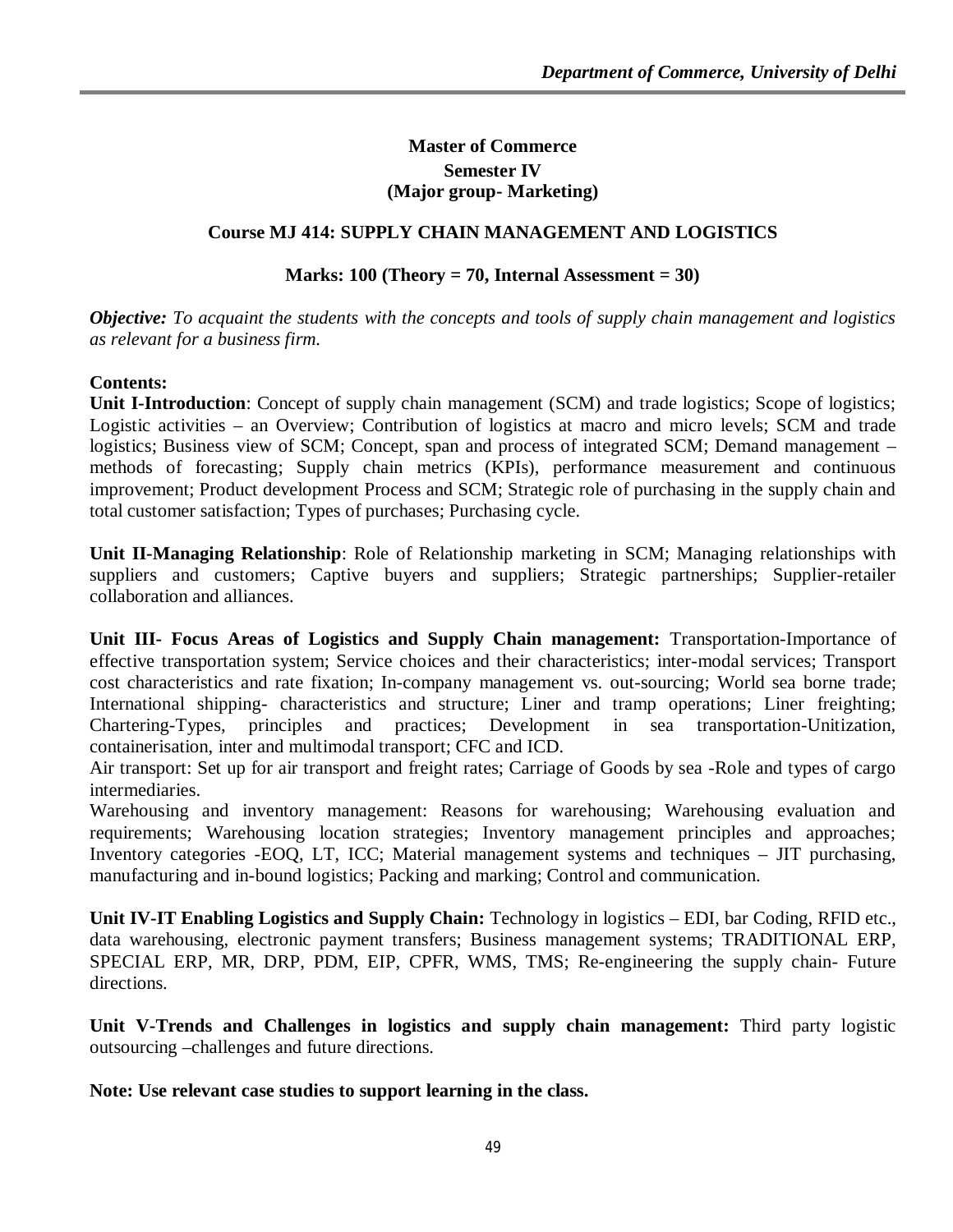#### **Suggested Readings:**

- 1. Ballau, R.H., *Business Logistics Management*, Prentice Hall, Englewood Cliffs.
- 2. Christopher, M., *Logistics and Supply Chain Management*, Prentice Hall.
- 3. Murphy, Paul R. and Donald F. Wood, Contemporary Logistics, Prentice Hall.
- 4. Shapiro, R*., Logistics Strategy: Cases and Concepts*, West Publishing, St. Paul.
- 5. Coughlan, A.,Anderson, E. and Louis W. Stern, *Marketing Channels*, Prentice Hall.
- 6. Handfield and Nicholas, Jr., Introduction to Supply Chain Management, Prentice Hall.
- 7. Jhon J Coyle, C. Jhonand Langley,Brian J Gibs, *Logistics approach to Supply Chain Management*, Cengage Learning.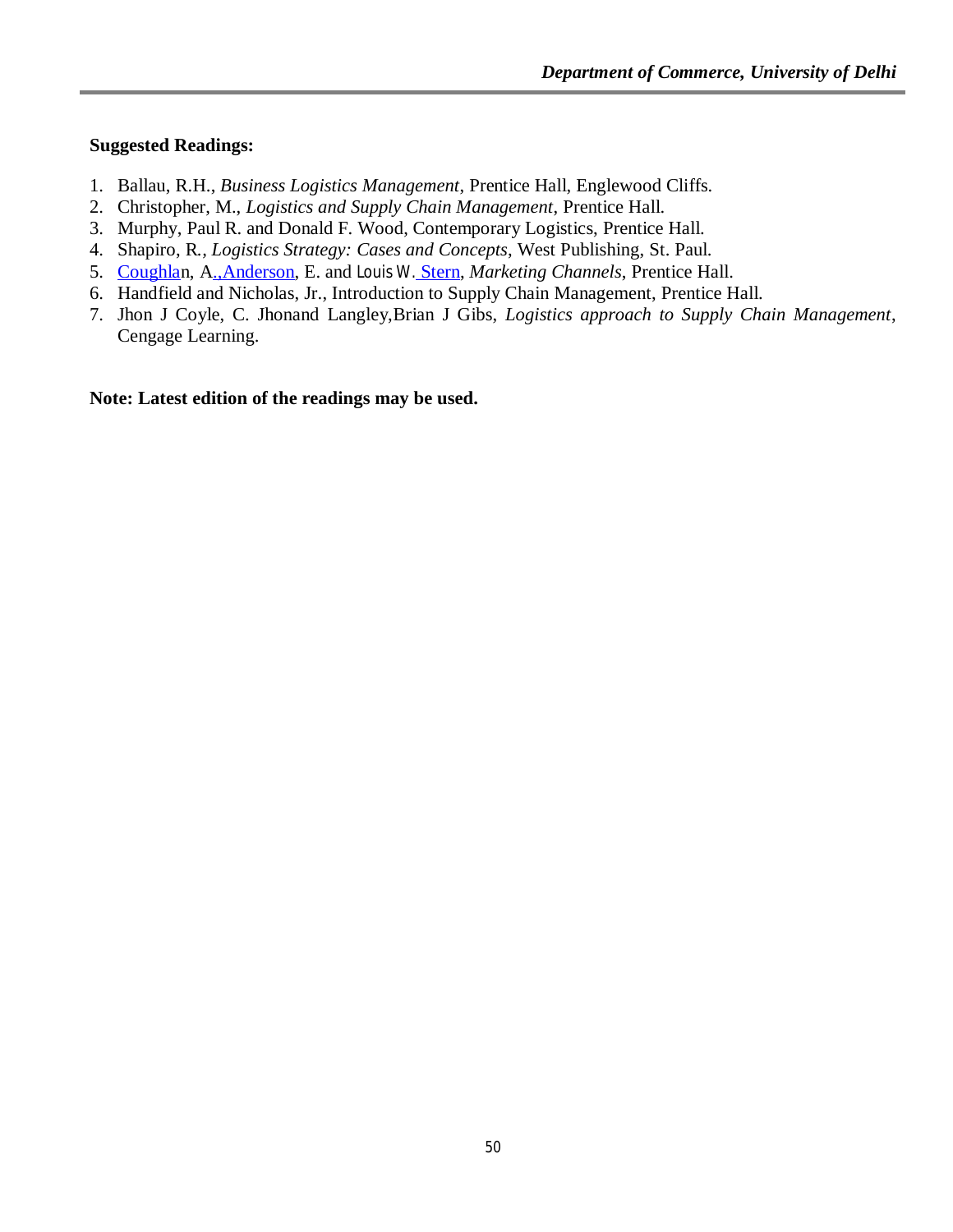#### **Master of Commerce Semester III (Major Group- Human Resource Management)**

### **Course MJ 321: HUMAN RESOURCE DEVELOPMENT**

#### **Marks: 100 (Theory = 70, Internal Assessment = 30)**

*Objective: The objective of the course is to make student aware of the concepts, techniques and practices of human resource development. This course intends to make students understand the applicability of these principles and techniques in an organization.*

#### **Contents:**

**Unit I-Introduction to Human Resource Development:** Concept and evolution; Relationship between human resource management and human resource development; HRD mechanisms, processes and outcomes; HRD matrix; HRD interventions; Roles and competencies of HRD professionals.

**Unit II-HRD Process:** Assessing HRD needs; Designing and developing effective HRD programs; Implementing HRD programs; Evaluating HRD programs.

**Unit III-Learning and HRD:** Maximizing learning; Individual differences in learning process; Learning strategies and styles; Principles of learning; Learning and motivation; HRD culture and climate.

**Unit IV-HRD Activities and Applications:** HRD for Workers; HRD mechanisms for workers; Role of trade unions; Employee training and development- Process, methods, and types; Coaching, counselling and performance management; Career management and development; Organization development.

**Unit V-HRD in Organisations, Trends and Practices:** Select cases for HRD Practices in Government organisations, defence, police, private sectors and public sectors units; HRD audit; Balanced scorecard; People capability maturity model; Integrating HRD with technology; Employer branding and other recent trends; Future of HRD.

#### **Note: Lectures should be supplemented with the case studies.**

#### **Suggested Readings:**

- 1. Werner J. M., DeSimone, R.L., *Human resource development*, South Western.
- 2. Nadler, L., *Corporate human resources development,* Van Nostrand Reinhold.

3. Blanchard, P.N., Thacker, J.W., Anand Ram, V., *Effective training, systems, strategies, and practices*, Pearson Education.

- 4. Raymond, N. and Kodwani, A.D., *Employee training and development,* McGrawHill Education India.
- 5. Mankin, D., *Human resource development*, Oxford University Press India.
- 6. Haldar, U. K., *Human resource development,* Oxford University Press India.
- 7. Rao, T.V., *Future of HRD*, Macmillan Publishers India.
- 8. Rao, T.V., *HRD score card 2500: Based on HRD audit,* Response Books, SAGE Publications.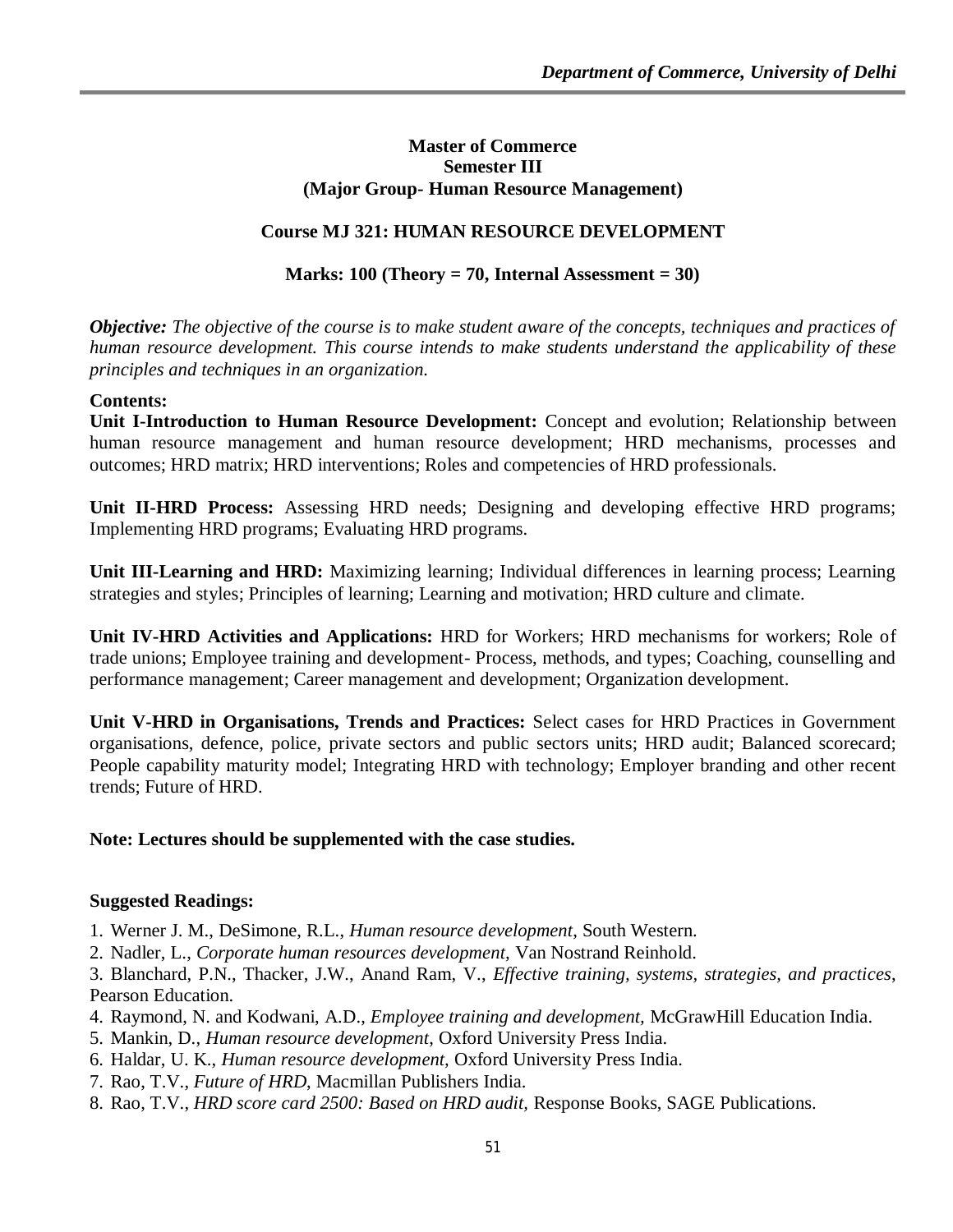9. Rao, T.V., *Hurconomics for talent management: Making the HRD missionary business-driven*, Pearson Education.

10. Curtis, B., Hefley, W. E., Miller, S. A., *The people capability maturity model: Guidelines for improving workforce,* Pearson Education.

11. Kaplan, R.S., and Norton, D.P. 1992, The Balanced Scorecard: Measures that drive performance, *Harvard Business Review*.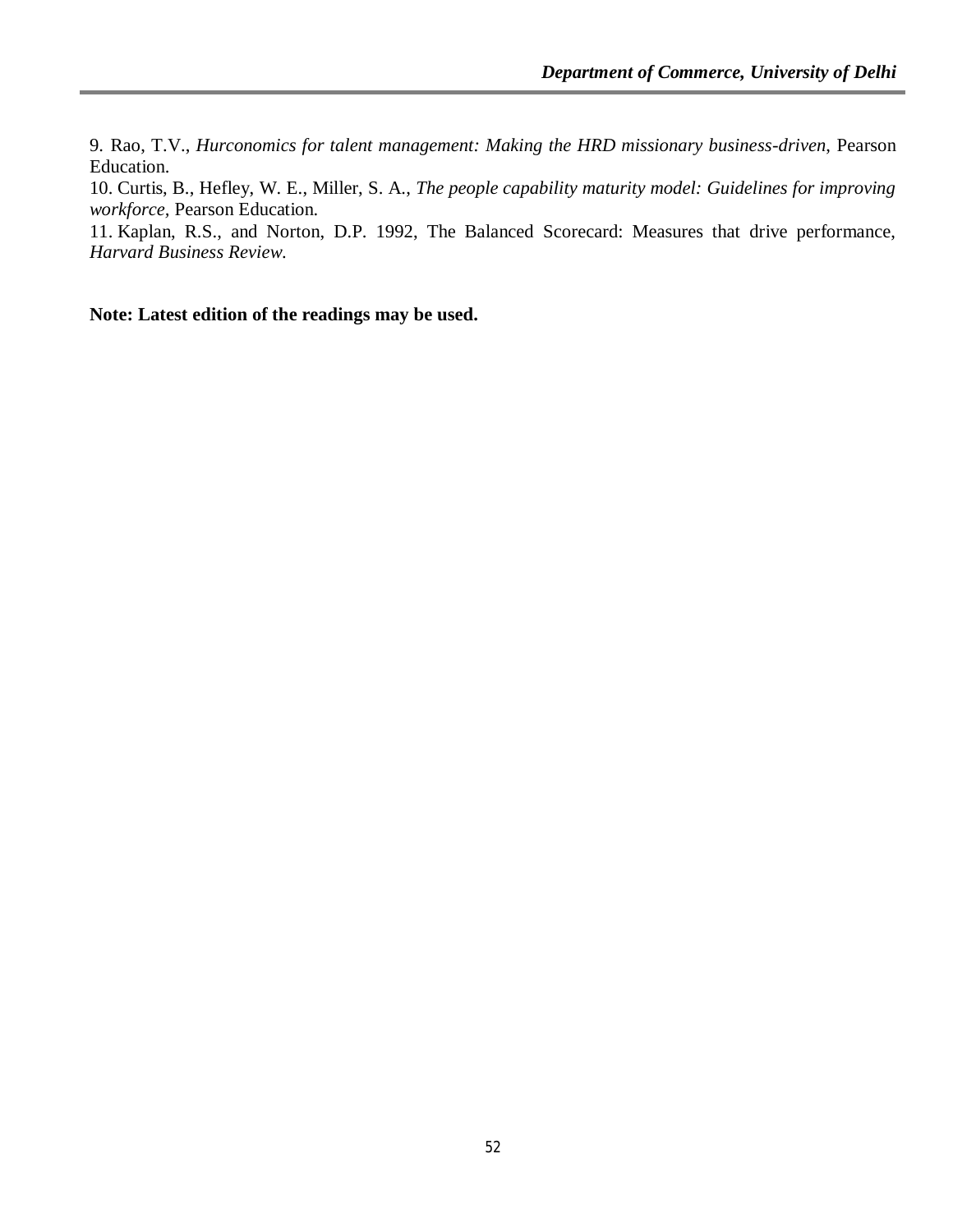# **Master of Commerce Semester III (Major Group-Human Resource Management)**

# **Course MJ 322: MANAGEMENT OF INDUSTRIAL RELATIONS**

# **Marks: 100 (Theory = 70, Internal Assessment = 30)**

*Objective: The objective of the course is to make student practically equipped to manage the industrial relations in the light of numerous augmentations in the area of Industrial relations. The course will make them understand the importance of industrial relations for an organisation and the ways and means to create industrial harmony at different levels of organisation.* 

### **Contents:**

**Unit I- Structure and Evolution of Industrial Relations:** Concept, Nature and models of IR: Unitarist, Pluralist, Dunlop's and Marxist perspectives of IR, Industrial relations system in India: Structure and its evolution. Major contemporary developments in global economy and polity and their impact on industrial relations scenario in India.

**Unit II- Industrial Conflict and Disputes Resolution:** Industrial Relations Machinery in India, Provisions under the Industrial Disputes Act, 1947; Authorities under the Act, Reference of disputes to boards, courts or Tribunals, Procedures, Powers and duties of Authorities, Strikes, Lockouts, Layoff and retrenchments, unfair labour Practices, Penalties.

Disputes resolution methods, Forms of industrial conflicts, Labour turnover, workplace practices and cooperation. Dynamics of conflict and collaboration. Trends in industrial conflict. Nature, Causes and Types of industrial disputes: handling interest and rights disputes––Statutory and Non-statutory––Linking IR Strategy and HRM strategy.

**Unit III- Trade Unionism, Negotiations and Collective bargaining:** Provisions of Trade Union Act, 1926, Definitions, Legislations of Trade unions, rights and Liabilities of Registered Trade Union, Regulations, Penalties and procedure. Management of labour, management control strategies, business strategies and industrial relations, Role of market conditions, Structure for management of Industrial relations; Collective bargaining: Nature and functions; Types of bargaining; Collective bargaining in the Indian context; Negotiating a collective bargaining agreement.

**Unit IV- Industrial Relations and HRM performance:** Unions and productivity; Industrial relations climate and performance; the conciliation and arbitration system and performance; labour market and economic performance; Nature of grievances and grievance procedure. Handling employee grievances-Model grievance procedures. Industrial indiscipline. Disciplinary enquiries: an overview. Salient features of Industrial Employment (Standing Orders) Act, 1946.Disciplinary action and termination of employment contract.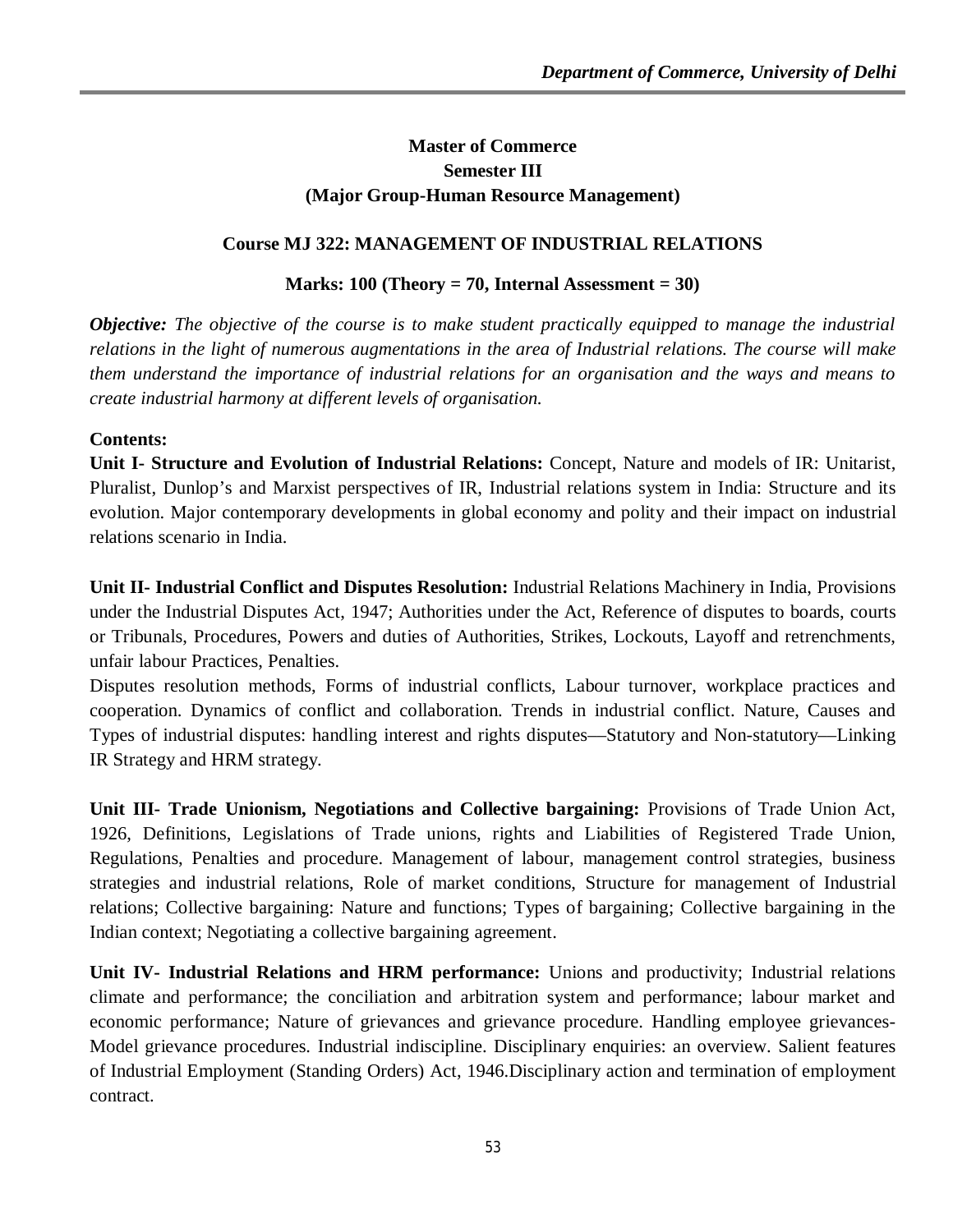**Unit V- Industrial Democracy:** Concept and scope of industrial democracy, Workers' participation: Strategy, practices, behavioural science input/contribution and models. Rationale for participation, Issues in participation, strategies for making participation effective. Emerging trends in Union-Management relations. Technology and industrial relations. Principles of comparative analysis, variables of comparative analysis (culture, values, ideologies, politico -economic structure) Experience of UK, Yugoslavia, West Germany, Scandinavian countries and Japan.

# **Note: Cases to supplement learning from the course.**

### **Suggested Readings:**

1. Venkataratnam, C. S. *Industrial Relations: Text and Cases.* Delhi. Oxford University Press.

2. Michael Salamon, *Industrial Relations––Theory & Practice*. London. Prentice Hall.

3. Bray, M, Deery.S, Walsh.J, and Waring P, *Industrial Relations : A Contemporary Approach*, Tata Mc Graw Hill.

4. Dwivedi, R.S., *Managing Human Resources: Industrial Relations in Indian Enterprises*, New Delhi, Galgotia Publishing Company.

5. Edwards, P. *Industrial Relations: Theory and Practice in Britain*. U.K. Blackwell Publishing.

6. Kaufman, B. *The global evolution of industrial relations: events idea and the IIRA*. Geneva: International Labour Office.

7. Singh, P., & Kumar, N. *Employee Relations Management.* New Delhi: Pearson Education India.

8. Ramaswamy, E.A. The Rayon Spinners ––*Strategic Management of Industrial Relations*, New Delhi. Oxford University Press.

9. Mamoria C.B. & S. Mamoria: *Dynamics of Industrial Relations in India.* Mumbai. Himalaya Publishing House.

10. Niland R. et. al . *The Future of Industrial Relations*, New Delhi. Sage.

11. Sen, R. *Industrial relations: text and cases,* New Delhi. Macmillan Publishers.

12. Rowley, C., & Warner, M. *Globalizing international human resource management.* New York: Routledge.

*13.* Zeytinoglu, I. U. *Effects flexibility in workplace on workers: Work environment and the unions*. Geneva: International Labour Office.

*14.* www.workersparticipation.eu

*15.* www.ilo.org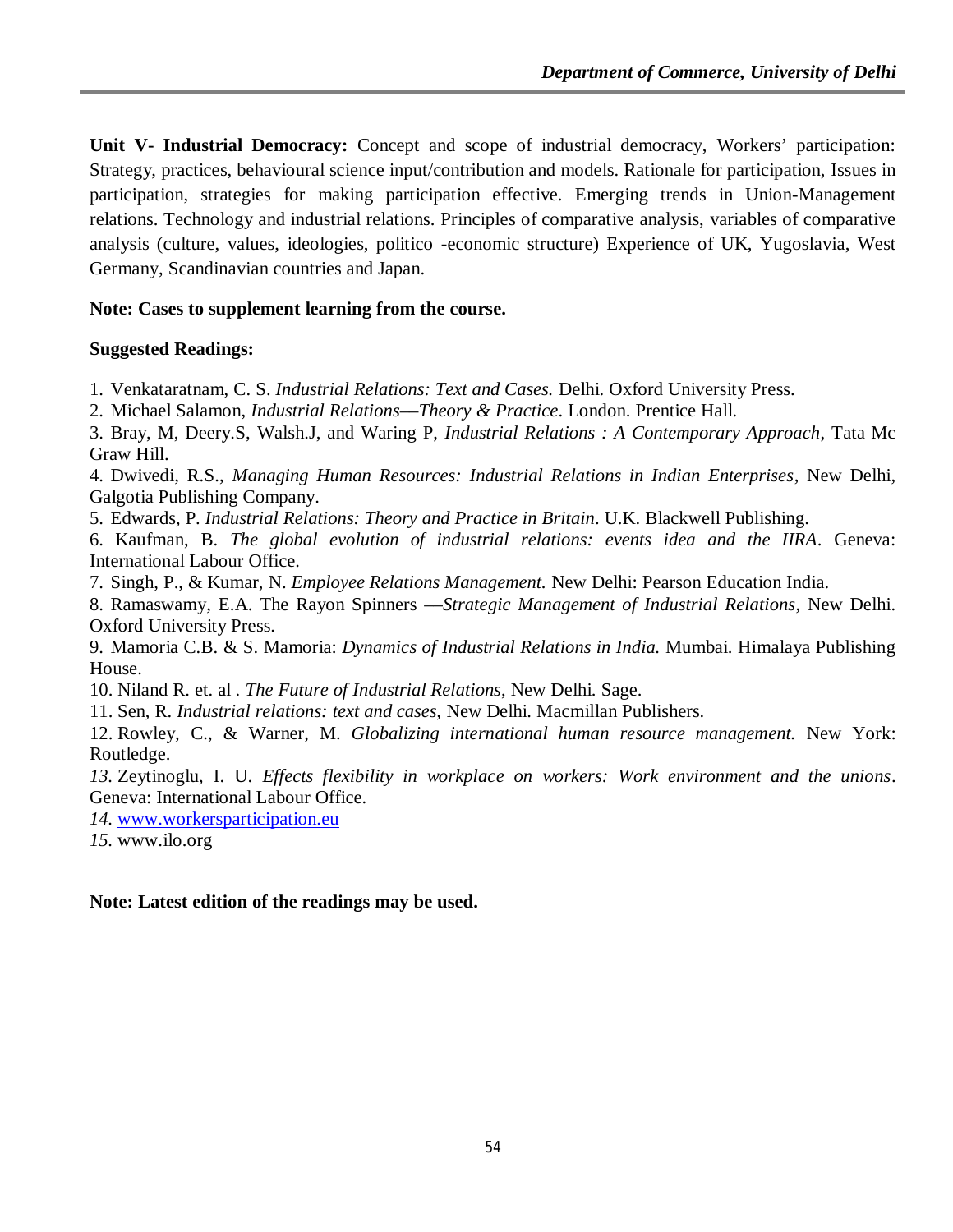# **Master of Commerce Semester IV (Major Group- Human Resource Management)**

### **Course MJ 423: STRATEGIC HUMAN RESOURCE MANAGEMENT**

#### **Marks: 100 (Theory = 70, Internal Assessment = 30)**

*Objective: To impart knowledge about the strategic aspect of human resource management. This paper also intends to make the students understand the linkage between human resource strategies and corporate strategies.* 

### **Contents:**

**Unit I-Introduction:** Concept and context of strategic human resource management (SHRM); Corporate strategy and SHRM; Evolution of SHRM; SHRM & HR; Challenges in SHRM; Resource based view of a firm; Competencies of HR professionals.

**Unit II-HR Strategies:** Strategic HR planning and acquisition: Recruitment and selection; Strategic training and development; Reward and compensation strategy; Corporate strategy and career systems; Employee separation and retention management, retrenchment; Strategic approach to industrial relations; Managing workforce diversity.

**Unit III-Implementing Strategic Human Resource Management:** Identifying strategic positions; Human resource analytics; Employee engagement; Matching culture with strategy; Behavioural issues in strategy implementation.

**Unit IV-Linking SHRM to Competitive Success and Corporate Strategy:** SHRM for competitive advantage; HC Bridge Model and Decision science model; Tools for work analysis and talent strategies; HR implications of mergers and acquisitions; Outsourcing and its HR implications.

**Unit V- Trends and Issues in SHRM:** Alignment of HR strategies and the impact on business performance; HR metrics; Human resource strategy in international context; Future of SHRM.

#### **Note: Lectures should be supplemented with the case studies.**

#### **Suggested Readings:**

1. Das P., *Strategic human resource management: A resource driven perspective*, Cengage Learning India.

2. Greer, C.R., *Strategic human resource management: A general managerial approach*, Pearson Education.

- 3. Paul B., *Strategic human resource management*, McGrawHill Education.
- 4. Armstrong, M., *Armstrong's handbook of strategic human resource management,* Kogan Page.
- 5. Mello J. A., *Strategic management of human resources*, South Western.
- 6. Schuler, R. S., and Jackson, S. E., *Strategic human resource management,* Wiley India.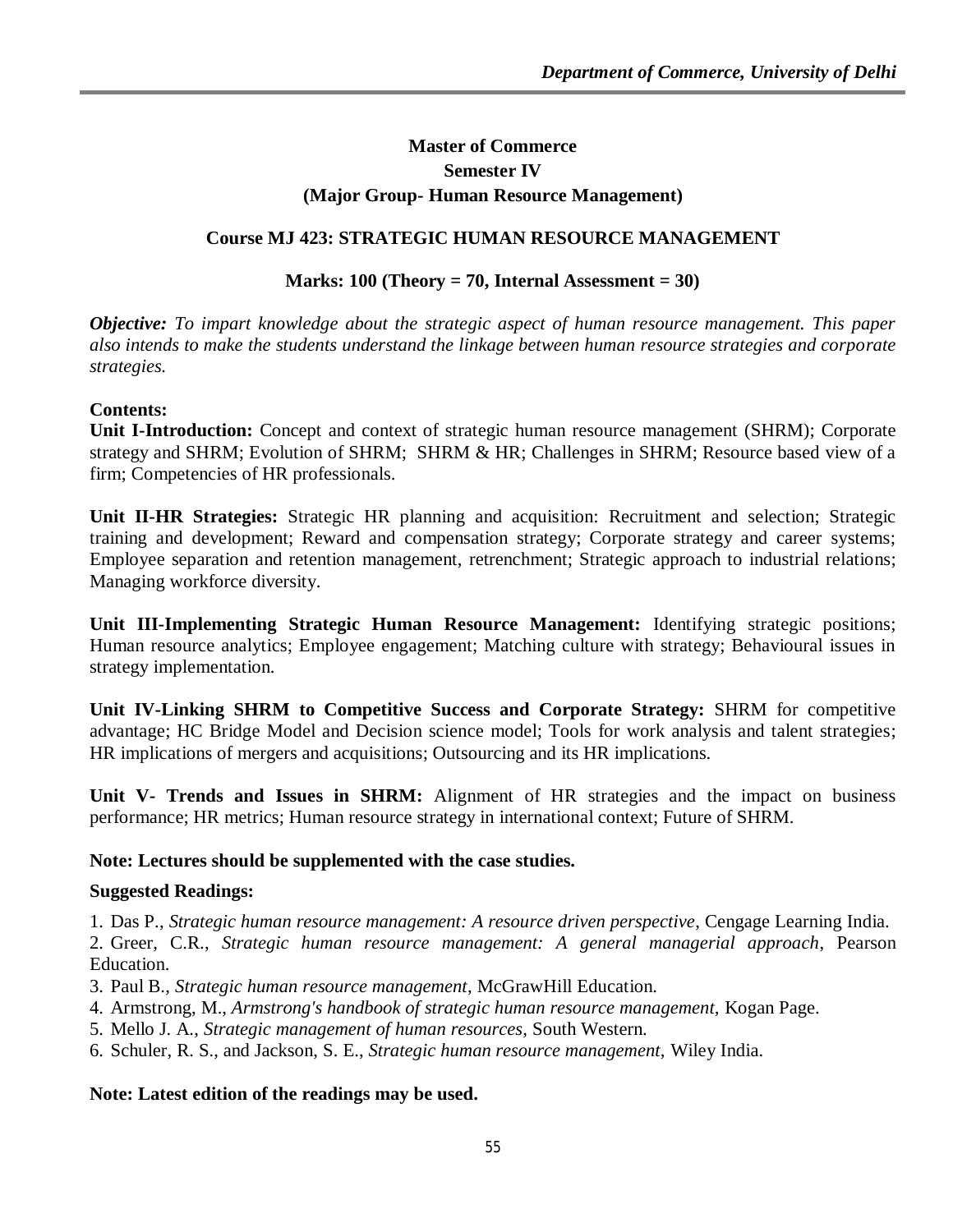# **Master of Commerce Semester IV (Major Group- Human Resource Management)**

# **Course MJ 424: COMPENSATION MANAGEMENT AND EMPLOYEE WELFARE LAWS**

# **Marks: 100 (Theory= 70, Internal Assessment=30)**

*Objective: The course is designed to promote understanding of issues related to compensation management in corporate sector and public services and to impart skill in designing compensation management system, policies and strategies, apart from promoting understanding of legal issues in the administration of compensation, welfare and social security.*

# **Contents:**

**Unit I- Compensation Management and Employees Welfare:** Compensation management process, Forms of pay, Financial and non-financial compensation. Compensation Strategies, Assessing job values & relativities; Pay structures; Designing pay levels, mix and pay structures, construction of optimal pay structure. Paying for performance, skills and competence. International pay systems: comparing costs and systems; Strategic market mind set; Expatriate pay. Concept and Rationale of Employees Welfare.

**Unit II-The Payment of Bonus Act, 1965:** Objects; Scope and Application; Definitions; Calculation of amount payable as Bonus; Eligibility and Disqualifications for Bonus; Minimum & maximum Bonus; Set on & Set off of Allocable Surplus; Application of Act in Establishment in Public Sector; Bonus linked with Production or Productivity

**Unit III- The Payment of Wages Act, 1936:** Objects; Application; Responsibility for payment of wages; Fixation of wage periods; time-limits; Deduction from wages; Remedies available to worker, Powers of authorities, Penalty for offences.

**Unit IV-The Minimum Wages Act, 1948:** Objects; Application; Minimum Fair and Living Wages; Determination of minimum wage; Taxation of minimum wage; Advisory Board; Remedy to worker for non-payment of minimum wages.

**Unit V-The Workmen's Compensation Act, 1923:** Objects; Employer's liability for compensation; Amount of compensation; Distribution of compensation; Notice and claims, remedies of employers against stranger; Procedures in proceedings before Commissioner.

**Unit VI- The Maternity Benefit Act, 1961: D**efinitions, Employment of, or work by, women prohibited during certain periods, right to payment of maternity benefits, notice of claim of maternity benefit and payment thereof, Leaves, Dismissal during absence of pregnancy, forfeiture of maternity benefits.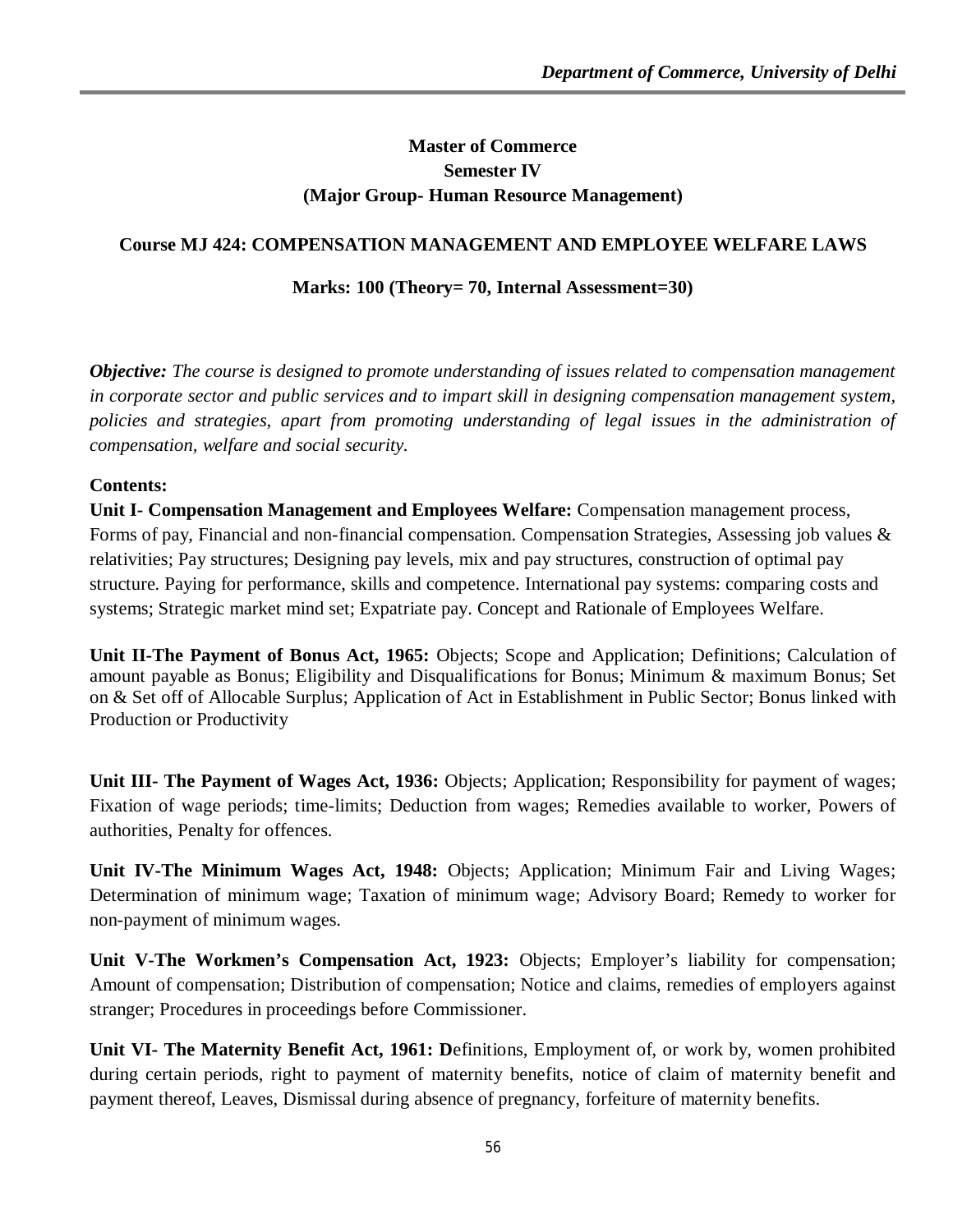**Note: Case laws in respect of recent trends and administration of the Acts are required to be done in all units.** 

# **Suggested Readings:**

1. Belchor, David W. "*Compensation Administration*", Prentice Hall, Englewood Cliffs. NT.

*2.* Henderson, R.I. *Compensation Management in a Knowledge Based World.* New Delhi: Pearson Education

3. Milkovich.G; Newman.J and Ratnam, C.S.V, *Compensation*, Tata Mc Graw Hill, Special Indian Edition.

*4.* Armstrong, M. & Murlis, H*. Reward Management: A Handbook of Salary administration*, London: Kegan Paul

5. Sharma, J.P. *An Easy Approach To Company And Compensation Laws.* New Delhi: Ane Books Pvt Ltd.

6. Malik, P.L. *Handbook of Labourer and Industrial Law*, Eastern Book Company.

7. Government of India Report of the National Commission on Labour Ministry of Labour and Employment, New Delhi.

Relevant bare Acts and Rules.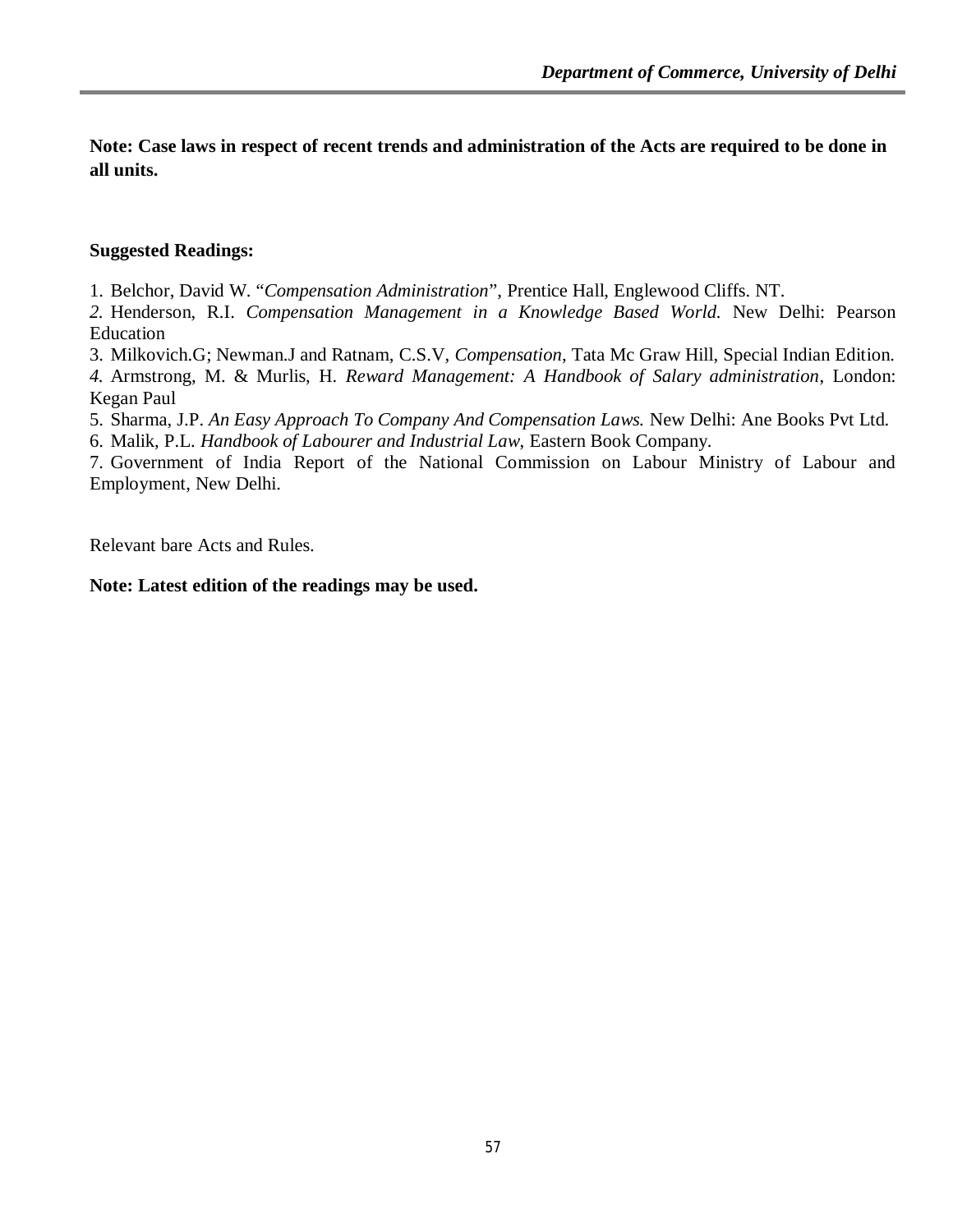**Master of Commerce Semester III (Minor Group- Tax)**

## **Course MN 331: PRINCIPLES AND PRACTICE OF TAXATION AND INDIAN TAX SYSTEM**

#### **Marks: 100 (Theory = 70, Internal Assessment = 30)**

*Objective: To familiarize and update the students with the basic principles of taxation, Structure of Indian Taxation system and provisions of indirect tax.* 

### **Contents:**

**Unit I-Introduction:** Canons of taxation, Tax-GDP Ratio: Meaning, Significance & Determinants. Trends in Tax- GDP Ratio. Features of a good taxation system, Tax Equity: Benefit Principle of Taxation; Abilityto-pay principle of taxation. Tax Capacity & Tax Effort, Tax bases and tax policy – Determinants of tax yield – Classification of taxes: Direct and indirect taxes (Relative Roles of Direct and Indirect Taxes in Indian Economy) OECD classification; Progressive, proportional and regressive taxes; Ad-valorem and specific taxes.

**Unit II- International Double Taxation:** Assignment Rules of Foreign Income- Source Versus Residence; Methods to alleviate international tax duplication: Exemption, Tax Credit Method, Bilateral Tax Treaty, Multilateral Tax Treaty, OECD Model & United Nations Model- Tax Convention, International Tax Avoidance and Evasion; Transfer Pricing; Tax Heavens, Tax Treaty Shopping – Anti Avoidance Measures. Indian Law on Double Tax Relief.

**Unit III- Incidence of Taxation:** Types of tax incidence, Factors determining extent of tax shiftingtaxation and efficiency: Excess Burden of Taxation; Administrative Costs; Compliance Costs. Distribution of Tax Burden, - Buoyancy and elasticity of tax revenue-Tax evasion in India, causes and consequences of tax evasion, Methods to curb tax evasion, Tax Incentives: Rationale, benefits and costs of tax incentives, forms of tax incentives: Tax Holidays, investment allowance, deductions, reinvestment incentives etc.

**Unit IV- Constitutional Provisions Pertaining to Taxes:** Rationale for constitutional arrangements. Distribution of taxation powers between the Center and States in the constitution of India; Restrictions on the taxation powers of the States; sharing of Central taxes. Recommendations of the Thirteenth Finance Commission.

**Unit V- Tax Reforms in Direct and Indirect Taxes:** Issues & Challenges, Value Added Tax, Goods & Service Tax, Direct Tax Code.

**Unit VI**- **Tax treatment of capital gains:** exemption, presumptive tax, Tax amnesties.

**Note: Some case studies involving the learning from the course.**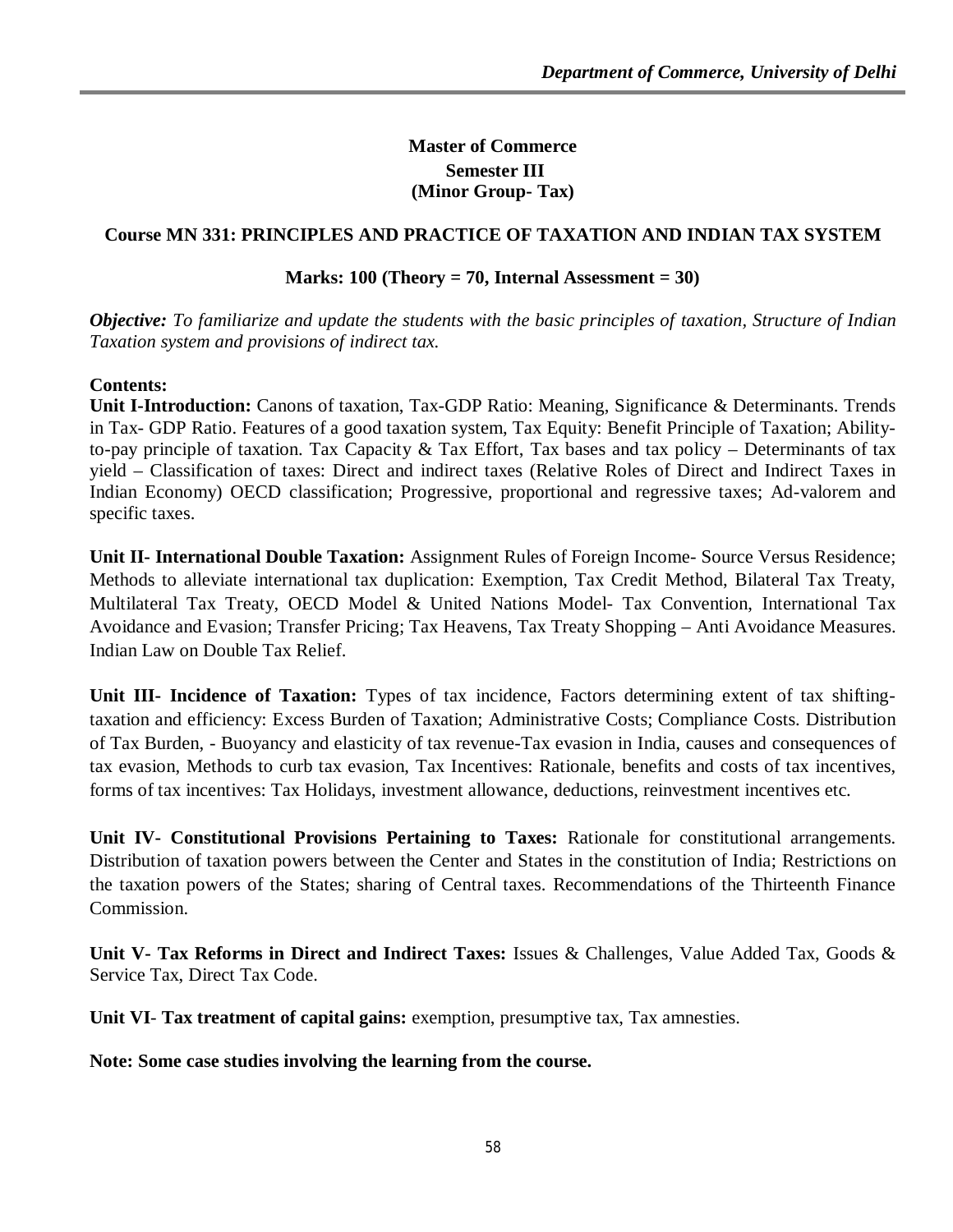# **Suggested Readings:**

1. Musgrave. Richard and Peggy Musgrave, *Public Finance in Theory and Practice*, New York: McGraw Hill Book Company.

2. Sury, M.M. *Fiscal Policy Development in India: 1947 to 2007*, Indian tax foundation in association with New Century publications, New Delhi.

3. Peerzode, Sayal Afzal, *Economics of Taxation*, Atlantic Publishers& Distributors Pvt. Ltd.

4. Goode. Richard, *Government Finance in Developing Countries*, New Delhi. Tata –McGraw Hill publishing Company Ltd.

5. Government of India, Ministry of Finance, *Report of the Indirect Taxation Enquiry Committee*  (Chairman, L. K. Jha).

6. Government of India, Ministry of Finance, Speeches of Union Finance Ministers, 1947-48 to 1984-85 (New Delhi, 1984).

7. Singhania. Vinod K, *Direct Taxes: Law and Practice* (Delhi: Taxmann Publications (p)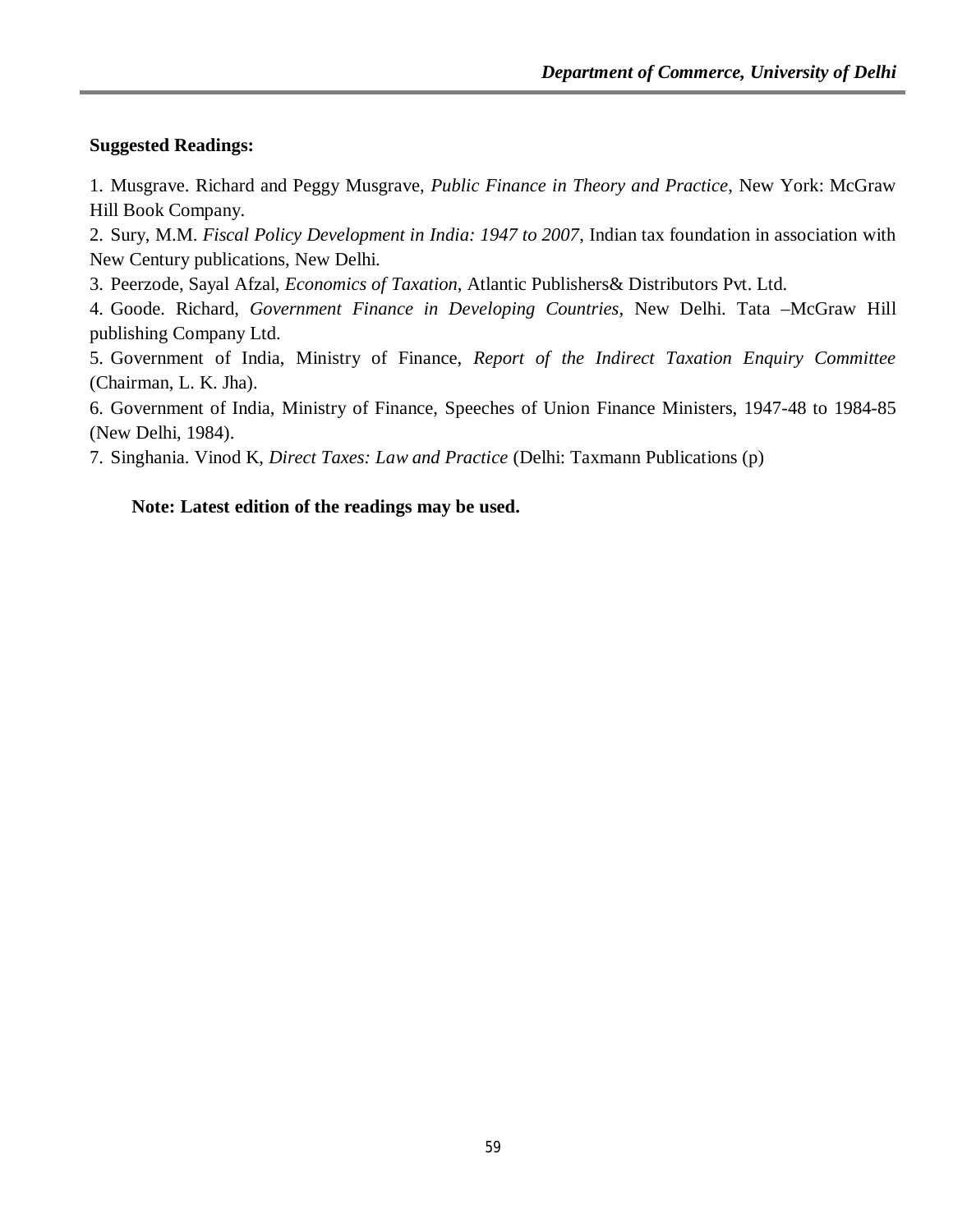**Master of Commerce Semester IV (Minor Group- Tax)**

# **Course MN 432: CORPORATE TAX STRUCTURE AND PLANNING**

# **Marks: 100 (Theory = 70, Internal Assessment = 30)**

*Objective: To familiarize the student with latest provisions of the Indian Corporate tax laws and related judicial pronouncements having implications for corporate tax planning.* 

### **Contents:**

**Unit I**- **Introduction of Tax Planning:** Meaning of tax planning and management, tax evasion and tax avoidance; Nature and scope of tax planning and management in the corporate sector; Justification of corporate tax planning and management.

**Unit II- Assessment of Companies:** Residential Status and incidence of Tax, Computation of corporate tax: Carry forward and set off of losses in the case of certain companies under Sec. 79 of Income-tax Act, 1961; Deductions available to corporate assessee, Computation of taxable income of companies; Computation of amount of corporate tax liability; Minimum Alternate Tax; Tax on distributed profits of domestic companies; Tax on income distributed to unit holders.

**Unit III- Tax Planning and Specific Management Decisions:** Implications of Tax concessions and incentives for corporate decisions in respect of setting up a new business, location of business and nature of business.

**Unit IV-Tax Planning and Financial Management Decisions:** Capital structure decisions; Dividend Policy; Bonus Share; Investments and Capital Gains. Owning or leasing of an asset; purchase of assets by installment system or Hire System; Purchase of an asset out of own funds or out of borrowed capital; manufacturing or buying; Repairing, replacing, renewing or renovating an asset; Sale of assets used for scientific research; Shutting down or continuing operations. Private equity

**Unit V- Business Reorganisation:** Tax Planning in respect of amalgamation or de-merger of companies, Slump sale, conversion of a firm into a company. Conversion of Sole Proprietorship into Company, Conversion of company into Limited Liability Partnership.

**Unit VI- Transfer Pricing:** Overview of Indian transfer pricing

**Unit VII– Foreign Collaboration and Double Taxation Relief:** Foreign collaborations and incidence of taxation on domestic companies; provisions for relief in respect of double taxation.

**Note: Relevant case studies to be discussed in the class.**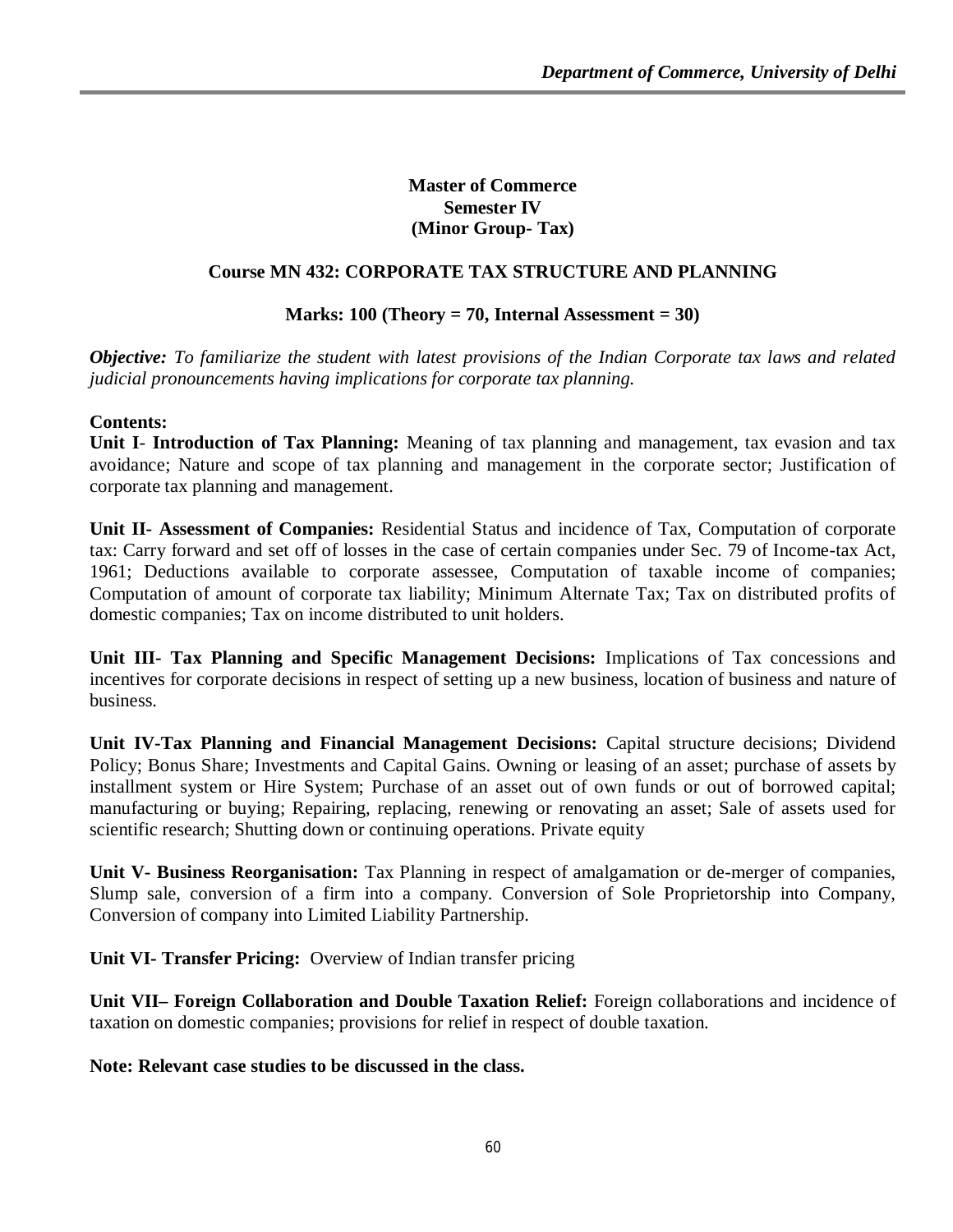### **Suggested Reading:**

- 1. Srinivas.E.A, *Corporate Tax Planning*, Tata McGraw Hill,
- 2. Singhania,Vinod. K,*Taxmann's Direct Taxes, Law & Practice*.
- 3. Ahuja. Girish&Ravi Gupta, *Bharat's Professional Approach to Direct Taxes, Law & Practice,* Bharat Law House Pvt. Ltd.
- *4.* Lal. B. B & N. Vashisht, *Direct Taxes Income Tax, Wealth Tax and Tax Planning.*
- 5. Taxman, *The Tax and Corporate Law Weekly*.
- 6. Bhagmati Prasad, *Direct Taxes And Laws And Practice,* Wishwa Prakashan,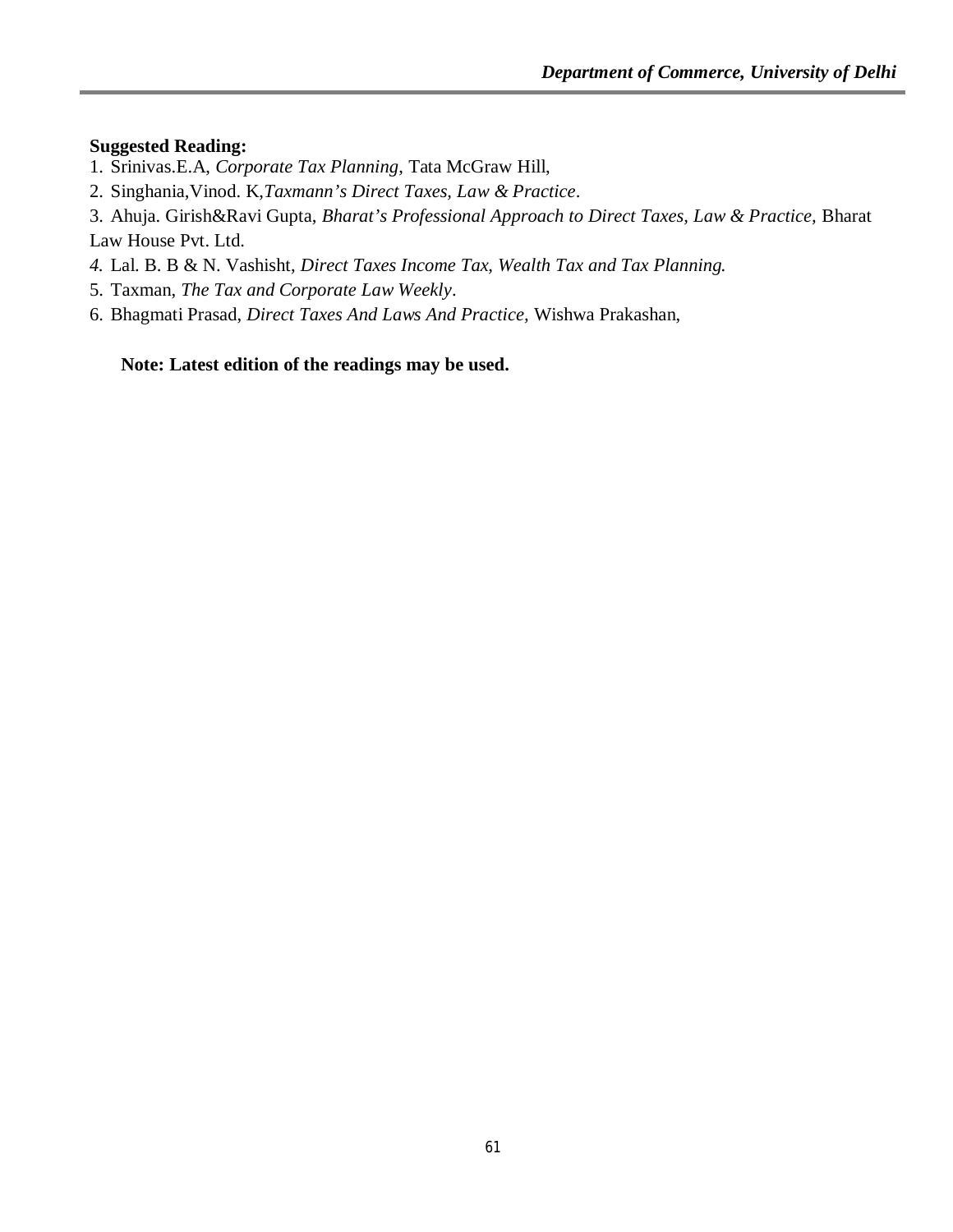### **Master of Commerce Semester III (Minor Group- Law)**

## **Course MN 341: CORPORATE LAWS**

#### **Marks: 100 (Theory = 70, Internal Assessment = 30)**

*Objective: To acquire knowledge and develop understanding of the regulatory framework of companies with reference to various provisions of the Companies Act, 2013 and a number of other corporate laws.* 

### **Contents:**

**Unit I- Historical Background of Company Law:** Origin and Growth of Company Law in England: Commendas and Societas; Formation of East India Company; Enactment of the Bubble Act, 1719; Joint Stock Companies Act, 1844 (*Joint Stock Companies Act, 1850 in India*); Limited Liability Act, 1855; Companies Act, 1862 (*Companies Act, 1866 in India*); Companies Act, 1908 (*Indian Companies Act, 1913*); Companies Act, 1948 (*Companies Act 1956 in India*).

**Unit II- Company and Its Formation:** Lifting of corporate veil**;** types of companies; one person company, producer company; association not for profit; illegal association; formation of company – promoters, their legal position, pre-incorporation contract and provisional contracts**;** memorandum of association; articles of association; doctrine of constructive notice and indoor management; prospectus and book building; postal ballot; issue, allotment and forfeiture of shares, transmission of shares, buyback and provisions regarding buyback; issue of bonus shares**;** online registration of a company.

**Unit III- Management and Control of Companies**: Directors; classification of directors, women directors, independent directors; disqualifications, director identity number (DIN); appointment, legal positions, powers and duties, removal of directors; key managerial personnel, managing director, manager; managerial remuneration; meetings of shareholders and board- kinds, convening and conduct of meetings.

**Unit IV-Accounts and Audit:** Books of accounts; online filing of documents; dividend provisions, declaration and payment of dividend, treatment of unpaid and unclaimed dividend, transfer of unpaid and unclaimed dividend to investor education fund; auditors-appointment, resignation and removal; qualification and disqualification; auditor's report; inspection, inquiry and investigation, compromises, arrangements and amalgamations; prevention of oppression and mismanagement; concept and modes of winding up.

**Unit V- Depositories Act 1996:** Definitions; rights and obligations of depositories; participants, issuers and beneficial owners; inquiry and inspections; penalty.

**Unit VI- SEBI Act, 1992**: Formation and meetings of the SEBI; functions and powers of SEBI in relation to securities markets; prohibition of manipulative and deceptive devices; insider trading and substantial acquisition of securities or control; guidelines for securities issues.

**Note: Case Studies involving issues in corporate laws are required to be discussed.**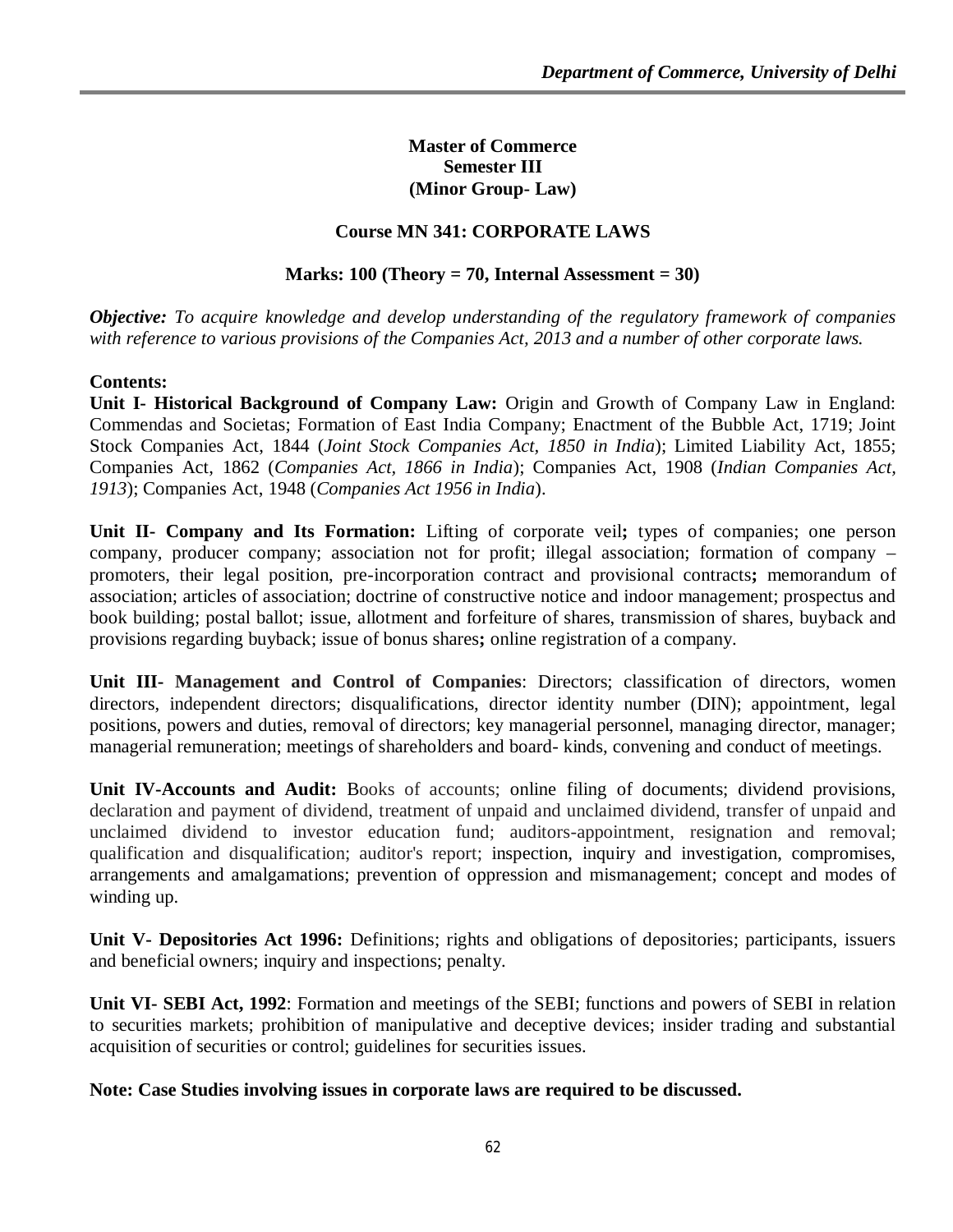#### **Suggested Readings:**

- 1. Hicks, Andrew & Goo S.H., *Cases and Material on Company Law,* Oxford University Press.
- 2. Kershaw, David, *Company Law in Context*, Oxford University Press, UK.
- 3. Gowar, LCB, *Principles of Modern Company Law*, Stevens & Sons, London.
- 4. Hanningan, Brenda, *Company Law,* Oxford University Press, UK.
- 5. Sharma, J. P, *Corporate Laws*, Ane Books Pvt Ltd, New Delhi.
- 6. Bhandari, Munish, *Professional Approach to Corporate Laws and Practice*, Bharat Law House, New Delhi
- 7. Ramaiya, *A Guide to Companies Act*, Wadhwa and Company Nagpur
- 8. Kannal, S., & V.S. Sowrirajan, *Company Law Procedure*, Taxman's Allied Services (P) Ltd., New Delhi
- 9. Course material of the Institute of Company Secretaries of India on Company Laws.
- 10. *Bharat's Companies Act 2013*, Bharat Law House, New Delhi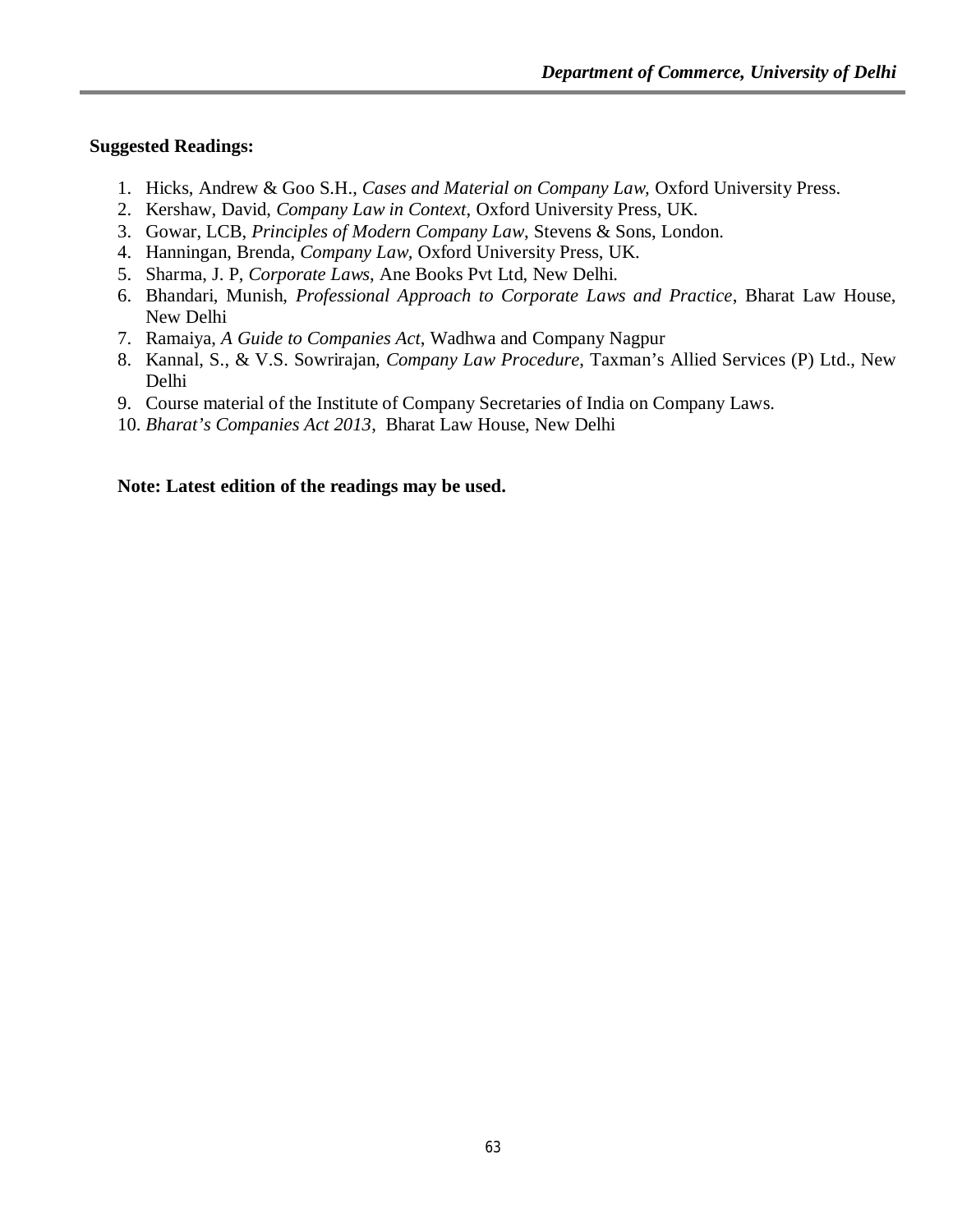### **Master of Commerce Semester IV (Minor Group-Law)**

### **Course MN 442: INDUSTRIAL LAWS**

#### **Marks: 100 (Theory = 70, Internal Assessment = 30)**

*Objective: The purpose of this course is to enable the students to acquire knowledge and understanding of prominent labour and industrial laws.*

### **Contents:**

**Unit I-Employees Provident Fund & Miscellaneous Provisions Act, 1952:** Definitions; schemes under the Act – Employees' Provident Fund Scheme, Employees' Pension Scheme, 1995; Employees' Deposit Linked Insurance Scheme**;** case laws.

**Unit II-Employees State Insurance Act, 1948:** Objects and applicability of the scheme; definitionspersonal injury, factory, manufacturing process, wages, partial and permanent disablement; ESI corporation; standing committee and medical benefit council; contributions; adjudication of dispute and claims, benefits; case laws.

**Unit III-Factories Act, 1948:** Definitions; authorities under the Factories Act; health; safety; provisions relating to hazardous processes; welfare; working hours of adults; employment of young persons; annual leave with wages; penalties and procedure; case laws.

**Unit IV- The Industrial Disputes Act, 1947:** Objects; authorities for settlement of industrial disputes; reference of industrial disputes, procedure, powers and duties of authorities; settlements and awards; strikes, lock-outs, lay-off, retrenchment, transfer and closure; unfair labour practices.

**Unit V-Payment of Gratuity Act, 1972:** Applicability and non- applicability of the Act; definitionsemployee, employer, continuous service; payment of gratuity; forfeiture of gratuity; employer's duty to determine and pay gratuity; recovery of gratuity; penalties; case laws.

**Unit VI-Trade Unions Act, 1926:**Objects; registration of trade unions; rights and liabilities of registered trade unions; privileges of a registered trade union; immunity from criminal and civil proceedings; penalties; case laws.

**Unit VII-Employee's Compensation Act, 1923:** Definitions- dependent, employer, partial and total disablement, workmen, injury, accident; employer's liability for compensation; amount of compensation; contracting; commissioner; case laws.

#### **Note: Cases and problems involving issues in industrial laws are required to be discussed in the class.**

#### **Suggested Readings:**

1. Malik, K.L., *Industrial Laws and Labour Laws*, Eastern Book Company, Lucknow.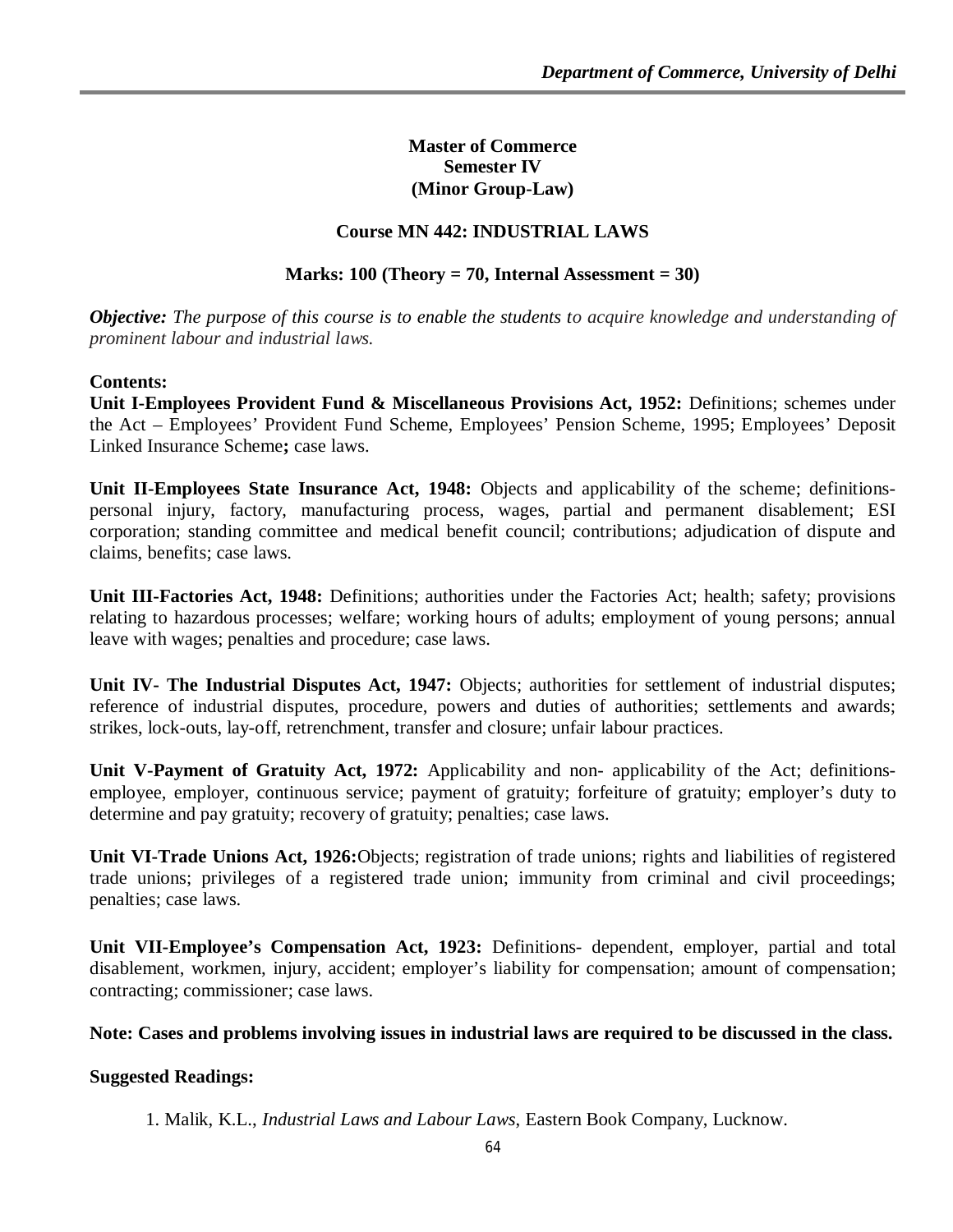- 2. Kumar, H.L., *Digest of Labour Cases*, Universal Law Publishing Co P Ltd, New Delhi.
- 3. Srivastava, S.C., *Industrial Relations &Labour Laws,* Vikas Publishing House (P) Ltd.
- 4. Sharma, J.P., *Simplified Approach to Labour Laws,* Bharat Law House (P) Ltd., New Delhi.
- 5. Sharma, J.P., *Industrial Laws*, Ane Books Pvt. Ltd, New Delhi.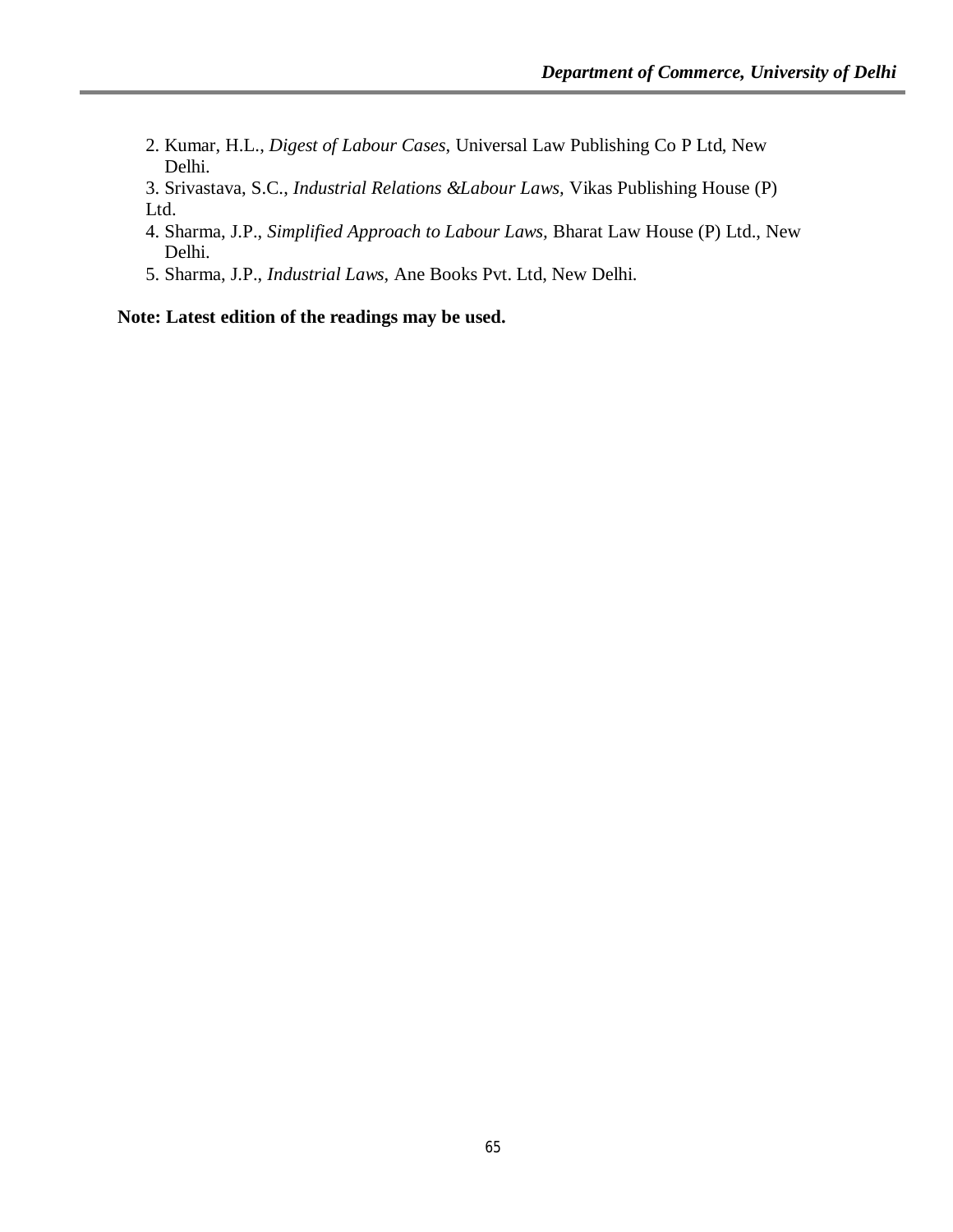# **Master of Commerce Semester III (Minor Group -Accounting)**

### **Course MN 351: STRATEGIC COST MANAGEMENT**

#### **Marks: 100 (Theory = 70, Internal Assessment = 30)**

*Objective: The objective of this course is to provide students the adequate knowledge of modern cost management techniques and to enable them apply these techniques for managing a profitable and competitive enterprise.* 

#### **Contents:**

**Unit I: Cost Management-**Nature; Cost Management System; Strategic Cost Management (SCM); SCM and Strategy; Components of SCM.

**Activity-Based Management [ABM]:** Concept and Uses; Relationship between Activity – Based Costing and ABM; Operational ABM and Strategic ABM; Techniques of ABM; Implementation Steps in ABM.

**Unit II: Life Cycle Costing-**Meaning and Benefits; Product Life Cycle and Pricing Decisions; Life Cycle Budgeting.

**Target Costing:** Concept; Target Costing and Target Pricing; Key Principles of Target Costing; ABC and Target Costing; Target Costing Process; Market Driven Costing, Product Level Costing, Component Level Costing, Chained Target Costing; Target Costing and Cost Management; Role of Value Engineering in Target Costing.

**Unit III: Kaizen Costing-** Meaning; Implementation Steps in Kaizen Costing; Target Costing and Kaizen Costing; General Kaizen Costing and Item Specific Kaizen Costing; Bench Marking.

**Total Quality Management(TQM):** Meaning and Characteristics; Types of Quality Costs; Traditional and Modern View of Quality, Measuring Quality Costs; Reporting Quality Costs; Success Factors for TQM; Implementing TQM; Quality Cost Information and Managerial Decision Making.

**Unit IV: Pricing Strategies**- Factors Influencing Pricing Decisions; Short run Vs. Long Run Pricing Strategy; Cost-Based Pricing; Economic Approach to Pricing; Pareto Analysis in Pricing Decisions. **Activity-Based- Budgeting (ABB):** ABB and Traditional Budgeting; ABB Process; Capacity Utilization; Role of ABB in Cost Management.

**Unit V: Productivity and Business Process Re-Engineering (BPR)-** Measuring Productivity; Partial Productivity Measurement; Total Productivity Measurement; Measuring Changes in Activity and Process Efficiency; Productivity in Service Firms and Not-For-Profit Organizations. Process Reengineering (PR): Concept; Importance; Issues in PR.

**Value Chain Analysis:** Concept; Value Chain Linkages; Internal Linkages; Supplier Linkages; Customer Linkages; Role of Value-Chain in Decision Analysis.

**Unit VI: Just-In-Time (JIT) Inventory Management**- Traditional (Push) Approach to Inventory Management; JIT (Pull) Approach; JIT Purchasing; JIT and Quality Control; JIT and Cost Management;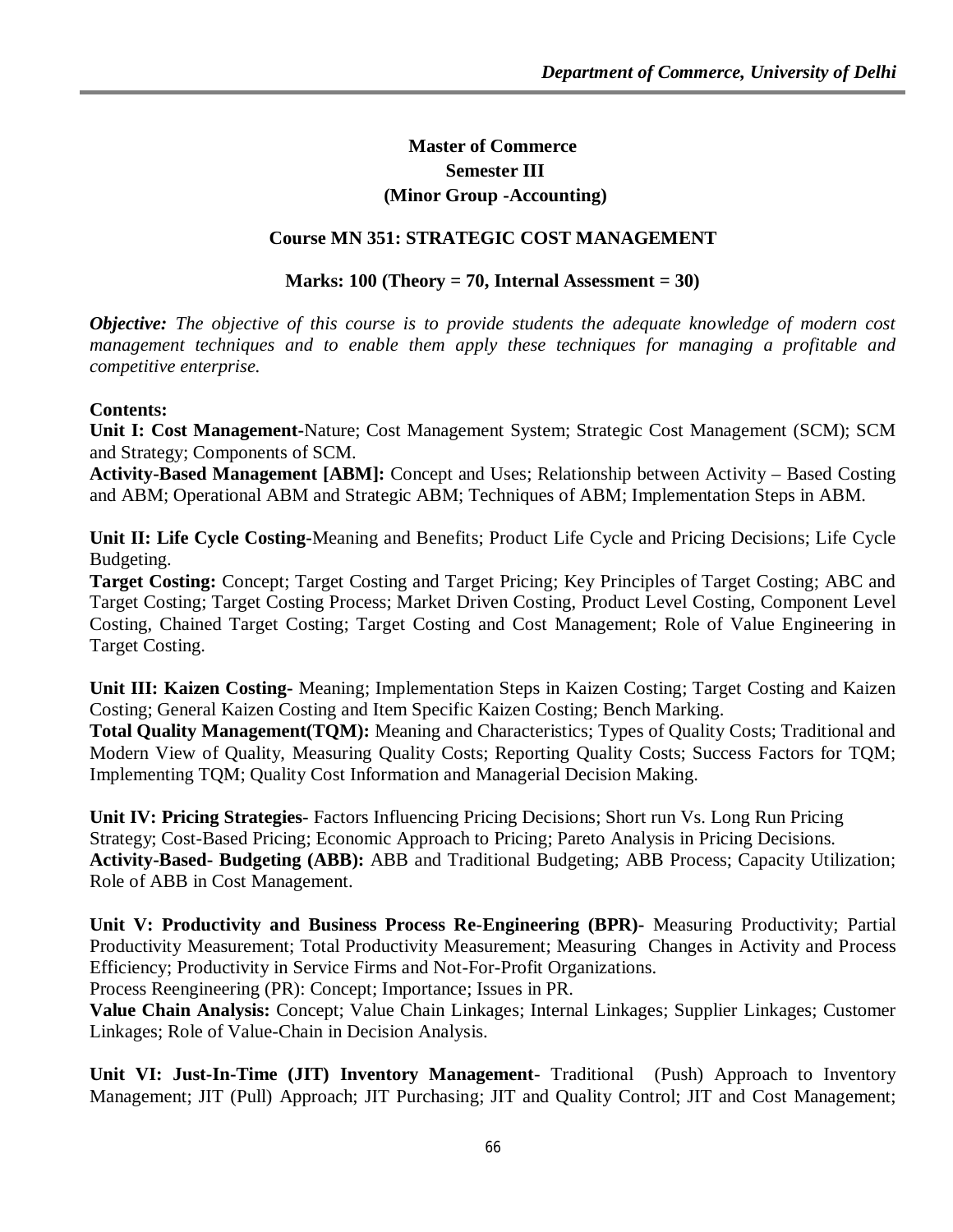Performance Evaluation in JIT Environment; Changes needed to Implement JIT Manufacturing ; Accounting Implications of JIT; JIT Limitations.

**Theory of Constraints (TOC):** Concept; Operational Measures; Steps for Improving Performance; Internal Constraint; External Constraint; TOC and Cost Management; Uses of TOC; ABC and TOC.

#### **Suggested Readings:**

- 1. Edward J. Blocher, Kung H. Chen, Gary Cokins and Thomas W. Lin, *Cost Management: A Strategic Emphasis*, McGraw Hill Education (India) Ltd.
- 2. Don R Hansen and Maryanne M. Mowen, *Cost Management, Accounting and Control*, Cengage Learning (India) Ltd.
- 3. Ronald W. Hilton, Michael W. Maher and Frank A. Selto, *Cost Management: Strategies for Business Decisions*, McGraw Hill Irwin.
- 4. Robert S. Kaplan and Robin Cooper, *Cost and Effect*, Harvard Business School Press.
- 5. John K. Shank and Vijay Govindarajan, *Strategic Cost Management*, The Free Press.
- 6. Leslie G. Eldenburg and Susan K. Wolcott, *Cost Management*, John Wiley and Sons.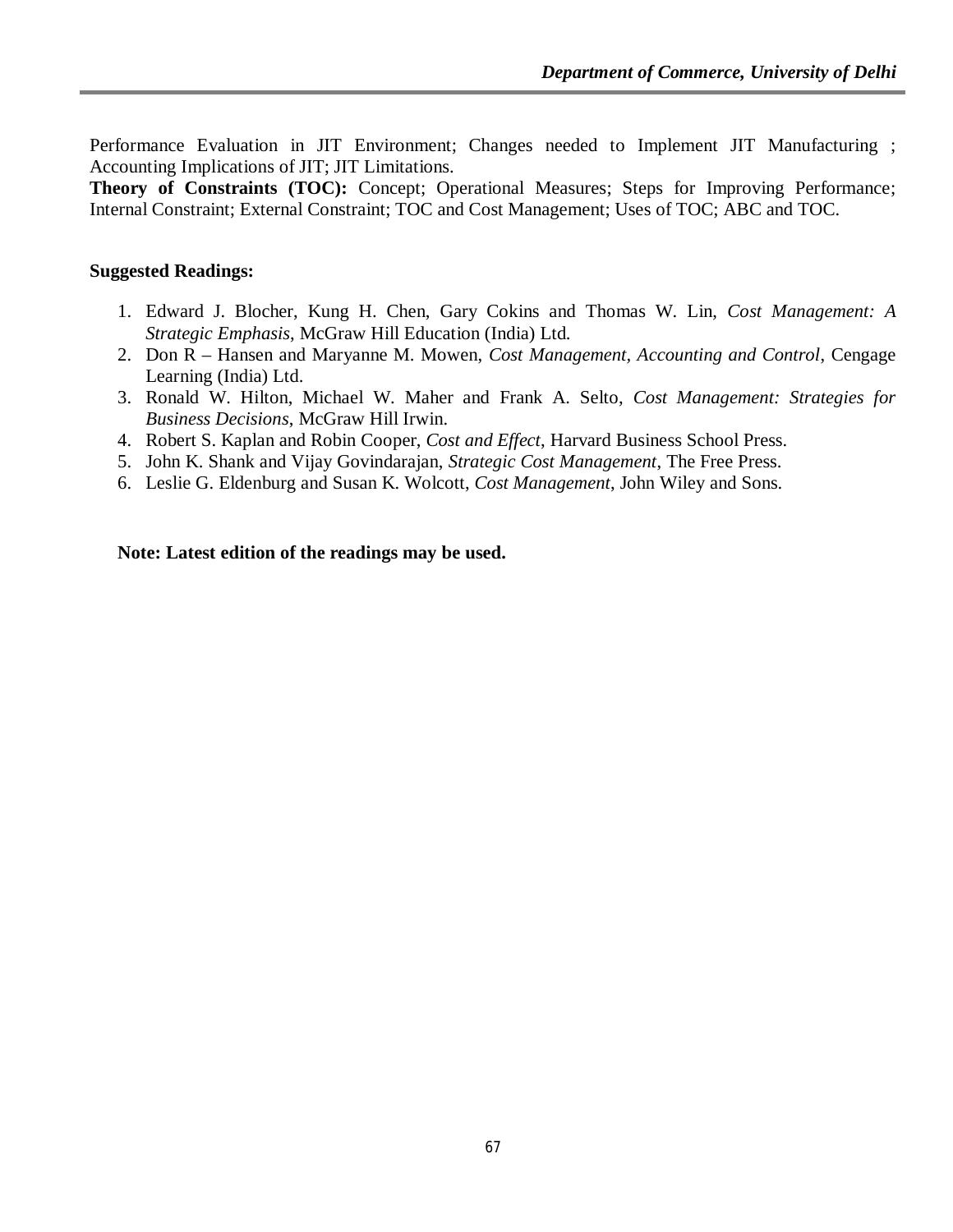# **Master of Commerce Semester IV (Minor Group -Accounting)**

### **Course MN 452: ACCOUNTING THEORY AND FINANCIAL REPORTING**

#### **Marks: 100 (Theory = 70, Internal Assessment = 30)**

*Objective: The course aims to provide knowledge to the students about developments in accounting theory and financial reporting, and understanding of accounting and reporting issues at the national and international level.*

### **Contents:**

**Unit I- Accounting Theory:** Nature; Classifications of Accounting Theory; Different Approaches to Theory Construction; Factors Influencing Accounting Environment; Measurement in Accounting. Accounting Principles: Generally Accepted Accounting Principles; Selection of Accounting Principles; AS-1 Disclosure of Accounting Policies; Indian Accounting Standards.

**Unit II- Income Concepts**: Different Concepts of Income Measurement; Recipients of Net Income. **Accounting Standard Setting:** Benefits; Standard Setting By Whom; Comparison of Standard Setting in India, USA and U.K.

**Unit III- Financial Reporting:** Nature and Objectives; Benefits; General purpose and Specific Purpose Report; Qualitative Characteristics of Accounting Information; Conceptual Framework- FASB and IASB.

**International Financial Reporting Standards (IFRSs):** Role of IASB; Arguments for Global Convergence; Required Disclosure as per IFRSs; Achievements of IASB and Obstacles in Convergence; Difference between IFRSs and Indian Accounting Standards; US GAAP.

**Unit IV- Issues in Corporate Financial Reporting**: Accounting for Changing Prices; Segment Reporting

**Unit V-** Interim Reporting**;** Foreign Currency Translation.

**Unit VI-** Human Resource Accounting; Social Reporting; Financial Reporting in Not-For-Profit and Public Sector Organizations.

#### **Suggested Readings:**

- 1. E.S. Hendriksen, *Accounting Theory*, Richard D. Irwin.
- *2.* M.W.E. Glautier and B. Underdown, *Accounting Theory and Practice.*
- 3. Ahmed Riahi Belkaoui, *Accounting Theory*, Thomson Learning.
- 4. Henry I- Wolk, Jere R. Francis and Michael G- Tearney, *Accounting Theory: A Conceptual and Institutional Approach,* South Western Publishing Co.
- 5. Robert Bloom and Pieter T. Elagers, *Accounting Theory and Policy*, Harcourt Brace Joranovich.
- 6. L.S. Porwal*, Accounting Theory*, McGraw Hill Education (India) Ltd.
- 7. Jawahar Lal, *Accounting Theory and Practice*, Himalaya Publishing House, New Delhi.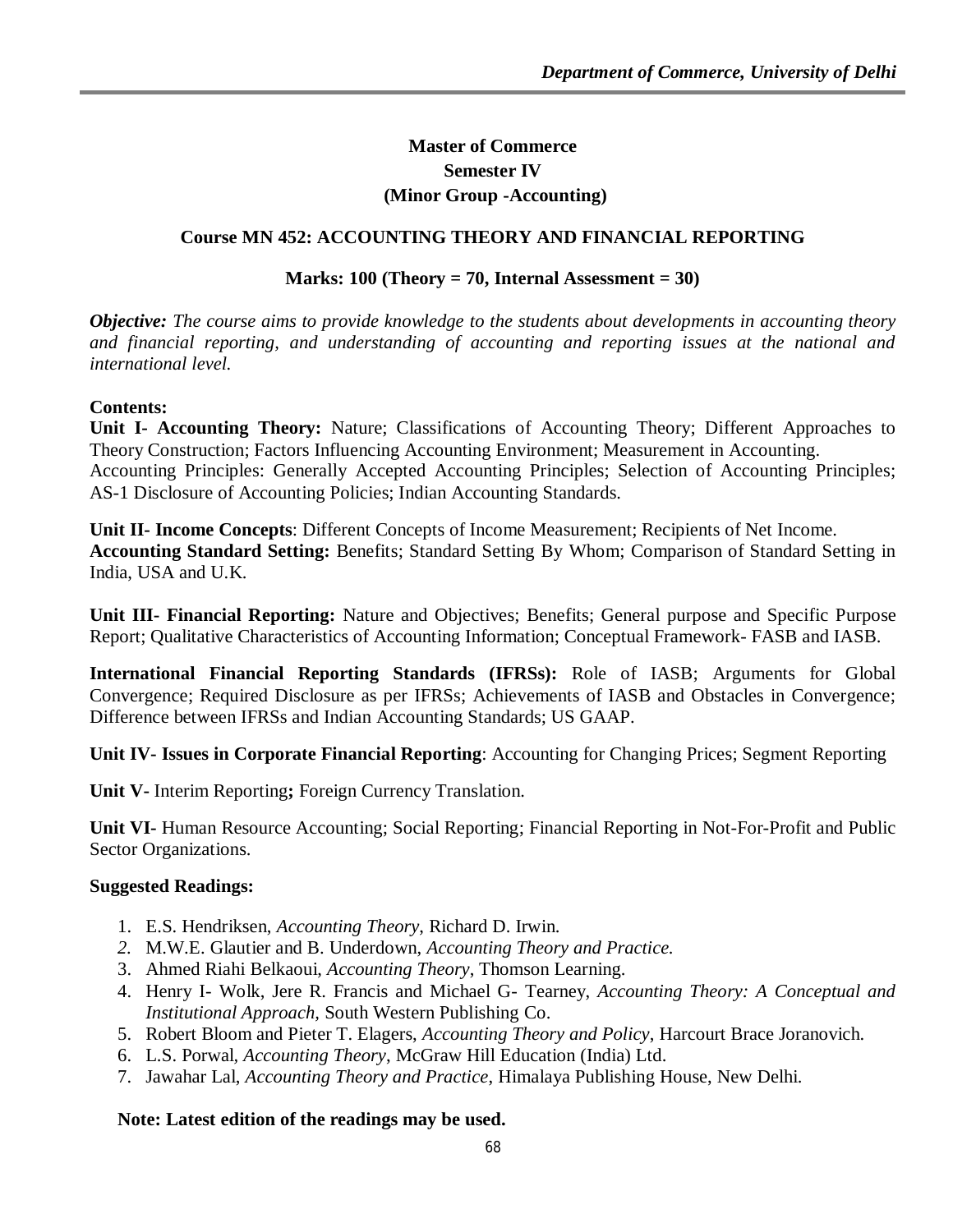# **Master of Commerce Semester III (Minor Group-International Business)**

# **Course MN 361: INDIA'S FOREIGN TRADE AND INVESTMENT**

# **Marks: 100 (Theory = 70, Internal Assessment = 30)**

*Objective: The objective of this course is to acquaint the students with structure and policy framework of India's foreign trade and investments.*

# **Contents:**

**Unit I – Introduction to India's Foreign Trade and Investment:** Pattern and Structure of India's foreign trade; India's trade in service; Terms of trade; India on the world trading map; Analysis of thrust export products and markets.

India's foreign investment policy and flows: India as an investment destination; India's investments abroad – pattern and structure; Indian Joint ventures in foreign countries and their operations.

**Unit II - Foreign Trade Policy and Economic Relations:** Policy making body and regulatory framework; Trends and developments in India's foreign trade policy; Bilateralism and Multilateralism in India's trade relations; India's trade and economic relations with EU and other regional groupings; India and regional economic cooperation in South Asia; India's Bilateral Investment Treaties and DTAAs (Double Taxation Avoidance Agreements).

**Unit III - Export Promotion Measures and Institutional Arrangements:** Export promotion measures and schemes; Export and trading houses, Import facilities for exports; Export processing/special economic zones (EPZs/SEZs) and 100% EOUs – Policy framework and operational aspect.

Export promotion councils, DIPP; Commodity boards/export development authorities; Infrastructure Support – Transportation and warehousing infrastructure, Indian ports and shipping system; Foreign Trade Finance and Insurance; Sources and Schemes of Foreign Trade Finance.

**Unit IV - Foreign Exchange facilities and Regulations:** Foreign exchange facilities and exchange rate mechanism; Regulatory framework – FEMA and its objectives and provisions; Other acts and regulations.

**Unit V - Balance of Payment Account:** India's Balance of Payment account and adjustment policies; foreign reserves and debt situation.

# **Suggested Readings:**

1. Ministry of Commerce*, Export Import Policy*, Government of India, New Delhi.

- 2. Ministry of Commerce, *Handbook of Procedures*, Vols. I and II, Government of India, New Delhi.
- 3. *Customs and Excise Laws*, Various issues.

4. Nayyar Deepak, *Foreign Trade Sector, Planning and Industrialisation in India*, in Terance J. Byres, The State Development Planning and Liberalisation in India, Delhi, 1997.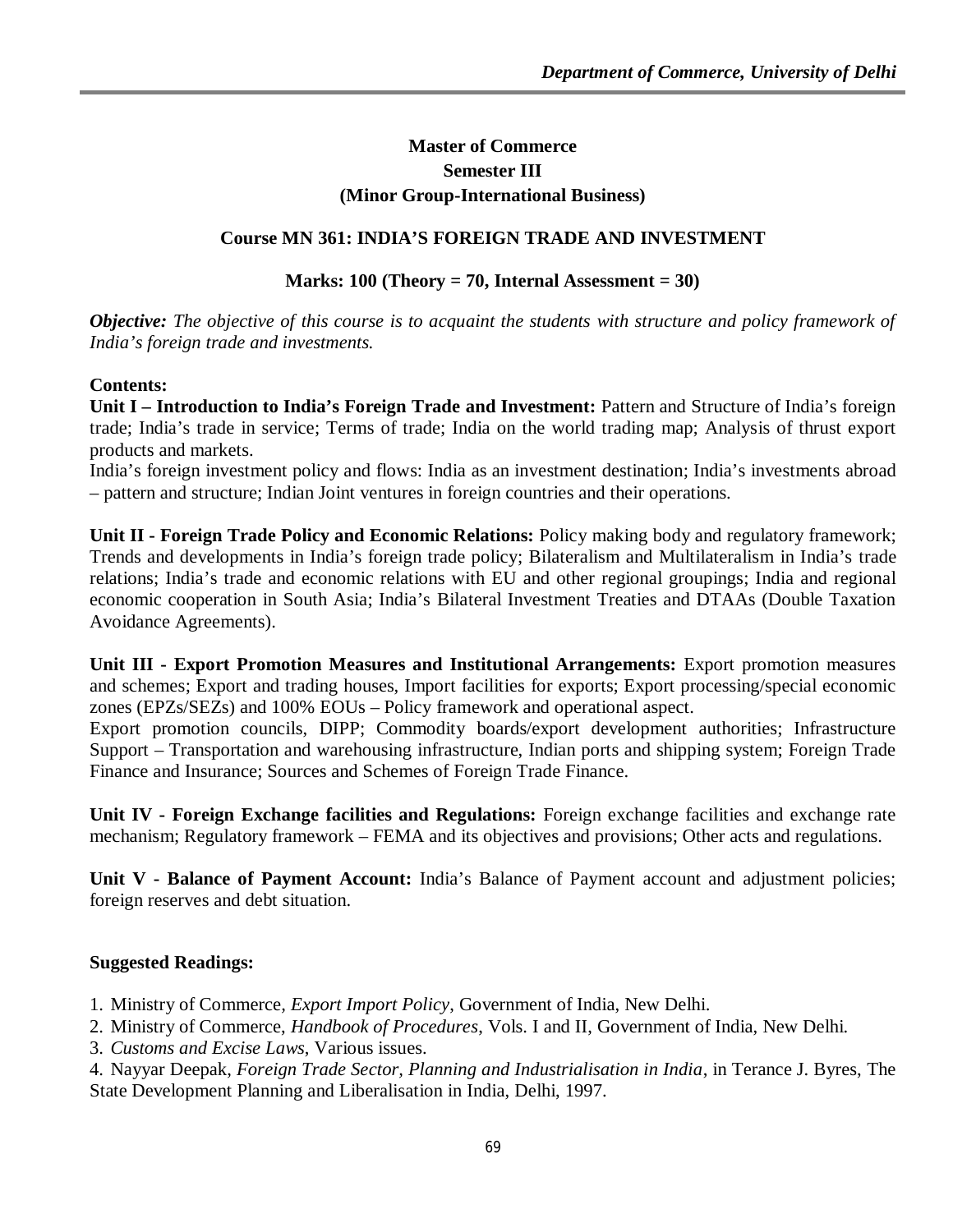5. Meier G.M., Trade Policy and Development, in Scott Maurice and Deepak Lal, *Public Policy and Economic Development* – Essays in Honour of lan Little, Oxford.

6. Nayyar Deepak, *India's Export Performance 1970-85, Underlying Factors and Constraints,* in Robert E.B. Lucas and Gustav F. Pipanek (ed.), *Indian Economy Recent Development and Future Prospects,* New Delhi.

7. Economic Survey– Compiled by the Government of India, Ministry of Finance, Department of Economic Affairs – Latest Edition.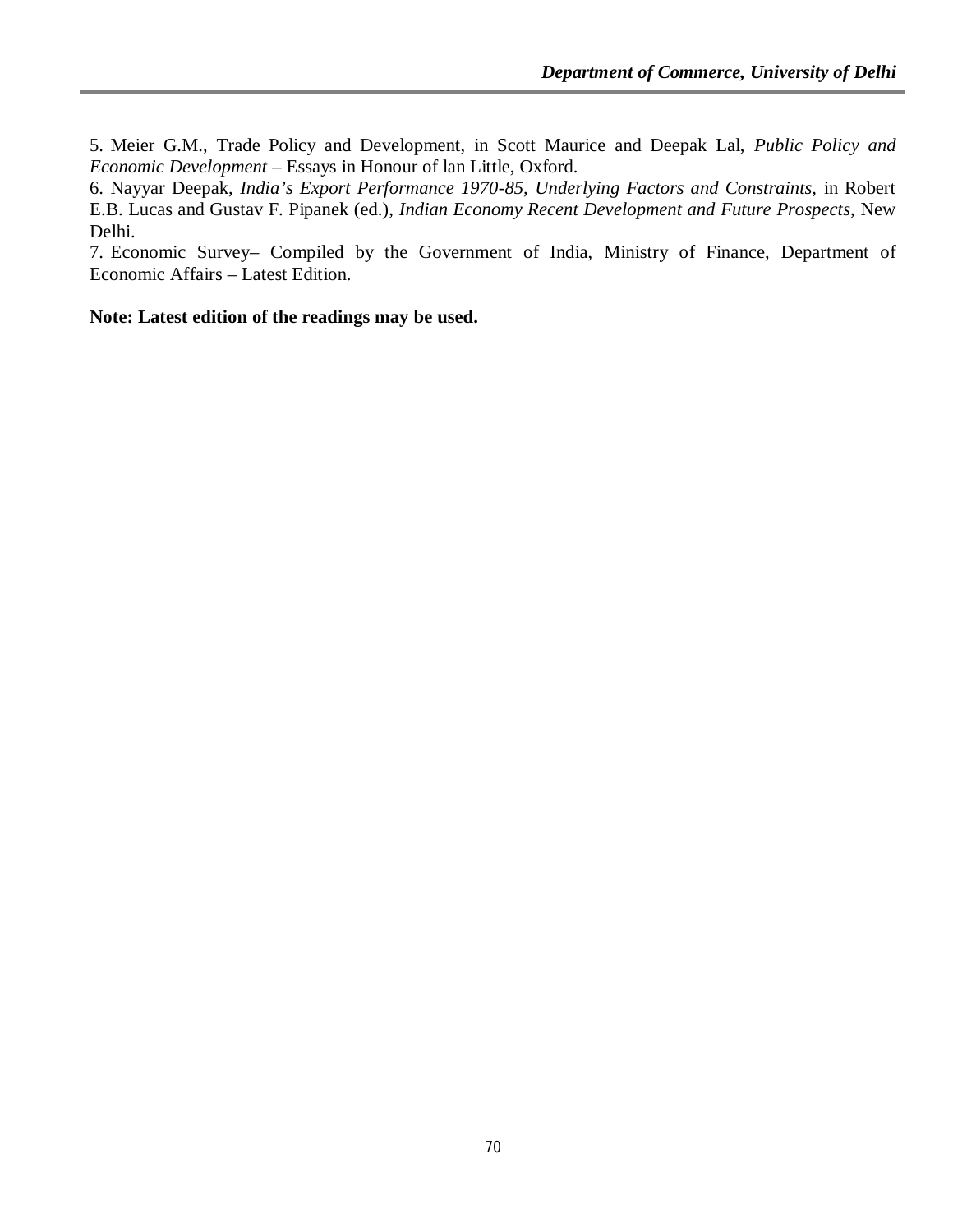# **Master of Commerce Semester IV (Minor Group- International Business)**

# **Course MN 462: MANAGEMENT OF INTERNATIONAL BUSINESS OPERATIONS**

# **Marks: 100 (Theory = 70, Internal Assessment = 30)**

*Objective: The course intends to acquaint the students with the management of international business operations of a business firm.*

### **Contents:**

**Unit I – The Strategy of International Business**: Global Expansion, Profitability and Growth; Complexities and issues in International Business Management; Approaches to international management; Cross-cultural values and business management; International management orientation; International business management -A strategic perspective.

**Unit II – Planning for Global Expansion**: Environmental scanning and monitoring; Resource allocation and portfolio compositions of a global firm; Linkages and synergies among business units across borders; Locus of decision making; Headquarter – subsidiary relationships in international business enterprises; International management information system.

**Unit III - International Production, Outsourcing and Location Decisions:** Procurement for international operations – international quality standards; Logistics and Supply chain management.

**Unit IV - International Marketing Management**: Globalization of Markets and Brands; International Market segmentation, targeting and positioning; International marketing mix planning – Product, price, promotion and distribution decisions.

**Unit V - Management of International Financial Operations:** International capital budgeting and portfolio investment decisions; International capital structure decision, International working capital management.

**Unit VI - International Human Resource Management**: Selection, training and development of people in international firms; Compensation and reward systems among international firms; Motivation and leadership in international firms; International Labour Relations.

**Unit VII – Accounting and Tax Issues in International Business**: Evolution of International Accounting Standards (IFRSs); Issues and Challenges; International Double Taxation; Transfer Pricing; Tax Treaty Shopping; Tax havens.

### **Suggested Readings:**

1. Danoes, John D. Radebaugh, Lee H., and Daniel P. Sullivan, *International Business: Environment and Operations,* Prentice Hall.